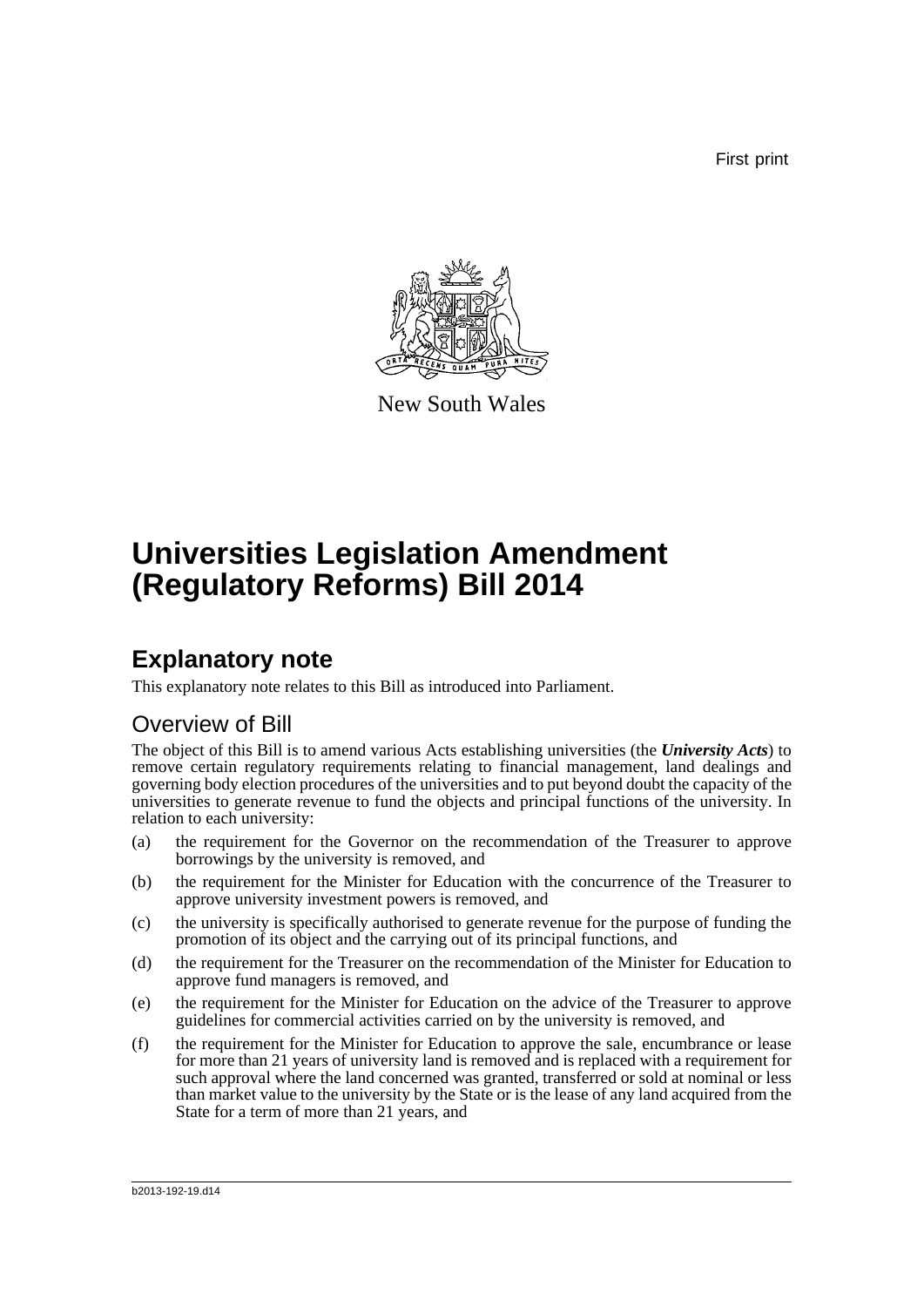- (g) the limitation preventing the university from leasing certain land vested in the Crown which is under the university's control and management for more than 21 years is removed and replaced with a requirement permitting leases for more than 21 years with the approval of the Minister for Education, and
- (h) the university is empowered to delegate to the governing body of the university the power to make rules concerning procedures for elections to that body instead of them being prescribed by the by-laws.

The Bill also:

- (i) amends the *University of Wollongong Act 1989*:
	- (i) to remove references to the "Convocation" of the University (**Schedule 1.10 [1], [3] and [13]**), and
	- (ii) to enable the Vice-Chancellor of the University to sub-delegate functions delegated to the Vice-Chancellor by the Council of the University (**Schedule 1.10 [5]**), and
- (j) makes a consequential amendment to omit Part 11 (Convocation) of the *University of Wollongong By-law 2005* (**Schedule 1.11**), and
- (k) amends the *University of Newcastle Act 1989*:
	- (i) to formally include the President of the Academic Senate as a member and chair of the Academic Senate of the University (**Schedule 1.6 [2]**), and
	- (ii) to enable the Vice-Chancellor of the University to sub-delegate functions delegated to the Vice-Chancellor by the Council of the University (**Schedule 1.6 [4]**), and
- (l) amends the *Macquarie University Act 1989* to correct a cross-reference (**Schedule 1.2 [14]**), and
- (m) amends each University Act to make amendments of a consequential or savings nature.

### Outline of provisions

**Clause 1** sets out the name (also called the short title) of the proposed Act.

**Clause 2** provides for the commencement of the proposed Act on the date of assent to the proposed Act.

#### **Schedule 1 Amendment of Acts and by-law**

**Schedule 1** amends the University Acts and a by-law as described in the Overview of the Bill.

**Schedule 1.1 [2], 1.2 [2], 1.3 [2], 1.4 [2], 1.5 [2], 1.6 [3], 1.7 [2], 1.8 [2], 1.9 [2] and 1.10 [4]** amend the University Acts to achieve the object described in paragraph (a) of the Overview of the Bill.

**Schedule 1.1 [15], 1.2 [15], 1.3 [14], 1.4 [14], 1.5 [14], 1.6 [17], 1.7 [14], 1.8 [15], 1.9 [14] and 1.10 [18]** amend the University Acts to achieve the object described in paragraph (b) of the Overview of the Bill.

**Schedule 1.1 [1], 1.2 [1], 1.3 [1], 1.4 [1], 1.5 [1], 1.6 [1], 1.7 [1], 1.8 [1], 1.9 [1] and 1.10 [2]** amend the University Acts to achieve the object described in paragraph (c) of the Overview of the Bill.

**Schedule 1.1 [16], 1.2 [16], 1.3 [15], 1.4 [15], 1.5 [15], 1.6 [18], 1.7 [15], 1.8 [16], 1.9 [15] and 1.10 [19]** amend the University Acts to achieve the object described in paragraph (d) of the Overview of the Bill.

**Schedule 1.1 [8]–[10], 1.2 [7]–[9], 1.3 [7]–[9], 1.4 [7]–[9], 1.5 [7]–[9], 1.6 [10]–[12], 1.7 [7]–[9], 1.8 [8]–[10], 1.9 [7]–[9] and 1.10 [10]–[12]** amend the University Acts to achieve the object described in paragraph (e) of the Overview of the Bill and make consequential amendments.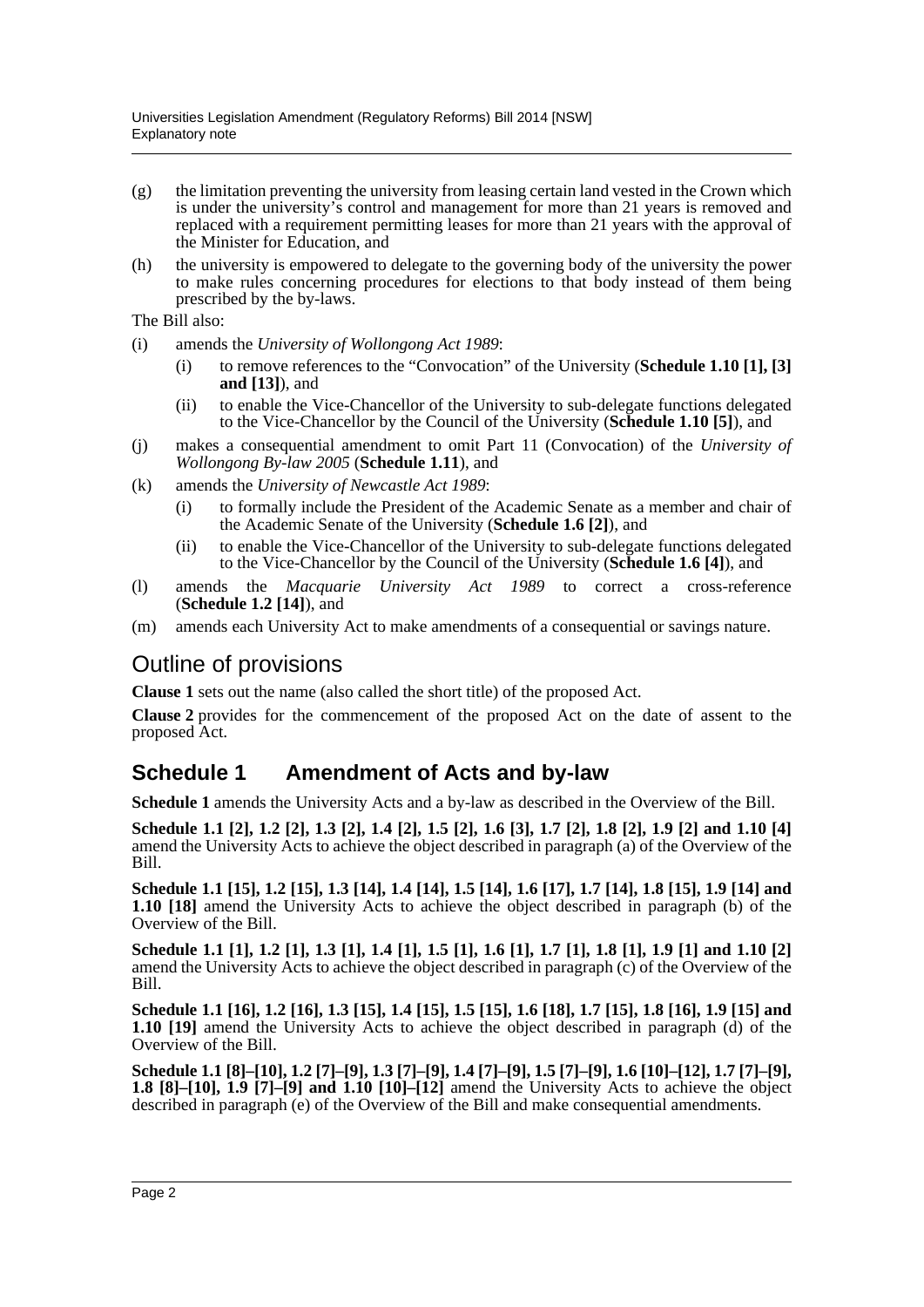**Schedule 1.1 [3]–[5], 1.2 [3]–[5], 1.3 [3]–[5], 1.4 [3]–[5], 1.5 [3]–[5], 1.6 [5]–[7], 1.7 [3]–[5], 1.8 [3]–[5], 1.9 [3]–[5] and 1.10 [6]–[8]** amend the University Acts to achieve the object described in paragraph (f) of the Overview of the Bill and make consequential amendments.

**Schedule 1.1 [6] and [7], 1.2 [6], 1.3 [6], 1.4 [6], 1.5 [6], 1.6 [8] and [9], 1.7 [6], 1.8 [6] and [7], 1.9 [6] and 1.10 [9]** amend the University Acts to achieve the object described in paragraph (g) of the Overview of the Bill and make consequential amendments.

**Schedule 1.1 [11]–[14], 1.2 [10]–[13], 1.3 [10]–[13], 1.4 [10]–[13], 1.5 [10]–[13], 1.6 [13]–[16], 1.7 [10]–[13], 1.8 [11]–[14], 1.9 [10]–[13] and 1.10 [14]–[17]** amend the University Acts to achieve the object described in paragraph (h) of the Overview of the Bill and make consequential amendments.

**Schedule 1.1 [17] and [18], 1.2 [17] and [18], 1.3 [16] and [17], 1.4 [16] and [17], 1.5 [16] and [17], 1.6 [19] and [20], 1.7 [16] and [17], 1.8 [17] and [18], 1.9 [16] and [17] and 1.10 [20] and [21]** amend the University Acts to insert savings and transitional provisions.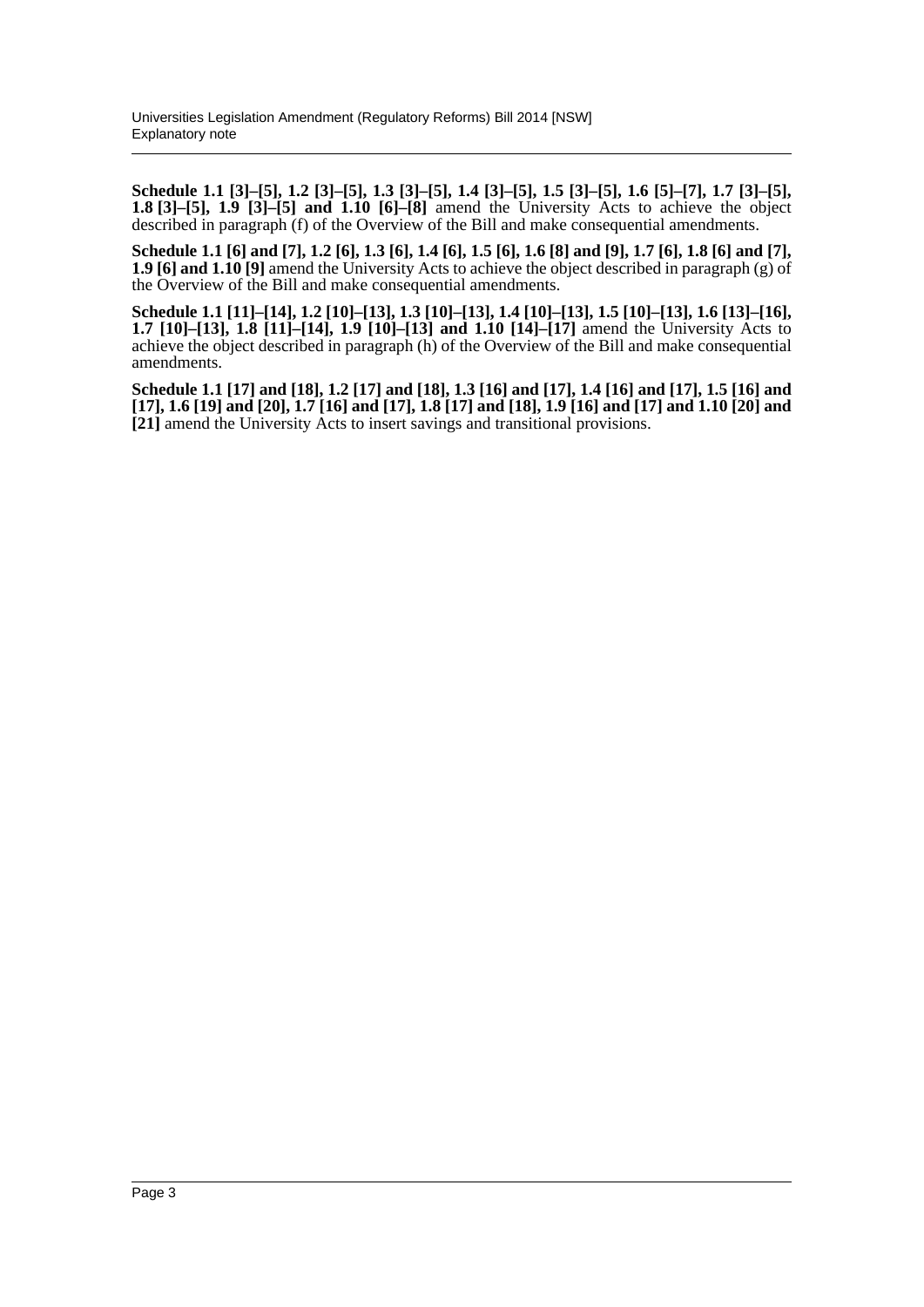First print



New South Wales

# **Universities Legislation Amendment (Regulatory Reforms) Bill 2014**

## **Contents**

|    |                                         | Page          |
|----|-----------------------------------------|---------------|
|    |                                         |               |
| 1. | Name of Act                             | $\mathcal{P}$ |
|    | 2 Commencement                          | $\mathcal{P}$ |
|    | Schedule 1 Amendment of Acts and by-law | 3             |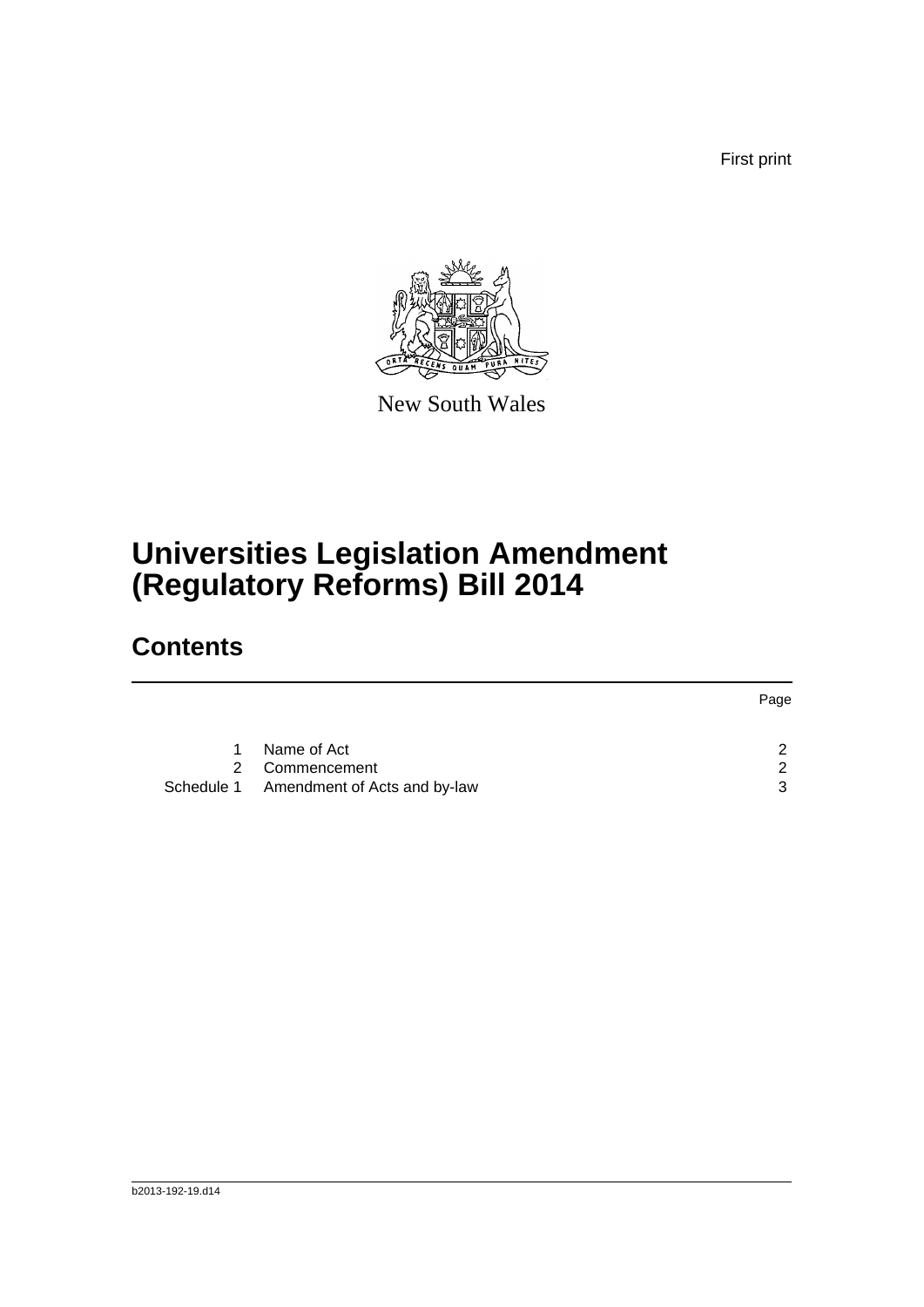

New South Wales

# **Universities Legislation Amendment (Regulatory Reforms) Bill 2014**

No , 2014

#### **A Bill for**

An Act to amend various Acts establishing universities with respect to government regulation of the financial management, certain land dealings and governing body election procedures of the universities; and for other purposes.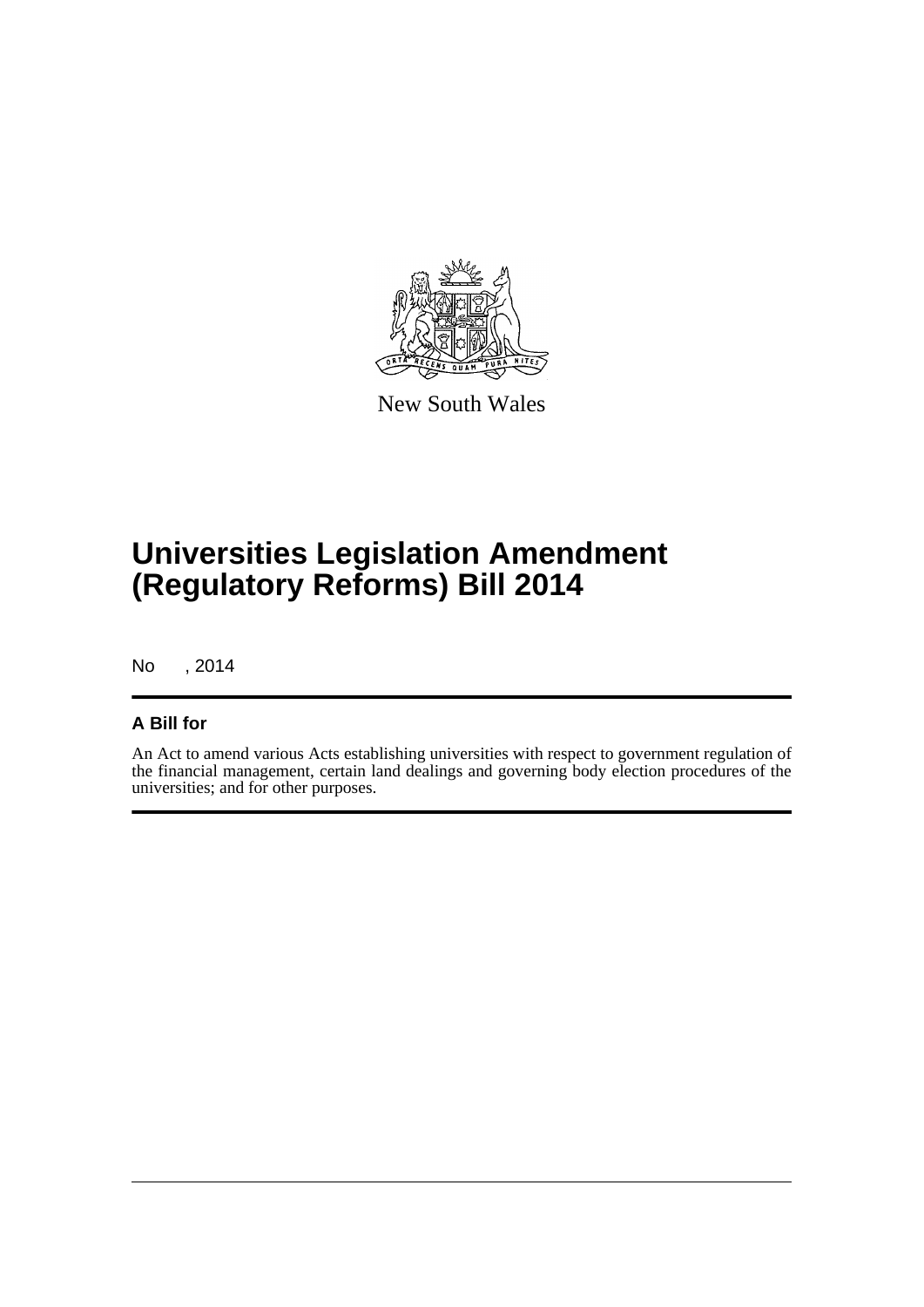<span id="page-5-1"></span><span id="page-5-0"></span>

| The Legislature of New South Wales enacts:                                        |    |
|-----------------------------------------------------------------------------------|----|
| Name of Act                                                                       | 2  |
| This Act is the Universities Legislation Amendment (Regulatory Reforms) Act 2014. | -3 |
| <b>Commencement</b>                                                               | 4  |
| This Act commences on the date of assent to this Act.                             | 5  |
|                                                                                   |    |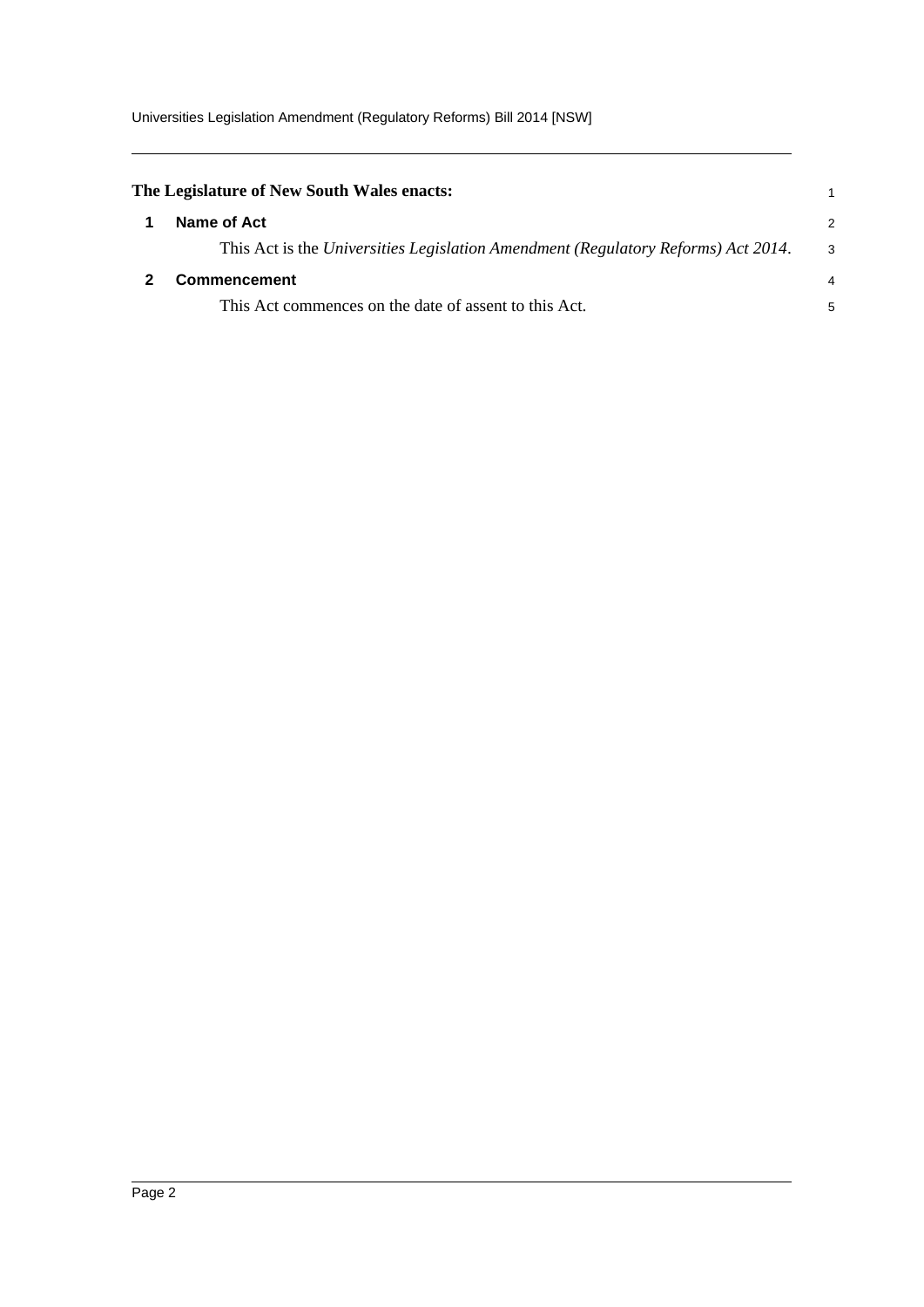<span id="page-6-0"></span>

|       | <b>Schedule 1</b>                |                    | <b>Amendment of Acts and by-law</b>                                                                                                                                                                 | 1              |
|-------|----------------------------------|--------------------|-----------------------------------------------------------------------------------------------------------------------------------------------------------------------------------------------------|----------------|
| 1.1   |                                  |                    | <b>Charles Sturt University Act 1989 No 76</b>                                                                                                                                                      | 2              |
| [1]   |                                  |                    | Section 7 Object and functions of University                                                                                                                                                        | 3              |
|       | Insert after section $7(3)(a)$ : |                    |                                                                                                                                                                                                     | 4              |
|       |                                  | $\left( a1\right)$ | without limiting paragraph (a), the University may generate revenue for<br>the purpose of funding the promotion of its object and the carrying out<br>of its principal functions,                   | 5<br>6<br>7    |
| $[2]$ |                                  |                    | <b>Section 19 Functions of Council</b>                                                                                                                                                              | 8              |
|       |                                  |                    | Omit section 19 (1) (d). Insert instead:                                                                                                                                                            | 9              |
|       |                                  | (d)                | borrow money,                                                                                                                                                                                       | 10             |
| [3]   |                                  |                    | Section 21 Powers of Council relating to property                                                                                                                                                   | 11             |
|       |                                  |                    | Omit section 21 (1) (a). Insert instead:                                                                                                                                                            | 12             |
|       |                                  | (a)                | may acquire (whether by purchase, gift, grant, bequest, devise or<br>otherwise) any property for the purposes of this Act and may agree to<br>carry out the conditions of any such acquisition, and | 13<br>14<br>15 |
| [4]   | Section 21 (2)-(3)               |                    |                                                                                                                                                                                                     | 16             |
|       |                                  |                    | Omit section 21 (2) and (3). Insert instead:                                                                                                                                                        | 17             |
|       | (2)                              |                    | The Council may, subject to this section, alienate, mortgage, charge or demise<br>any lands of the University.                                                                                      | 18<br>19       |
|       | (2A)                             |                    | The Council must not alienate, mortgage, charge or demise any lands acquired<br>by the University from the State at nominal or less than market value except<br>with the approval of the Minister.  | 20<br>21<br>22 |
|       | (3)                              |                    | Despite subsection (2A), the Council may, without the approval of the<br>Minister, lease any such lands if:                                                                                         | 23<br>24       |
|       |                                  | (a)                | the term of the lease does not exceed 21 years, and                                                                                                                                                 | 25             |
|       |                                  | (b)                | the Council is satisfied that it is to the benefit of the University, whether<br>from a financial or educational standpoint or otherwise, that the lease be<br>entered into.                        | 26<br>27<br>28 |
| [5]   | <b>Section 21 (5)</b>            |                    |                                                                                                                                                                                                     | 29             |
|       | Insert "grant," after "gift,".   |                    |                                                                                                                                                                                                     | 30             |
| [6]   |                                  |                    | Section 22 Powers of Council over certain property vested in Crown                                                                                                                                  | 31             |
|       |                                  |                    | Omit section 22 (4) (a). Insert instead:                                                                                                                                                            | 32             |
|       |                                  | (a)                | must not be granted for a term (including any option for the grant of a<br>further term) exceeding 21 years except with the approval of the<br>Minister, and                                        | 33<br>34<br>35 |
| $[7]$ | Section 22 (4) (b)               |                    |                                                                                                                                                                                                     | 36             |
|       |                                  |                    | Omit "shall" wherever occurring. Insert instead "must".                                                                                                                                             | 37             |
| [8]   | <b>Section 24A Definitions</b>   |                    |                                                                                                                                                                                                     | 38             |
|       |                                  |                    | Omit "approved" from the definition of the Guidelines. Insert instead "determined".                                                                                                                 | 39             |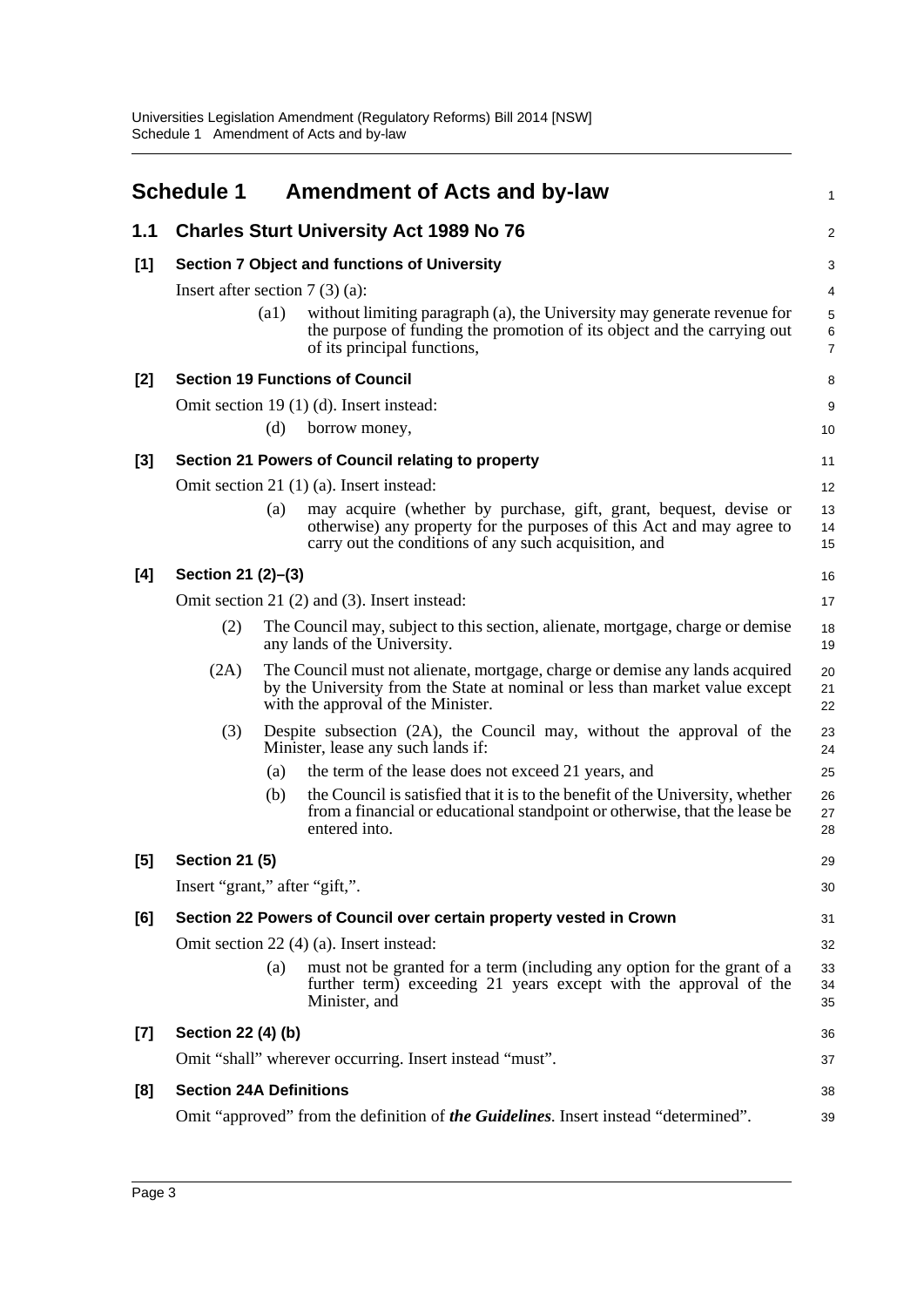| [9]    |                       |      | <b>Section 24B Guidelines for commercial activities</b>                                                                                                                                                                                                                                                             | $\mathbf{1}$         |
|--------|-----------------------|------|---------------------------------------------------------------------------------------------------------------------------------------------------------------------------------------------------------------------------------------------------------------------------------------------------------------------|----------------------|
|        |                       |      | Omit section 24B (1) and (2). Insert instead:                                                                                                                                                                                                                                                                       | $\overline{2}$       |
|        |                       | (1)  | The Council must by resolution determine, and must maintain, Guidelines<br>requiring specified processes and procedures to be followed in connection<br>with University commercial activities.                                                                                                                      | 3<br>4<br>5          |
|        |                       | (2)  | The Council may by resolution amend or replace the Guidelines from time to<br>time.                                                                                                                                                                                                                                 | 6<br>$\overline{7}$  |
| $[10]$ |                       |      | Section 24B (5) and (6)                                                                                                                                                                                                                                                                                             | 8                    |
|        |                       |      | Omit the subsections.                                                                                                                                                                                                                                                                                               | 9                    |
| $[11]$ |                       |      | <b>Section 32 Rules</b>                                                                                                                                                                                                                                                                                             | 10                   |
|        |                       |      | Omit "8E, 8F" from section 32 (1). Insert instead "8E (2) (c) (i) and (3) (a), 8F (4)".                                                                                                                                                                                                                             | 11                   |
| $[12]$ | <b>Section 32 (1)</b> |      |                                                                                                                                                                                                                                                                                                                     | 12                   |
|        |                       |      | Omit "31 (1) (b) and (k)". Insert instead "31 (1) (k)".                                                                                                                                                                                                                                                             | 13                   |
| $[13]$ | <b>Section 32 (1)</b> |      |                                                                                                                                                                                                                                                                                                                     | 14                   |
|        |                       |      | Insert "(to the extent it relates to appointments)" after "Schedule 1".                                                                                                                                                                                                                                             | 15                   |
| $[14]$ |                       |      | Section 32 (1A)-(1C)                                                                                                                                                                                                                                                                                                | 16                   |
|        |                       |      | Insert after section $32$ (1):                                                                                                                                                                                                                                                                                      | 17                   |
|        |                       | (1A) | Despite subsection (1), only the Council may be empowered to make rules for<br>or with respect to which by-laws may be made concerning matters referred to<br>in sections $8E(3)$ (b), $8F(2)$ (a) and $31(1)$ (b) and clause 3 of Schedule 1 (to<br>the extent it relates to elections) ( <i>election rules</i> ). | 18<br>19<br>20<br>21 |
|        |                       | (1B) | Election rules must be consistent with sound and democratic electoral<br>practices, procedures and methods of voting.                                                                                                                                                                                               | 22<br>23             |
|        |                       | (1C) | The Council must ensure that any election rule it makes is made readily<br>available to the public by whatever means the Council considers appropriate<br>as soon as practicable after it is made.                                                                                                                  | 24<br>25<br>26       |
| $[15]$ |                       |      | <b>Schedule 2 Investment</b>                                                                                                                                                                                                                                                                                        | 27                   |
|        | Omit clause 2.        |      |                                                                                                                                                                                                                                                                                                                     | 28                   |
| $[16]$ |                       |      | Schedule 2, clause 2A                                                                                                                                                                                                                                                                                               | 29                   |
|        |                       |      | Omit the clause. Insert instead:                                                                                                                                                                                                                                                                                    | 30                   |
|        | 2A                    |      | <b>Funds managers</b>                                                                                                                                                                                                                                                                                               | 31                   |
|        |                       | (1)  | The Council may engage a funds manager to act in relation to the management<br>of the funds belonging to or vested in the University.                                                                                                                                                                               | 32<br>33             |
|        |                       | (2)  | Such a funds manager may on behalf of the Council invest funds of the<br>University in any investment in which the funds manager is authorised to<br>invest its own funds or other funds.                                                                                                                           | 34<br>35<br>36       |
| $[17]$ |                       |      | <b>Schedule 4 Savings and transitional provisions</b>                                                                                                                                                                                                                                                               | 37                   |
|        |                       |      | Omit clause 1 (1). Insert instead:                                                                                                                                                                                                                                                                                  | 38                   |
|        |                       | (1)  | The regulations may contain provisions of a savings or transitional nature<br>consequent on the enactment of this Act or any Act that amends this Act.                                                                                                                                                              | 39<br>40             |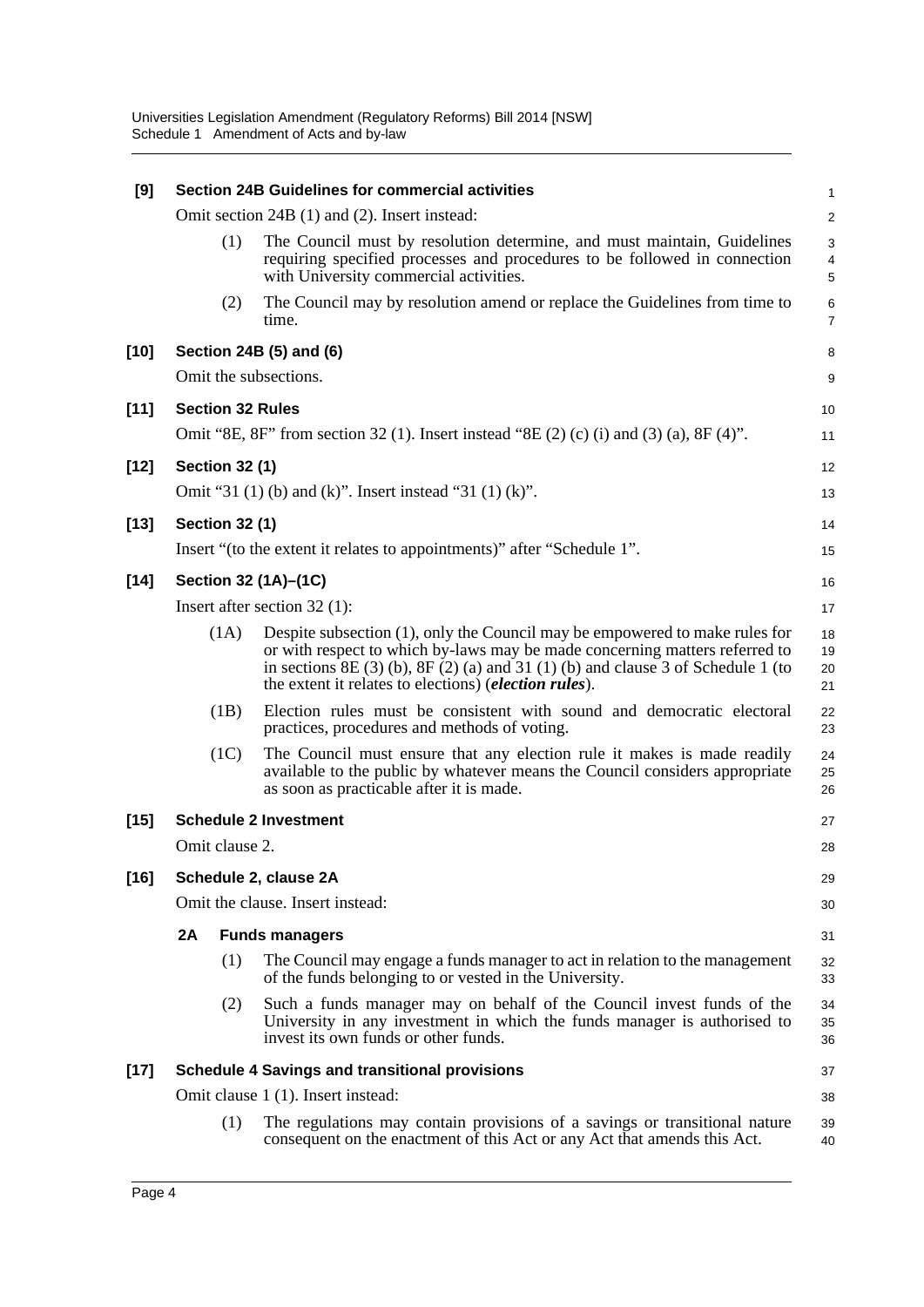| $[18]$ |        | Schedule 4, Part 8<br><b>Insert after Part 7:</b> |                                                                                                                     |                                                                                                                                                                                                                                                                            | 1<br>2                     |
|--------|--------|---------------------------------------------------|---------------------------------------------------------------------------------------------------------------------|----------------------------------------------------------------------------------------------------------------------------------------------------------------------------------------------------------------------------------------------------------------------------|----------------------------|
|        | Part 8 |                                                   | Provisions consequent on enactment of<br><b>Universities Legislation Amendment (Regulatory</b><br>Reforms) Act 2014 |                                                                                                                                                                                                                                                                            | 3<br>$\overline{4}$<br>5   |
|        | 48     | <b>Definition</b>                                 |                                                                                                                     |                                                                                                                                                                                                                                                                            | 6                          |
|        |        |                                                   |                                                                                                                     | In this Part:<br><b>amending Act</b> means the Universities Legislation Amendment (Regulatory<br>Reforms) Act 2014.                                                                                                                                                        | 7<br>8<br>$\boldsymbol{9}$ |
|        | 49     |                                                   |                                                                                                                     | <b>Guidelines for commercial activities</b>                                                                                                                                                                                                                                | 10                         |
|        |        |                                                   |                                                                                                                     | The Guidelines approved for the time being under section 24B, as in force<br>immediately before the amendments made to that section by the amending<br>Act, continue to have effect as if they were Guidelines determined by the<br>Council under that section as amended. | 11<br>12<br>13<br>14       |
|        | 50     |                                                   |                                                                                                                     | <b>Existing investments</b>                                                                                                                                                                                                                                                | 15                         |
|        |        |                                                   |                                                                                                                     | An amendment made to this Act by the amending Act does not affect the<br>appointment of a funds manager or the validity of any investment made by or<br>on behalf of the University before the commencement of the amendment.                                              | 16<br>17<br>18             |
|        | 51     |                                                   |                                                                                                                     | <b>Previously acquired land</b>                                                                                                                                                                                                                                            | 19                         |
|        |        |                                                   |                                                                                                                     | Section 21 $(2)$ – $(3)$ , as inserted by the amending Act, extend to land acquired<br>from the State before the insertion of those subsections.                                                                                                                           | 20<br>21                   |
| 1.2    |        |                                                   |                                                                                                                     | <b>Macquarie University Act 1989 No 126</b>                                                                                                                                                                                                                                | 22                         |
| $[1]$  |        |                                                   |                                                                                                                     | <b>Section 6 Object and functions of University</b>                                                                                                                                                                                                                        | 23                         |
|        |        |                                                   |                                                                                                                     | Insert after section $6(3)(a)$ :                                                                                                                                                                                                                                           | 24                         |
|        |        |                                                   | $\left( a1\right)$                                                                                                  | without limiting paragraph (a), the University may generate revenue for<br>the purpose of funding the promotion of its object and the carrying out<br>of its principal functions,                                                                                          | 25<br>26<br>27             |
| [2]    |        |                                                   |                                                                                                                     | <b>Section 16 Functions of Council</b>                                                                                                                                                                                                                                     | 28                         |
|        |        |                                                   | (d)                                                                                                                 | Omit section 16 $(1)$ $(d)$ . Insert instead:<br>borrow money,                                                                                                                                                                                                             | 29<br>30                   |
| $[3]$  |        |                                                   |                                                                                                                     | Section 18 Powers of Council relating to property                                                                                                                                                                                                                          | 31                         |
|        |        |                                                   |                                                                                                                     | Omit section 18 (1) (a). Insert instead:                                                                                                                                                                                                                                   | 32                         |
|        |        |                                                   | (a)                                                                                                                 | may acquire (whether by purchase, gift, grant, bequest, devise or<br>otherwise) any property for the purposes of this Act and may agree to<br>carry out the conditions of any such acquisition, and                                                                        | 33<br>34<br>35             |
| [4]    |        | Section 18 (2)-(3)                                |                                                                                                                     |                                                                                                                                                                                                                                                                            | 36                         |
|        |        |                                                   |                                                                                                                     | Omit section 18 (2) and (3). Insert instead:                                                                                                                                                                                                                               | 37                         |
|        |        | (2)                                               |                                                                                                                     | The Council may, subject to this section, alienate, mortgage, charge or demise<br>any lands of the University.                                                                                                                                                             | 38<br>39                   |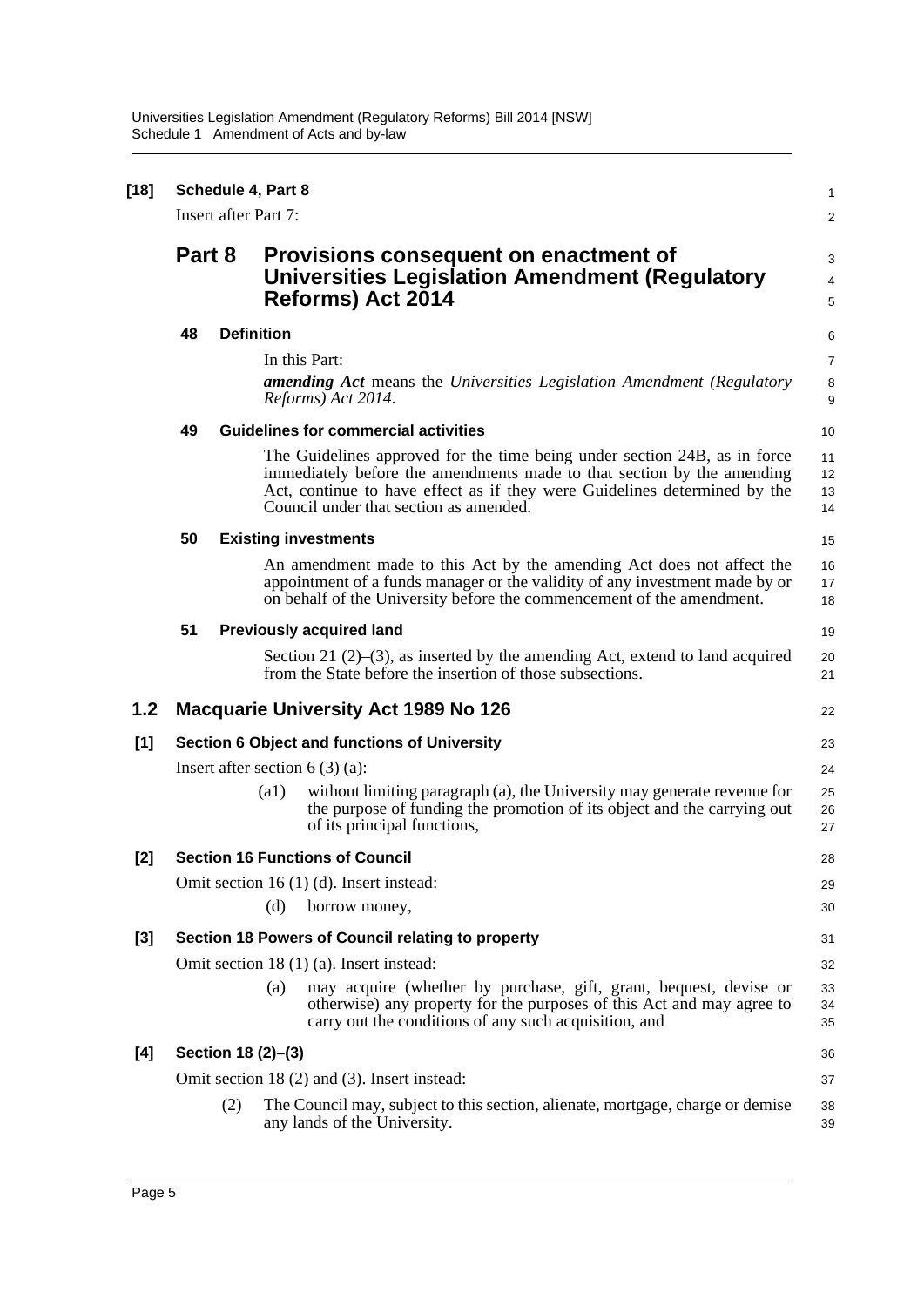|        | (2A)                    | The Council must not alienate, mortgage, charge or demise any lands acquired<br>by the University from the State at nominal or less than market value except<br>with the approval of the Minister.                                                                                                                  | 1<br>$\overline{\mathbf{c}}$<br>3 |
|--------|-------------------------|---------------------------------------------------------------------------------------------------------------------------------------------------------------------------------------------------------------------------------------------------------------------------------------------------------------------|-----------------------------------|
|        | (3)                     | Despite subsection (2A), the Council may, without the approval of the<br>Minister, lease any such lands if:                                                                                                                                                                                                         | 4<br>5                            |
|        |                         | the term of the lease does not exceed 21 years, and<br>(a)                                                                                                                                                                                                                                                          | 6                                 |
|        |                         | the Council is satisfied that it is to the benefit of the University, whether<br>(b)<br>from a financial or educational standpoint or otherwise, that the lease be<br>entered into.                                                                                                                                 | 7<br>8<br>9                       |
| [5]    | <b>Section 18 (5)</b>   |                                                                                                                                                                                                                                                                                                                     | 10                                |
|        |                         | Insert "grant," after "gift,".                                                                                                                                                                                                                                                                                      | 11                                |
| [6]    |                         | Section 19 Powers of Council over certain property vested in Crown                                                                                                                                                                                                                                                  | 12                                |
|        |                         | Omit section 19 (4) (a). Insert instead:                                                                                                                                                                                                                                                                            | 13                                |
|        |                         | must not be granted for a term (including any option for the grant of a<br>(a)<br>further term) exceeding 21 years except with the approval of the<br>Minister, and                                                                                                                                                 | 14<br>15<br>16                    |
| $[7]$  |                         | <b>Section 21A Definitions</b>                                                                                                                                                                                                                                                                                      | 17                                |
|        |                         | Omit "approved" from the definition of the Guidelines. Insert instead "determined".                                                                                                                                                                                                                                 | 18                                |
| [8]    |                         | <b>Section 21B Guidelines for commercial activities</b>                                                                                                                                                                                                                                                             | 19                                |
|        |                         | Omit section 21B (1) and (2). Insert instead:                                                                                                                                                                                                                                                                       | 20                                |
|        | (1)                     | The Council must by resolution determine, and must maintain, Guidelines<br>requiring specified processes and procedures to be followed in connection<br>with University commercial activities.                                                                                                                      | 21<br>22<br>23                    |
|        | (2)                     | The Council may by resolution amend or replace the Guidelines from time to<br>time.                                                                                                                                                                                                                                 | 24<br>25                          |
| [9]    |                         | Section 21B (5) and (6)                                                                                                                                                                                                                                                                                             | 26                                |
|        | Omit the subsections.   |                                                                                                                                                                                                                                                                                                                     | 27                                |
| [10]   | <b>Section 29 Rules</b> |                                                                                                                                                                                                                                                                                                                     | 28                                |
|        |                         | Omit "8D, 8E" from section 29 (1). Insert instead "8D (2) (c) (i) and (3) (a), 8E (4)".                                                                                                                                                                                                                             | 29                                |
| $[11]$ | <b>Section 29 (1)</b>   |                                                                                                                                                                                                                                                                                                                     | 30                                |
|        |                         | Omit "28 (1) (b) and (k)". Insert instead "28 (1) (k)".                                                                                                                                                                                                                                                             | 31                                |
| $[12]$ | <b>Section 29 (1)</b>   |                                                                                                                                                                                                                                                                                                                     | 32                                |
|        |                         | Insert "(to the extent it relates to appointments)" after "Schedule 1".                                                                                                                                                                                                                                             | 33                                |
| [13]   | Section 29 (1A)–(1C)    |                                                                                                                                                                                                                                                                                                                     | 34                                |
|        |                         | Insert after section $29(1)$ :                                                                                                                                                                                                                                                                                      | 35                                |
|        | (1A)                    | Despite subsection (1), only the Council may be empowered to make rules for<br>or with respect to which by-laws may be made concerning matters referred to<br>in sections $8D(3)$ (b), $8E(2)$ (a) and $28(1)$ (b) and clause 3 of Schedule 1 (to<br>the extent it relates to elections) ( <i>election rules</i> ). | 36<br>37<br>38<br>39              |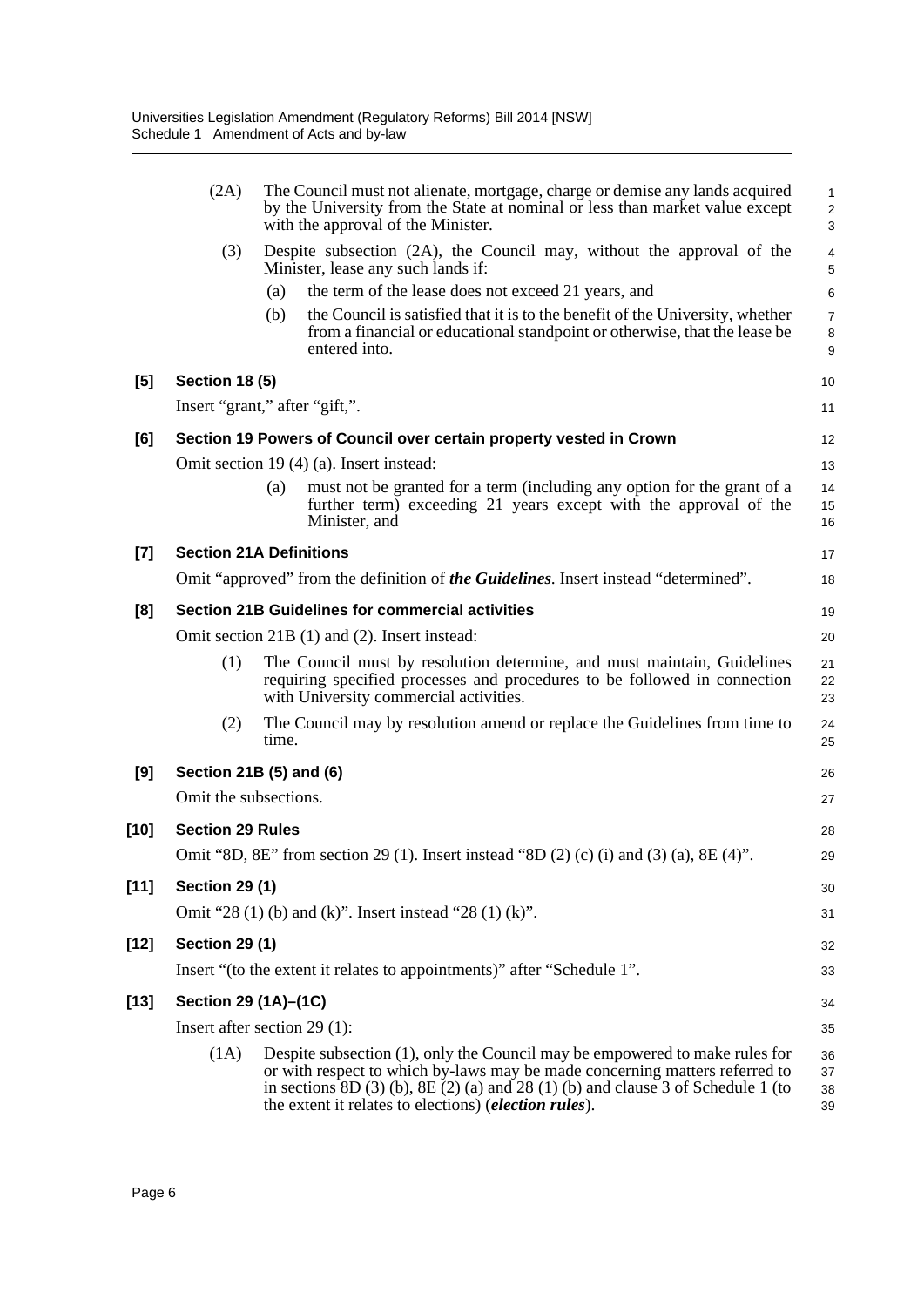|        |                               | (1B)           | Election rules must be consistent with sound and democratic electoral<br>practices, procedures and methods of voting.                                                                                                                                                                                                             | $\mathbf{1}$<br>$\overline{2}$    |  |
|--------|-------------------------------|----------------|-----------------------------------------------------------------------------------------------------------------------------------------------------------------------------------------------------------------------------------------------------------------------------------------------------------------------------------|-----------------------------------|--|
|        |                               | (1C)           | The Council must ensure that any election rule it makes is made readily<br>available to the public by whatever means the Council considers appropriate<br>as soon as practicable after it is made.                                                                                                                                | 3<br>$\overline{\mathbf{4}}$<br>5 |  |
| $[14]$ |                               |                | Schedule 1 Provisions relating to members and procedure of the Council                                                                                                                                                                                                                                                            | 6                                 |  |
|        |                               |                | Omit "appointed under section $9(1)(g)$ " from clause 2(j).                                                                                                                                                                                                                                                                       | 7                                 |  |
|        |                               |                | Insert instead "appointed under section 8E".                                                                                                                                                                                                                                                                                      | 8                                 |  |
| [15]   |                               |                | <b>Schedule 2 Investment</b>                                                                                                                                                                                                                                                                                                      | 9                                 |  |
|        |                               | Omit clause 2. |                                                                                                                                                                                                                                                                                                                                   | 10                                |  |
| $[16]$ |                               |                | Schedule 2, clause 2A                                                                                                                                                                                                                                                                                                             | 11                                |  |
|        |                               |                | Omit the clause. Insert instead:                                                                                                                                                                                                                                                                                                  | 12                                |  |
|        | 2A                            |                | <b>Funds managers</b>                                                                                                                                                                                                                                                                                                             | 13                                |  |
|        |                               | (1)            | The Council may engage a funds manager to act in relation to the management<br>of the funds belonging to or vested in the University.                                                                                                                                                                                             | 14<br>15                          |  |
|        |                               | (2)            | Such a funds manager may on behalf of the Council invest funds of the<br>University in any investment in which the funds manager is authorised to<br>invest its own funds or other funds.                                                                                                                                         | 16<br>17<br>18                    |  |
| [17]   |                               |                | <b>Schedule 3 Savings and transitional provisions</b>                                                                                                                                                                                                                                                                             | 19                                |  |
|        |                               |                | Omit clause 1A (1). Insert instead:                                                                                                                                                                                                                                                                                               | 20                                |  |
|        |                               | (1)            | The regulations may contain provisions of a savings or transitional nature<br>consequent on the enactment of this Act or any Act that amends this Act.                                                                                                                                                                            | 21<br>22                          |  |
| $[18]$ | Schedule 3, clauses 14-16     |                |                                                                                                                                                                                                                                                                                                                                   |                                   |  |
|        | Insert after clause 13:<br>24 |                |                                                                                                                                                                                                                                                                                                                                   |                                   |  |
|        | 14                            |                | <b>Guidelines for commercial activities</b>                                                                                                                                                                                                                                                                                       | 25                                |  |
|        |                               |                | The Guidelines approved for the time being under section 21B, as in force<br>immediately before the amendments made to that section by the Universities<br>Legislation Amendment (Regulatory Reforms) Act 2014, continue to have<br>effect as if they were Guidelines determined by the Council under that section<br>as amended. | 26<br>27<br>28<br>29<br>30        |  |
|        | 15                            |                | <b>Existing investments</b>                                                                                                                                                                                                                                                                                                       | 31                                |  |
|        |                               |                | An amendment made to this Act by the Universities Legislation Amendment<br>(Regulatory Reforms) Act 2014 does not affect the appointment of a funds<br>manager or the validity of any investment made by or on behalf of the<br>University before the commencement of the amendment.                                              | 32<br>33<br>34<br>35              |  |
|        | 16                            |                | <b>Previously acquired land</b>                                                                                                                                                                                                                                                                                                   | 36                                |  |
|        |                               |                | Section 18 $(2)$ – $(3)$ , as inserted by the Universities Legislation Amendment<br>(Regulatory Reforms) Act 2014, extend to land acquired from the State before<br>the insertion of those subsections.                                                                                                                           | 37<br>38<br>39                    |  |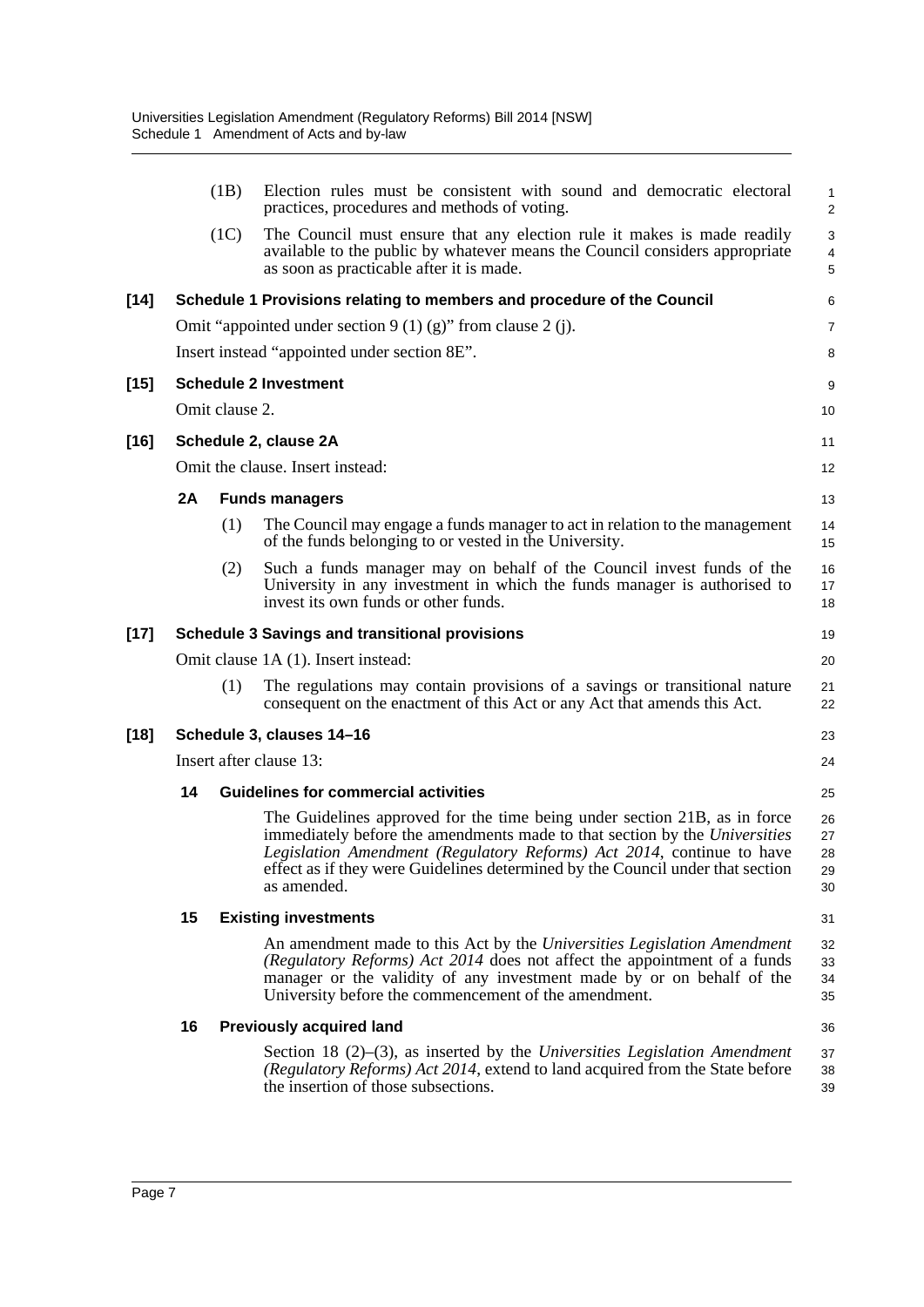| 1.3   |                                  |      | Southern Cross University Act 1993 No 69                                                                                                                                                            | 1                                   |
|-------|----------------------------------|------|-----------------------------------------------------------------------------------------------------------------------------------------------------------------------------------------------------|-------------------------------------|
| [1]   |                                  |      | Section 6 Object and functions of University                                                                                                                                                        | $\overline{c}$                      |
|       | Insert after section $6(3)(a)$ : |      |                                                                                                                                                                                                     | 3                                   |
|       |                                  | (a1) | without limiting paragraph (a), the University may generate revenue for<br>the purpose of funding the promotion of its object and the carrying out<br>of its principal functions,                   | 4<br>$\,$ 5 $\,$<br>$6\phantom{1}6$ |
| [2]   |                                  |      | <b>Section 16 Functions of Council</b>                                                                                                                                                              | 7                                   |
|       |                                  |      | Omit section 16 (1) (d). Insert instead:                                                                                                                                                            | 8                                   |
|       |                                  | (d)  | borrow money,                                                                                                                                                                                       | 9                                   |
| $[3]$ |                                  |      | Section 18 Powers of Council relating to property                                                                                                                                                   | 10                                  |
|       |                                  |      | Omit section 18 (1) (a). Insert instead:                                                                                                                                                            | 11                                  |
|       |                                  | (a)  | may acquire (whether by purchase, gift, grant, bequest, devise or<br>otherwise) any property for the purposes of this Act and may agree to<br>carry out the conditions of any such acquisition, and | 12<br>13<br>14                      |
| [4]   | Section 18 (2)-(3)               |      |                                                                                                                                                                                                     | 15                                  |
|       |                                  |      | Omit section 18 (2) and (3). Insert instead:                                                                                                                                                        | 16                                  |
|       | (2)                              |      | The Council may, subject to this section, alienate, mortgage, charge or demise<br>any lands of the University.                                                                                      | 17<br>18                            |
|       | (2A)                             |      | The Council must not alienate, mortgage, charge or demise any lands acquired<br>by the University from the State at nominal or less than market value except<br>with the approval of the Minister.  | 19<br>20<br>21                      |
|       | (3)                              |      | Despite subsection (2A), the Council may, without the approval of the<br>Minister, lease any such lands if:                                                                                         | 22<br>23                            |
|       |                                  | (a)  | the term of the lease does not exceed 21 years, and                                                                                                                                                 | 24                                  |
|       |                                  | (b)  | the Council is satisfied that it is to the benefit of the University, whether<br>from a financial or educational standpoint or otherwise, that the lease be<br>entered into.                        | 25<br>26<br>27                      |
| [5]   | <b>Section 18 (5)</b>            |      |                                                                                                                                                                                                     | 28                                  |
|       | Insert "grant," after "gift,".   |      |                                                                                                                                                                                                     | 29                                  |
| [6]   |                                  |      | Section 19 Powers of Council over certain property vested in Crown                                                                                                                                  | 30                                  |
|       |                                  |      | Omit section 19 (4) (a). Insert instead:                                                                                                                                                            | 31                                  |
|       |                                  | (a)  | must not be granted for a term (including any option for the grant of a<br>further term) exceeding 21 years except with the approval of the<br>Minister, and                                        | 32<br>33<br>34                      |
| [7]   | <b>Section 21A Definitions</b>   |      |                                                                                                                                                                                                     | 35                                  |
|       |                                  |      | Omit "approved" from the definition of <b>the Guidelines</b> . Insert instead "determined".                                                                                                         | 36                                  |
| [8]   |                                  |      | <b>Section 21B Guidelines for commercial activities</b>                                                                                                                                             | 37                                  |
|       |                                  |      | Omit section 21B (1) and (2). Insert instead:                                                                                                                                                       | 38                                  |
|       | (1)                              |      | The Council must by resolution determine, and must maintain, Guidelines<br>requiring specified processes and procedures to be followed in connection<br>with University commercial activities.      | 39<br>40<br>41                      |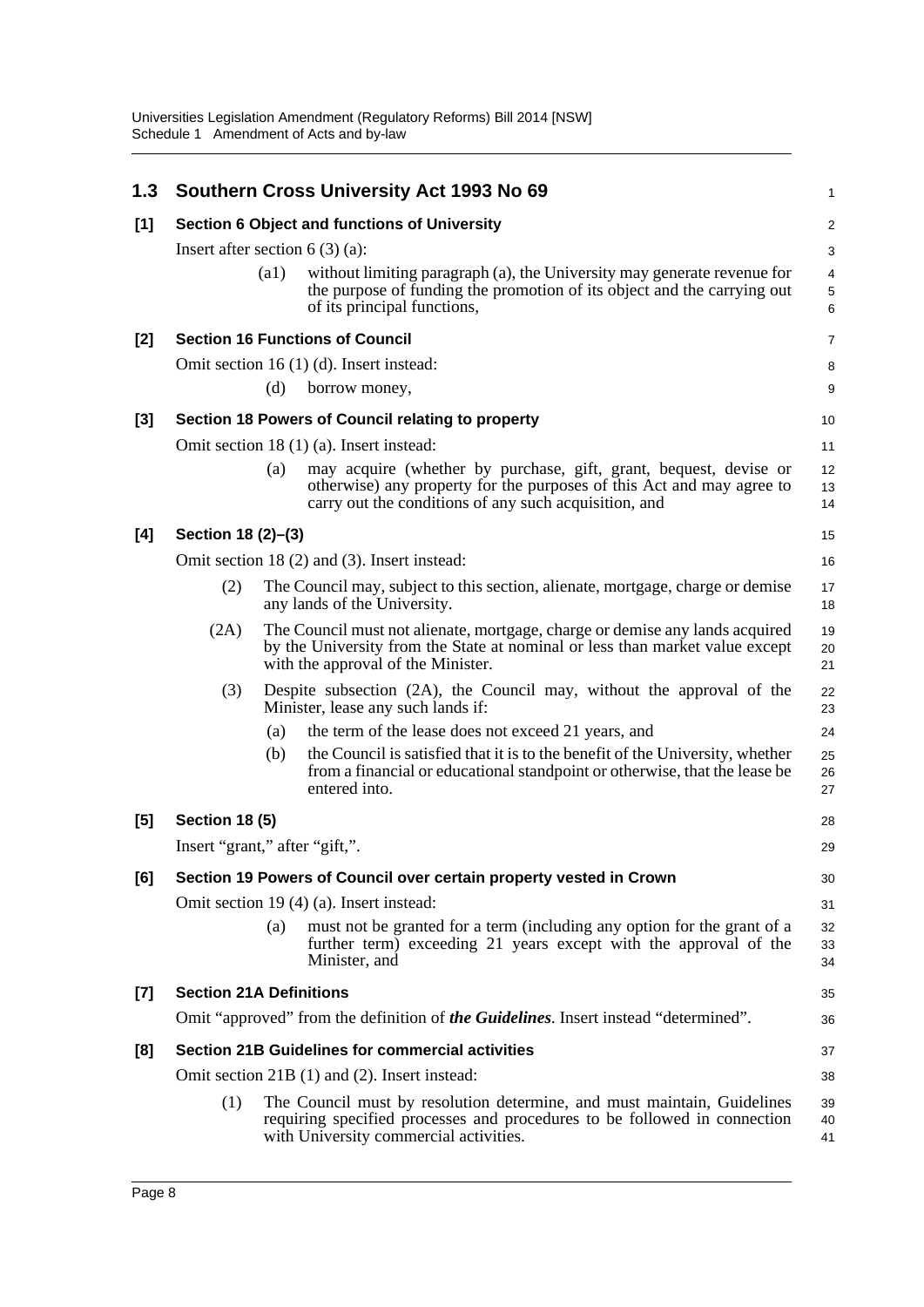|        |    | (2)                     | The Council may by resolution amend or replace the Guidelines from time to<br>time.                                                                                                                                                                                                                                                            | $\mathbf{1}$<br>$\overline{c}$ |
|--------|----|-------------------------|------------------------------------------------------------------------------------------------------------------------------------------------------------------------------------------------------------------------------------------------------------------------------------------------------------------------------------------------|--------------------------------|
| [9]    |    |                         | Section 21B (5) and (6)                                                                                                                                                                                                                                                                                                                        | 3                              |
|        |    |                         | Omit the subsections.                                                                                                                                                                                                                                                                                                                          | 4                              |
| $[10]$ |    | <b>Section 30 Rules</b> |                                                                                                                                                                                                                                                                                                                                                | 5                              |
|        |    |                         | Omit "10 (1) (c)–(g) and (8)" from section 30 (1).                                                                                                                                                                                                                                                                                             | 6                              |
|        |    |                         | Insert instead "10 (1) (c), (d) (ii), (e) (ii), (f) (ii), (g) (ii) and (8)".                                                                                                                                                                                                                                                                   | 7                              |
| $[11]$ |    | <b>Section 30 (1)</b>   |                                                                                                                                                                                                                                                                                                                                                | 8                              |
|        |    |                         | Omit "29 (1) (b) and (k)". Insert instead "29 (1) (k)".                                                                                                                                                                                                                                                                                        | 9                              |
| $[12]$ |    | <b>Section 30 (1)</b>   |                                                                                                                                                                                                                                                                                                                                                | 10                             |
|        |    |                         | Omit "clauses 1 (1) (c) and (d) and 3 of Schedule 1".                                                                                                                                                                                                                                                                                          | 11                             |
|        |    |                         | Insert instead "clause $1(1)(c)$ and (d) of Schedule 1 and clause 3 of that Schedule (to the<br>extent it relates to appointments)".                                                                                                                                                                                                           | 12<br>13                       |
| $[13]$ |    |                         | Section 30 (1A)-(1C)                                                                                                                                                                                                                                                                                                                           | 14                             |
|        |    |                         | Insert after section $30(1)$ :                                                                                                                                                                                                                                                                                                                 | 15                             |
|        |    | (1A)                    | Despite subsection (1), only the Council may be empowered to make rules for<br>or with respect to which by-laws may be made concerning matters referred to<br>in sections 10 (1) (d) (iii), (e) (iii), (f) (iii) and (g) (iii) and 29 (1) (b) and<br>clause 3 of Schedule 1 (to the extent it relates to elections) ( <i>election rules</i> ). | 16<br>17<br>18<br>19           |
|        |    | (1B)                    | Election rules must be consistent with sound and democratic electoral<br>practices, procedures and methods of voting.                                                                                                                                                                                                                          | 20<br>21                       |
|        |    | (1C)                    | The Council must ensure that any election rule it makes is made readily<br>available to the public by whatever means the Council considers appropriate<br>as soon as practicable after it is made.                                                                                                                                             | 22<br>23<br>24                 |
| $[14]$ |    |                         | <b>Schedule 2 Investment</b>                                                                                                                                                                                                                                                                                                                   | 25                             |
|        |    | Omit clause 2.          |                                                                                                                                                                                                                                                                                                                                                | 26                             |
| $[15]$ |    |                         | Schedule 2, clause 2A                                                                                                                                                                                                                                                                                                                          | 27                             |
|        |    |                         | Omit the clause. Insert instead:                                                                                                                                                                                                                                                                                                               | 28                             |
|        | 2A |                         | <b>Funds managers</b>                                                                                                                                                                                                                                                                                                                          | 29                             |
|        |    | (1)                     | The Council may engage a funds manager to act in relation to the management<br>of the funds belonging to or vested in the University.                                                                                                                                                                                                          | 30<br>31                       |
|        |    | (2)                     | Such a funds manager may on behalf of the Council invest funds of the<br>University in any investment in which the funds manager is authorised to<br>invest its own funds or other funds.                                                                                                                                                      | 32<br>33<br>34                 |
| $[16]$ |    |                         | <b>Schedule 3 Savings and transitional provisions</b>                                                                                                                                                                                                                                                                                          | 35                             |
|        |    |                         | Omit clause 2 (1). Insert instead:                                                                                                                                                                                                                                                                                                             | 36                             |
|        |    | (1)                     | The regulations may contain provisions of a savings or transitional nature<br>consequent on the enactment of this Act or any Act that amends this Act.                                                                                                                                                                                         | 37<br>38                       |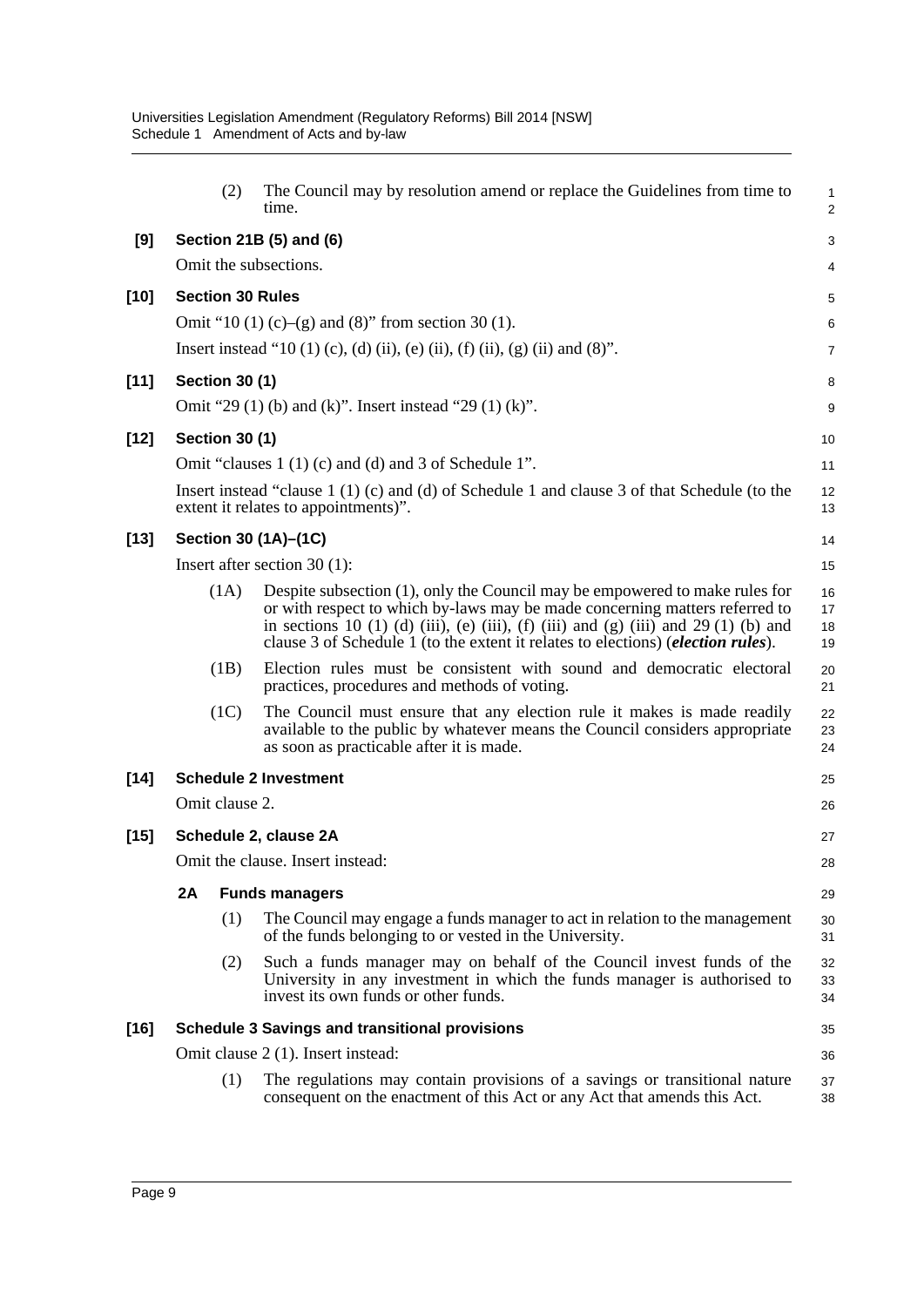| $[17]$ |        | Schedule 3, Part 9<br><b>Insert after Part 8:</b> |                    |                                                                                                                                                                                                                                                                            | 1<br>2                   |
|--------|--------|---------------------------------------------------|--------------------|----------------------------------------------------------------------------------------------------------------------------------------------------------------------------------------------------------------------------------------------------------------------------|--------------------------|
|        | Part 9 |                                                   |                    | Provisions consequent on enactment of<br><b>Universities Legislation Amendment (Regulatory</b><br>Reforms) Act 2014                                                                                                                                                        | 3<br>4<br>5              |
|        | 39     |                                                   | <b>Definition</b>  |                                                                                                                                                                                                                                                                            | 6                        |
|        |        |                                                   |                    | In this Part:<br><b>amending Act</b> means the Universities Legislation Amendment (Regulatory<br>Reforms) Act 2014.                                                                                                                                                        | $\overline{7}$<br>8<br>9 |
|        | 40     |                                                   |                    | <b>Guidelines for commercial activities</b>                                                                                                                                                                                                                                | 10                       |
|        |        |                                                   |                    | The Guidelines approved for the time being under section 21B, as in force<br>immediately before the amendments made to that section by the amending<br>Act, continue to have effect as if they were Guidelines determined by the<br>Council under that section as amended. | 11<br>12<br>13<br>14     |
|        | 41     |                                                   |                    | <b>Existing investments</b>                                                                                                                                                                                                                                                | 15                       |
|        |        |                                                   |                    | An amendment made to this Act by the amending Act does not affect the<br>appointment of a funds manager or the validity of any investment made by or<br>on behalf of the University before the commencement of the amendment.                                              | 16<br>17<br>18           |
|        | 42     |                                                   |                    | <b>Previously acquired land</b>                                                                                                                                                                                                                                            | 19                       |
|        |        |                                                   |                    | Section 18 $(2)$ – $(3)$ , as inserted by the amending Act, extend to land acquired<br>from the State before the insertion of those subsections.                                                                                                                           | 20<br>21                 |
| 1.4    |        |                                                   |                    | University of New England Act 1993 No 68                                                                                                                                                                                                                                   | 22                       |
| $[1]$  |        |                                                   |                    | <b>Section 6 Object and functions of University</b>                                                                                                                                                                                                                        | 23                       |
|        |        |                                                   |                    | Insert after section $6(3)(a)$ :                                                                                                                                                                                                                                           | 24                       |
|        |        |                                                   | $\left( a1\right)$ | without limiting paragraph (a), the University may generate revenue for<br>the purpose of funding the promotion of its object and the carrying out<br>of its principal functions,                                                                                          | 25<br>26<br>27           |
| $[2]$  |        |                                                   |                    | <b>Section 16 Functions of Council</b>                                                                                                                                                                                                                                     | 28                       |
|        |        |                                                   | (d)                | Omit section 16 (1) (d). Insert instead:<br>borrow money,                                                                                                                                                                                                                  | 29<br>30                 |
| $[3]$  |        |                                                   |                    | Section 18 Powers of Council relating to property                                                                                                                                                                                                                          | 31                       |
|        |        |                                                   |                    | Omit section 18 (1) (a). Insert instead:                                                                                                                                                                                                                                   | 32                       |
|        |        |                                                   | (a)                | may acquire (whether by purchase, gift, grant, bequest, devise or<br>otherwise) any property for the purposes of this Act and may agree to<br>carry out the conditions of any such acquisition, and                                                                        | 33<br>34<br>35           |
| [4]    |        | Section 18 (2)-(3)                                |                    |                                                                                                                                                                                                                                                                            | 36                       |
|        |        |                                                   |                    | Omit section 18 (2) and (3). Insert instead:                                                                                                                                                                                                                               | 37                       |
|        |        | (2)                                               |                    | The Council may, subject to this section, alienate, mortgage, charge or demise<br>any lands of the University.                                                                                                                                                             | 38<br>39                 |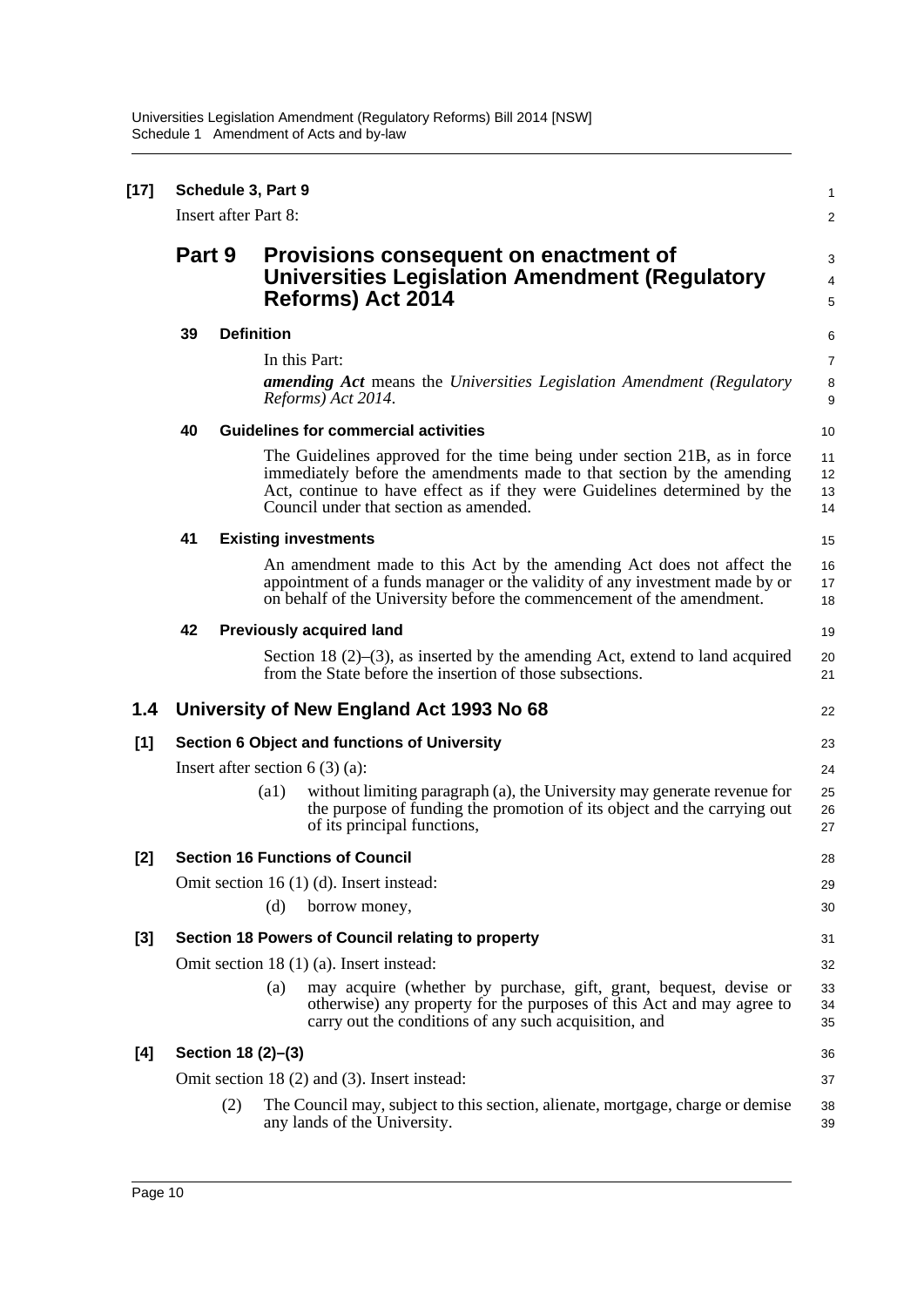|        | (2A)                    | The Council must not alienate, mortgage, charge or demise any lands acquired<br>by the University from the State at nominal or less than market value except<br>with the approval of the Minister. | 1<br>$\overline{\mathbf{c}}$<br>3 |
|--------|-------------------------|----------------------------------------------------------------------------------------------------------------------------------------------------------------------------------------------------|-----------------------------------|
|        | (3)                     | Despite subsection (2A), the Council may, without the approval of the<br>Minister, lease any such lands if:                                                                                        | 4<br>5                            |
|        |                         | the term of the lease does not exceed 21 years, and<br>(a)                                                                                                                                         | 6                                 |
|        |                         | the Council is satisfied that it is to the benefit of the University, whether<br>(b)<br>from a financial or educational standpoint or otherwise, that the lease be<br>entered into.                | 7<br>8<br>9                       |
| $[5]$  | <b>Section 18 (5)</b>   |                                                                                                                                                                                                    | 10                                |
|        |                         | Insert "grant," after "gift,".                                                                                                                                                                     | 11                                |
| [6]    |                         | Section 19 Powers of Council over certain property vested in Crown                                                                                                                                 | 12                                |
|        |                         | Omit section 19 (4) (a). Insert instead:                                                                                                                                                           | 13                                |
|        |                         | must not be granted for a term (including any option for the grant of a<br>(a)<br>further term) exceeding 21 years except with the approval of the<br>Minister, and                                | 14<br>15<br>16                    |
| $[7]$  |                         | <b>Section 21A Definitions</b>                                                                                                                                                                     | 17                                |
|        |                         | Omit "approved" from the definition of the Guidelines. Insert instead "determined".                                                                                                                | 18                                |
| [8]    |                         | <b>Section 21B Guidelines for commercial activities</b>                                                                                                                                            | 19                                |
|        |                         | Omit section 21B (1) and (2). Insert instead:                                                                                                                                                      | 20                                |
|        | (1)                     | The Council must by resolution determine, and must maintain, Guidelines<br>requiring specified processes and procedures to be followed in connection<br>with University commercial activities.     | 21<br>22<br>23                    |
|        | (2)                     | The Council may by resolution amend or replace the Guidelines from time to<br>time.                                                                                                                | 24<br>25                          |
| [9]    |                         | Section 21B (5) and (6)                                                                                                                                                                            | 26                                |
|        | Omit the subsections.   |                                                                                                                                                                                                    | 27                                |
| $[10]$ | <b>Section 29 Rules</b> |                                                                                                                                                                                                    | 28                                |
|        |                         | Omit "9 (1) (c)–(h) and (8)" from section 29 (1).                                                                                                                                                  | 29                                |
|        |                         | Insert instead "9 (1) (c), (d) (ii), (e) (ii), (f) (ii), (g) (ii) and (h) (ii) and (8)".                                                                                                           | 30                                |
| $[11]$ | <b>Section 29 (1)</b>   |                                                                                                                                                                                                    | 31                                |
|        |                         | Omit "28 (1) (b) and (k)". Insert instead "28 (1) (k)".                                                                                                                                            | 32                                |
| [12]   | <b>Section 29 (1)</b>   |                                                                                                                                                                                                    | 33                                |
|        |                         | Omit "clauses 1 (1) (c) and (d) and 3 of Schedule 1".                                                                                                                                              | 34                                |
|        |                         | Insert instead "clause $1(1)(c)$ and (d) of Schedule 1 and clause 3 of that Schedule (to the<br>extent it relates to appointments)".                                                               | 35<br>36                          |
| [13]   | Section 29 (1A)-(1C)    |                                                                                                                                                                                                    | 37                                |
|        |                         | Insert after section $29(1)$ :                                                                                                                                                                     | 38                                |
|        | (1A)                    | Despite subsection (1), only the Council may be empowered to make rules for<br>or with respect to which by-laws may be made concerning matters referred to                                         | 39<br>40                          |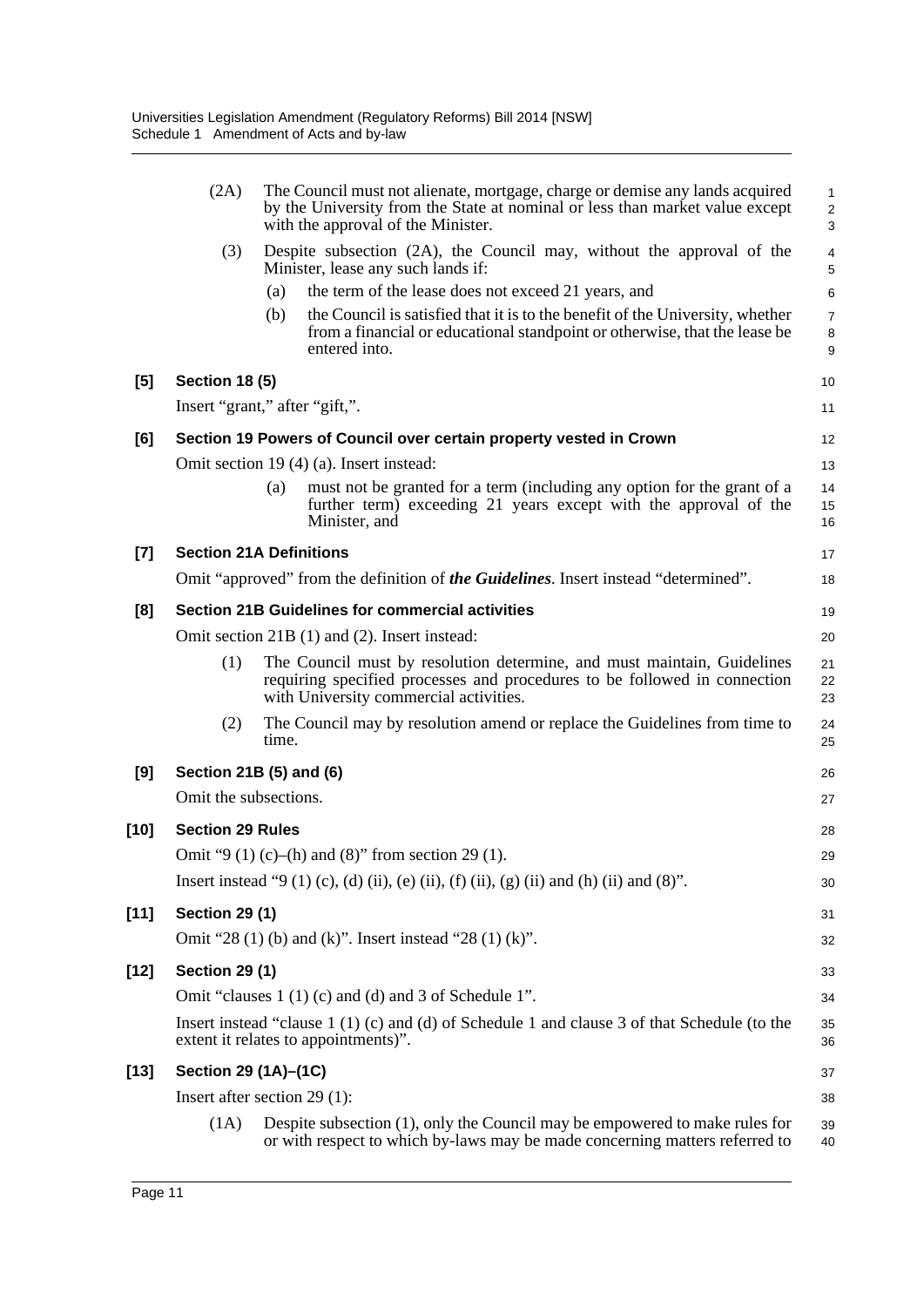|        |                                   |                | in sections 9 (1) (d) (iii), (e) (iii), (f) (iii), (g) (iii) and (h) (iii) and 28 (1) (b)<br>and clause 3 of Schedule 1 (to the extent it relates to elections) ( <i>election rules</i> ).                                                                                 | $\mathbf{1}$<br>$\overline{2}$ |  |  |
|--------|-----------------------------------|----------------|----------------------------------------------------------------------------------------------------------------------------------------------------------------------------------------------------------------------------------------------------------------------------|--------------------------------|--|--|
|        |                                   | (1B)           | Election rules must be consistent with sound and democratic electoral<br>practices, procedures and methods of voting.                                                                                                                                                      | 3<br>$\overline{4}$            |  |  |
|        |                                   | (1C)           | The Council must ensure that any election rule it makes is made readily<br>available to the public by whatever means the Council considers appropriate<br>as soon as practicable after it is made.                                                                         | 5<br>$\,6\,$<br>$\overline{7}$ |  |  |
| $[14]$ |                                   |                | <b>Schedule 2 Investment</b>                                                                                                                                                                                                                                               | 8                              |  |  |
|        |                                   | Omit clause 2. |                                                                                                                                                                                                                                                                            | 9                              |  |  |
| $[15]$ |                                   |                | Schedule 2, clause 2A                                                                                                                                                                                                                                                      | 10                             |  |  |
|        |                                   |                | Omit the clause. Insert instead:                                                                                                                                                                                                                                           | 11                             |  |  |
|        | 2A                                |                | <b>Funds managers</b>                                                                                                                                                                                                                                                      | 12                             |  |  |
|        |                                   | (1)            | The Council may engage a funds manager to act in relation to the management<br>of the funds belonging to or vested in the University.                                                                                                                                      | 13<br>14                       |  |  |
|        |                                   | (2)            | Such a funds manager may on behalf of the Council invest funds of the<br>University in any investment in which the funds manager is authorised to<br>invest its own funds or other funds.                                                                                  | 15<br>16<br>17                 |  |  |
| [16]   |                                   |                | <b>Schedule 3 Savings and transitional provisions</b>                                                                                                                                                                                                                      | 18                             |  |  |
|        |                                   |                | Omit clause 2 (1). Insert instead:                                                                                                                                                                                                                                         | 19                             |  |  |
|        |                                   | (1)            | The regulations may contain provisions of a savings or transitional nature<br>consequent on the enactment of this Act or any Act that amends this Act.                                                                                                                     | 20<br>21                       |  |  |
| $[17]$ |                                   |                | Schedule 3, Part 9                                                                                                                                                                                                                                                         | 22                             |  |  |
|        | <b>Insert after Part 8:</b><br>23 |                |                                                                                                                                                                                                                                                                            |                                |  |  |
|        | Part 9                            |                | Provisions consequent on enactment of<br><b>Universities Legislation Amendment (Regulatory</b><br>Reforms) Act 2014                                                                                                                                                        | 24<br>25<br>26                 |  |  |
|        | 43                                |                | <b>Definition</b>                                                                                                                                                                                                                                                          | 27                             |  |  |
|        |                                   |                | In this Part:<br>amending Act means the Universities Legislation Amendment (Regulatory<br>Reforms) Act 2014.                                                                                                                                                               | 28<br>29<br>30                 |  |  |
|        | 44                                |                | <b>Guidelines for commercial activities</b>                                                                                                                                                                                                                                | 31                             |  |  |
|        |                                   |                | The Guidelines approved for the time being under section 21B, as in force<br>immediately before the amendments made to that section by the amending<br>Act, continue to have effect as if they were Guidelines determined by the<br>Council under that section as amended. | 32<br>33<br>34<br>35           |  |  |
|        |                                   |                |                                                                                                                                                                                                                                                                            |                                |  |  |
|        | 45                                |                | <b>Existing investments</b>                                                                                                                                                                                                                                                | 36                             |  |  |
|        |                                   |                | An amendment made to this Act by the amending Act does not affect the<br>appointment of a funds manager or the validity of any investment made by or<br>on behalf of the University before the commencement of the amendment.                                              | 37<br>38<br>39                 |  |  |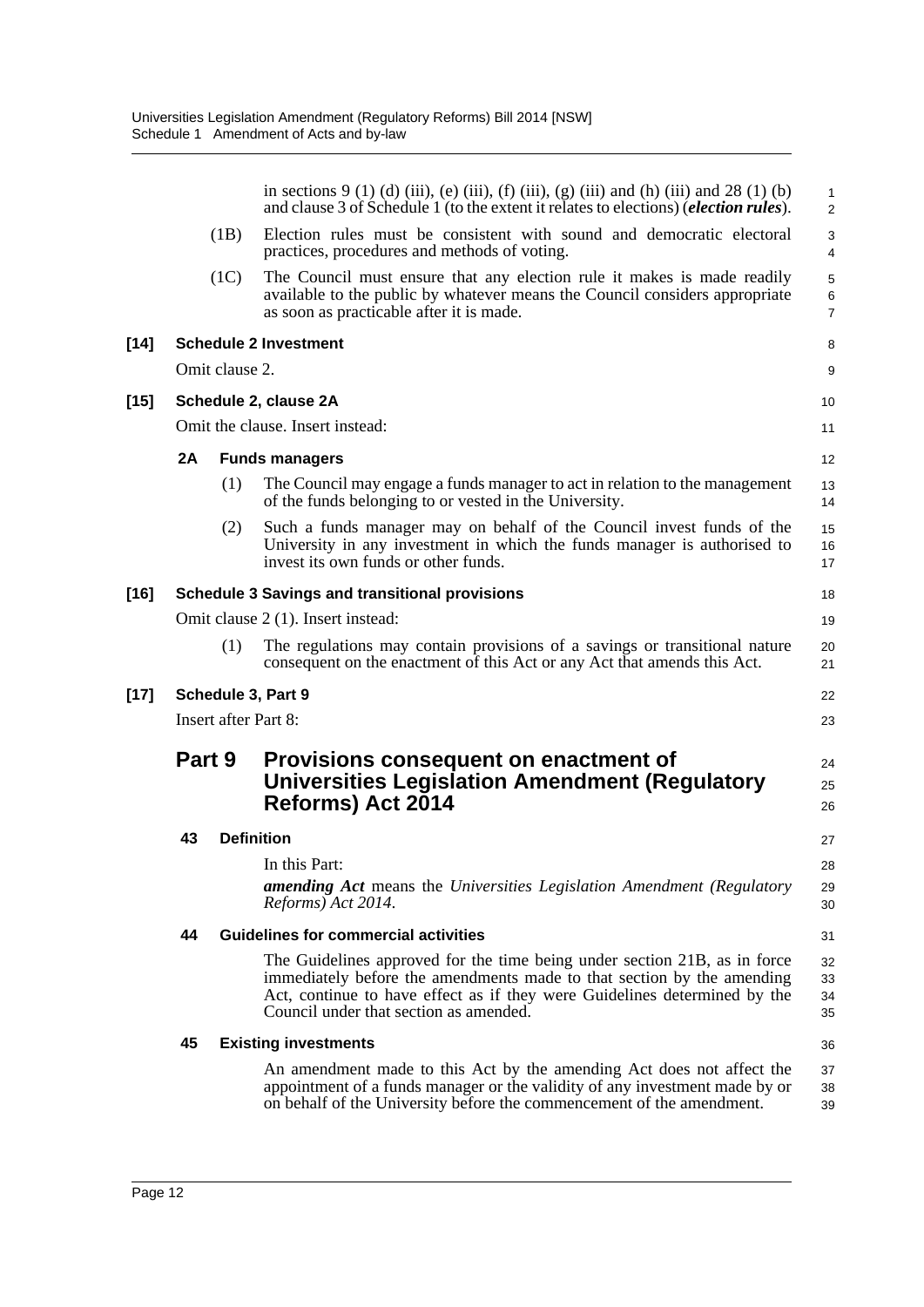|       | 46                                           |                    | <b>Previously acquired land</b>                                                                                                                                                                     | 1                        |  |  |
|-------|----------------------------------------------|--------------------|-----------------------------------------------------------------------------------------------------------------------------------------------------------------------------------------------------|--------------------------|--|--|
|       |                                              |                    | Section 18 $(2)$ – $(3)$ , as inserted by the amending Act, extend to land acquired<br>from the State before the insertion of those subsections.                                                    | $\overline{c}$<br>3      |  |  |
| 1.5   |                                              |                    | University of New South Wales Act 1989 No 125                                                                                                                                                       | 4                        |  |  |
| [1]   |                                              |                    | Section 6 Object and functions of University                                                                                                                                                        | 5                        |  |  |
|       | Insert after section $6(3)(a)$ :             |                    |                                                                                                                                                                                                     | 6                        |  |  |
|       |                                              | $\left( a1\right)$ | without limiting paragraph (a), the University may generate revenue for<br>the purpose of funding the promotion of its object and the carrying out<br>of its principal functions,                   | $\overline{7}$<br>8<br>9 |  |  |
| [2]   |                                              |                    | <b>Section 15 Functions of Council</b>                                                                                                                                                              | 10                       |  |  |
|       |                                              |                    | Omit section 15 (1) (d). Insert instead:                                                                                                                                                            | 11                       |  |  |
|       |                                              | (d)                | borrow money,                                                                                                                                                                                       | 12                       |  |  |
| $[3]$ |                                              |                    | Section 17 Powers of Council relating to property                                                                                                                                                   | 13                       |  |  |
|       |                                              |                    | Omit section 17 (1) (a). Insert instead:                                                                                                                                                            | 14                       |  |  |
|       |                                              | (a)                | may acquire (whether by purchase, gift, grant, bequest, devise or<br>otherwise) any property for the purposes of this Act and may agree to<br>carry out the conditions of any such acquisition, and | 15<br>16<br>17           |  |  |
| [4]   | Section 17 (2)-(3)                           |                    |                                                                                                                                                                                                     | 18                       |  |  |
|       | Omit section 17 (2) and (3). Insert instead: |                    |                                                                                                                                                                                                     |                          |  |  |
|       | (2)                                          |                    | The Council may, subject to this section, alienate, mortgage, charge or demise<br>any lands of the University.                                                                                      | 20<br>21                 |  |  |
|       | (2A)                                         |                    | The Council must not alienate, mortgage, charge or demise any lands acquired<br>by the University from the State at nominal or less than market value except<br>with the approval of the Minister.  | 22<br>23<br>24           |  |  |
|       | (3)                                          |                    | Despite subsection (2A), the Council may, without the approval of the<br>Minister, lease any such lands if:                                                                                         | 25<br>26                 |  |  |
|       |                                              | (a)                | the term of the lease does not exceed 21 years, and                                                                                                                                                 | 27                       |  |  |
|       |                                              | (b)                | the Council is satisfied that it is to the benefit of the University, whether<br>from a financial or educational standpoint or otherwise, that the lease be<br>entered into.                        | 28<br>29<br>30           |  |  |
| [5]   | <b>Section 17 (5)</b>                        |                    |                                                                                                                                                                                                     | 31                       |  |  |
|       | Insert "grant," after "gift,".               |                    |                                                                                                                                                                                                     | 32                       |  |  |
| [6]   |                                              |                    | Section 18 Powers of Council over certain property vested in Crown                                                                                                                                  | 33                       |  |  |
|       |                                              |                    | Omit section 18 (4) (a). Insert instead:                                                                                                                                                            | 34                       |  |  |
|       |                                              | (a)                | must not be granted for a term (including any option for the grant of a<br>further term) exceeding 21 years except with the approval of the<br>Minister, and                                        | 35<br>36<br>37           |  |  |
| $[7]$ | <b>Section 20A Definitions</b>               |                    |                                                                                                                                                                                                     | 38                       |  |  |
|       |                                              |                    | Omit "approved" from the definition of the Guidelines. Insert instead "determined".                                                                                                                 | 39                       |  |  |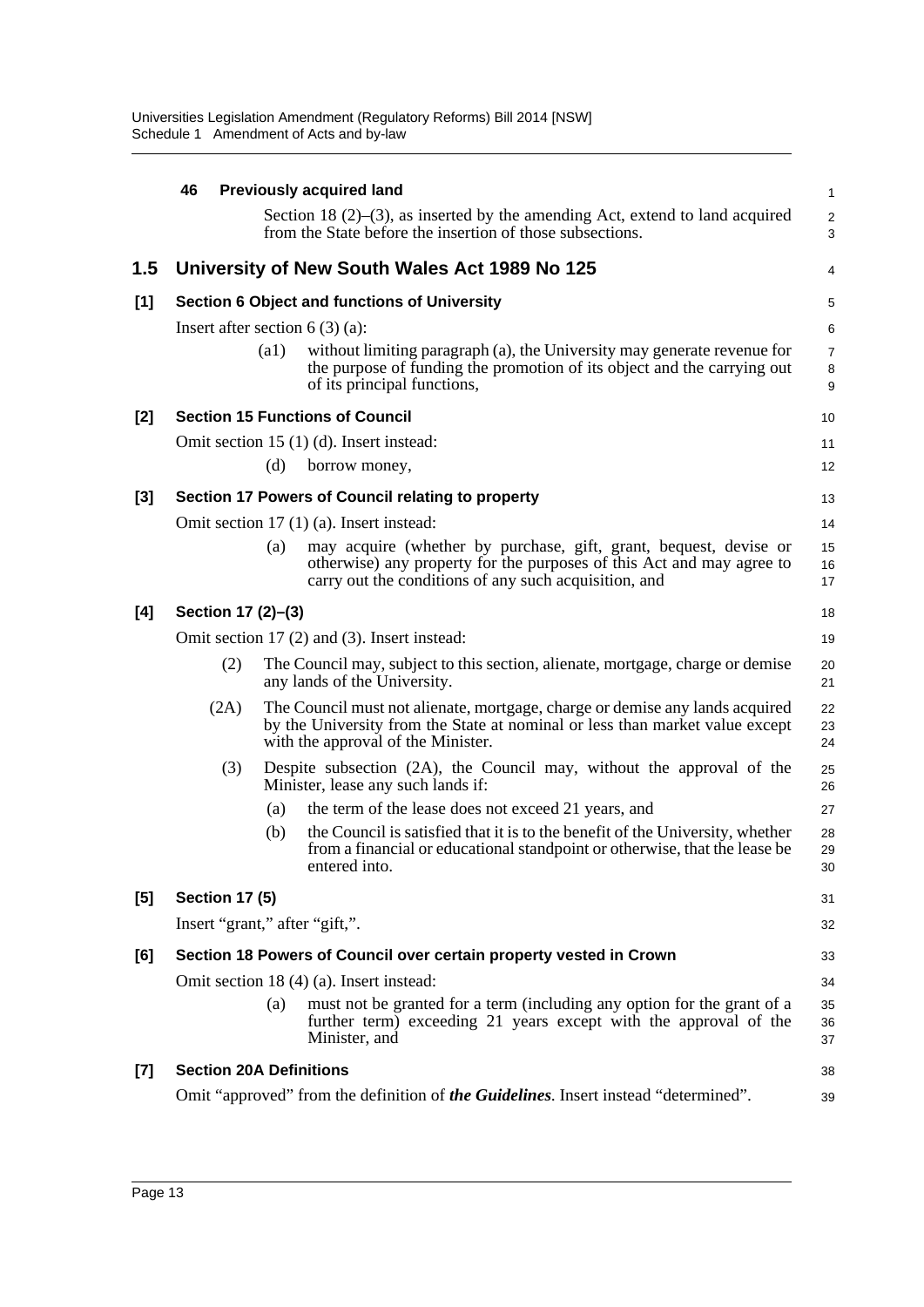| [8]    |                              |     | <b>Section 20B Guidelines for commercial activities</b>                                                                                                                                                                                                                                                             | 1                       |  |  |
|--------|------------------------------|-----|---------------------------------------------------------------------------------------------------------------------------------------------------------------------------------------------------------------------------------------------------------------------------------------------------------------------|-------------------------|--|--|
|        |                              |     | Omit section 20B (1) and (2). Insert instead:                                                                                                                                                                                                                                                                       | $\overline{\mathbf{c}}$ |  |  |
|        |                              | (1) | The Council must by resolution determine, and must maintain, Guidelines<br>requiring specified processes and procedures to be followed in connection<br>with University commercial activities.                                                                                                                      | 3<br>4<br>5             |  |  |
|        |                              | (2) | The Council may by resolution amend or replace the Guidelines from time to<br>time.                                                                                                                                                                                                                                 | 6<br>$\overline{7}$     |  |  |
| [9]    |                              |     | Section 20B (5) and (6)                                                                                                                                                                                                                                                                                             | 8                       |  |  |
|        |                              |     | Omit the subsections.                                                                                                                                                                                                                                                                                               | 9                       |  |  |
| $[10]$ | <b>Section 28 Rules</b>      |     |                                                                                                                                                                                                                                                                                                                     | 10                      |  |  |
|        |                              |     | Omit "8D, 8E" from section 28 (1). Insert instead "8D (2) (c) (i) and (3) (a), 8E (4)".                                                                                                                                                                                                                             | 11                      |  |  |
| $[11]$ | <b>Section 28 (1)</b>        |     |                                                                                                                                                                                                                                                                                                                     | 12                      |  |  |
|        |                              |     | Omit "27 (1) (b) and (k)". Insert instead "27 (1) (k)".                                                                                                                                                                                                                                                             | 13                      |  |  |
| $[12]$ | <b>Section 28 (1)</b>        |     |                                                                                                                                                                                                                                                                                                                     | 14                      |  |  |
|        |                              |     | Insert "(to the extent it relates to appointments)" after "Schedule 1".                                                                                                                                                                                                                                             | 15                      |  |  |
| $[13]$ |                              |     | Section 28 (1A)-(1C)                                                                                                                                                                                                                                                                                                | 16                      |  |  |
|        | Insert after section 28 (1): |     |                                                                                                                                                                                                                                                                                                                     |                         |  |  |
|        | (1A)                         |     | Despite subsection (1), only the Council may be empowered to make rules for<br>or with respect to which by-laws may be made concerning matters referred to<br>in sections $8D(3)$ (b), $8E(2)$ (a) and $27(1)$ (b) and clause 3 of Schedule 1 (to<br>the extent it relates to elections) ( <i>election rules</i> ). | 18<br>19<br>20<br>21    |  |  |
|        | (1B)                         |     | Election rules must be consistent with sound and democratic electoral<br>practices, procedures and methods of voting.                                                                                                                                                                                               | 22<br>23                |  |  |
|        | (1C)                         |     | The Council must ensure that any election rule it makes is made readily<br>available to the public by whatever means the Council considers appropriate<br>as soon as practicable after it is made.                                                                                                                  | 24<br>25<br>26          |  |  |
| $[14]$ |                              |     | <b>Schedule 2 Investment</b>                                                                                                                                                                                                                                                                                        | 27                      |  |  |
|        | Omit clause 2.               |     |                                                                                                                                                                                                                                                                                                                     | 28                      |  |  |
| $[15]$ |                              |     | Schedule 2, clause 2A                                                                                                                                                                                                                                                                                               | 29                      |  |  |
|        |                              |     | Omit the clause. Insert instead:                                                                                                                                                                                                                                                                                    | 30                      |  |  |
|        | 2A                           |     | <b>Funds managers</b>                                                                                                                                                                                                                                                                                               | 31                      |  |  |
|        |                              | (1) | The Council may engage a funds manager to act in relation to the management<br>of the funds belonging to or vested in the University.                                                                                                                                                                               | 32<br>33                |  |  |
|        |                              | (2) | Such a funds manager may on behalf of the Council invest funds of the<br>University in any investment in which the funds manager is authorised to<br>invest its own funds or other funds.                                                                                                                           | 34<br>35<br>36          |  |  |
| $[16]$ |                              |     | <b>Schedule 3 Savings and transitional provisions</b>                                                                                                                                                                                                                                                               | 37                      |  |  |
|        |                              |     | Omit clause 1A (1). Insert instead:                                                                                                                                                                                                                                                                                 | 38                      |  |  |
|        |                              | (1) | The regulations may contain provisions of a savings or transitional nature<br>consequent on the enactment of this Act or any Act that amends this Act.                                                                                                                                                              | 39<br>40                |  |  |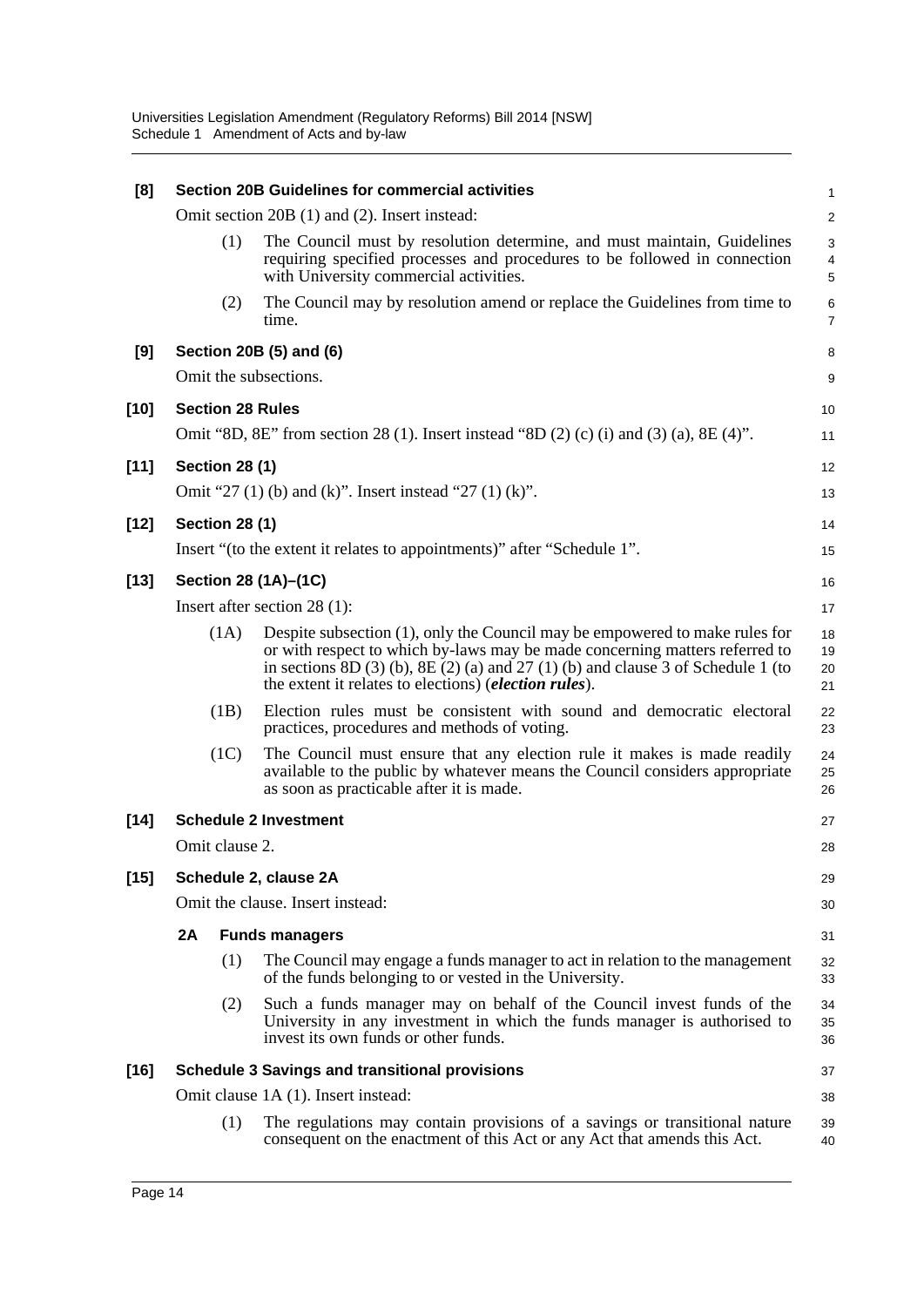| $[17]$ | Schedule 3, clauses 14-16              |                    |                                                                                                                                                                                                                                                                                                                                                                     |                                                 |  |  |  |
|--------|----------------------------------------|--------------------|---------------------------------------------------------------------------------------------------------------------------------------------------------------------------------------------------------------------------------------------------------------------------------------------------------------------------------------------------------------------|-------------------------------------------------|--|--|--|
|        | Insert after clause 13:                |                    |                                                                                                                                                                                                                                                                                                                                                                     | $\overline{\mathbf{c}}$                         |  |  |  |
|        | 14                                     |                    | <b>Guidelines for commercial activities</b>                                                                                                                                                                                                                                                                                                                         |                                                 |  |  |  |
|        |                                        |                    | The Guidelines approved for the time being under section 20B, as in force<br>immediately before the amendments made to that section by the Universities<br>Legislation Amendment (Regulatory Reforms) Act 2014, continue to have<br>effect as if they were Guidelines determined by the Council under that section<br>as amended.                                   | $\overline{4}$<br>5<br>6<br>$\overline{7}$<br>8 |  |  |  |
|        | 15                                     |                    | <b>Existing investments</b>                                                                                                                                                                                                                                                                                                                                         | 9                                               |  |  |  |
|        |                                        |                    | An amendment made to this Act by the Universities Legislation Amendment<br>(Regulatory Reforms) Act 2014 does not affect the appointment of a funds<br>manager or the validity of any investment made by or on behalf of the<br>University before the commencement of the amendment.                                                                                | 10<br>11<br>12<br>13                            |  |  |  |
|        | 16                                     |                    | <b>Previously acquired land</b>                                                                                                                                                                                                                                                                                                                                     | 14                                              |  |  |  |
|        |                                        |                    | Section 17 $(2)$ – $(3)$ , as inserted by the Universities Legislation Amendment<br>(Regulatory Reforms) Act 2014, extend to land acquired from the State before<br>the insertion of those subsections.                                                                                                                                                             | 15<br>16<br>17                                  |  |  |  |
| 1.6    |                                        |                    | University of Newcastle Act 1989 No 68                                                                                                                                                                                                                                                                                                                              | 18                                              |  |  |  |
| [1]    |                                        |                    | Section 6 Object and functions of University                                                                                                                                                                                                                                                                                                                        | 19                                              |  |  |  |
|        | Insert after section $6(3)(a)$ :<br>20 |                    |                                                                                                                                                                                                                                                                                                                                                                     |                                                 |  |  |  |
|        |                                        | $\left( a1\right)$ | without limiting paragraph (a), the University may generate revenue for<br>the purpose of funding the promotion of its object and the carrying out<br>of its principal functions,                                                                                                                                                                                   | 21<br>22<br>23                                  |  |  |  |
| $[2]$  |                                        |                    | <b>Section 15 Academic Senate</b>                                                                                                                                                                                                                                                                                                                                   | 24                                              |  |  |  |
|        |                                        |                    | Insert after section 15 $(1)$ (a):                                                                                                                                                                                                                                                                                                                                  | 25                                              |  |  |  |
|        |                                        | $\left( a1\right)$ | the person for the time being holding the office of President of the<br>Academic Senate (if the person is not the Vice-Chancellor), and                                                                                                                                                                                                                             | 26<br>27                                        |  |  |  |
| $[3]$  |                                        |                    | <b>Section 16 Functions of Council</b>                                                                                                                                                                                                                                                                                                                              | 28                                              |  |  |  |
|        |                                        |                    | Omit section 16 (1) (d). Insert instead:                                                                                                                                                                                                                                                                                                                            | 29                                              |  |  |  |
|        |                                        |                    | (d) borrow money,                                                                                                                                                                                                                                                                                                                                                   | 30                                              |  |  |  |
| [4]    |                                        |                    | <b>Section 17 Delegation by Council</b>                                                                                                                                                                                                                                                                                                                             | 31                                              |  |  |  |
|        |                                        |                    | Insert at the end of the section:                                                                                                                                                                                                                                                                                                                                   | 32                                              |  |  |  |
|        | (2)                                    |                    | If a function of the Council is delegated to the Vice-Chancellor in accordance<br>with subsection (1) and the instrument of delegation authorises the<br>sub-delegation of the function, the Vice-Chancellor may (subject to any<br>condition to which the delegation is subject) sub-delegate the function to any<br>person or body referred to in subsection (1). | 33<br>34<br>35<br>36<br>37                      |  |  |  |
| [5]    |                                        |                    | Section 18 Powers of Council relating to property                                                                                                                                                                                                                                                                                                                   | 38                                              |  |  |  |
|        |                                        |                    | Omit section 18 (1) (a). Insert instead:                                                                                                                                                                                                                                                                                                                            | 39                                              |  |  |  |
|        |                                        | (a)                | may acquire (whether by purchase, gift, grant, bequest, devise or<br>otherwise) any property for the purposes of this Act and may agree to<br>carry out the conditions of any such acquisition, and                                                                                                                                                                 | 40<br>41<br>42                                  |  |  |  |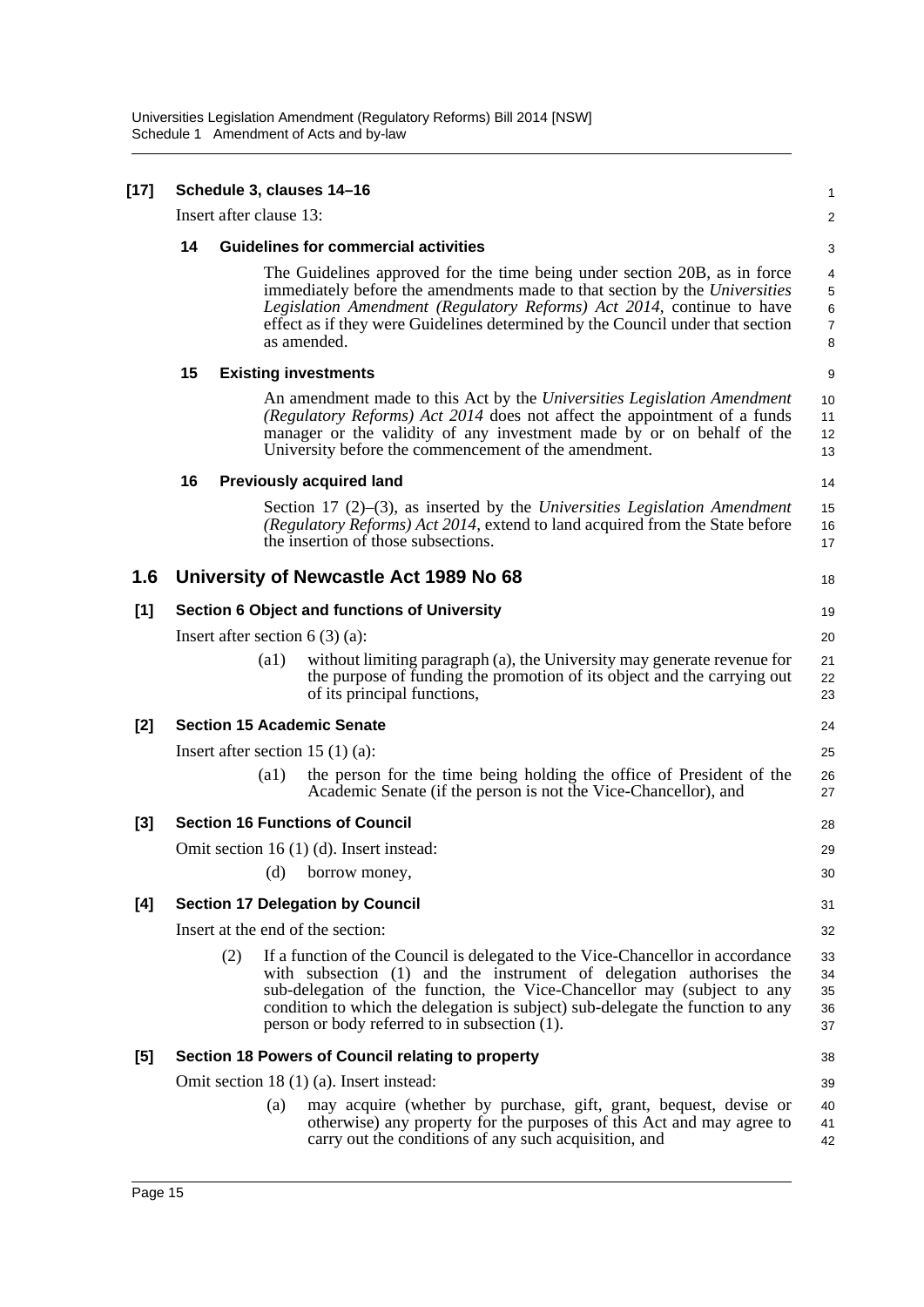| [6]    | Section 18 (2)-(3)             |       |                                                                                                                                                                                                    |                                       |  |  |
|--------|--------------------------------|-------|----------------------------------------------------------------------------------------------------------------------------------------------------------------------------------------------------|---------------------------------------|--|--|
|        |                                |       | Omit section 18 (2) and (3). Insert instead:                                                                                                                                                       | $\overline{c}$                        |  |  |
|        | (2)                            |       | The Council may, subject to this section, alienate, mortgage, charge or demise<br>any lands of the University.                                                                                     | 3<br>4                                |  |  |
|        | (2A)                           |       | The Council must not alienate, mortgage, charge or demise any lands acquired<br>by the University from the State at nominal or less than market value except<br>with the approval of the Minister. | $\sqrt{5}$<br>$\,6$<br>$\overline{7}$ |  |  |
|        | (3)                            |       | Despite subsection (2A), the Council may, without the approval of the<br>Minister, lease any such lands if:                                                                                        | 8<br>$\boldsymbol{9}$                 |  |  |
|        |                                | (a)   | the term of the lease does not exceed 21 years, and                                                                                                                                                | 10                                    |  |  |
|        |                                | (b)   | the Council is satisfied that it is to the benefit of the University, whether<br>from a financial or educational standpoint or otherwise, that the lease be<br>entered into.                       | 11<br>12<br>13                        |  |  |
| $[7]$  | <b>Section 18 (5)</b>          |       |                                                                                                                                                                                                    | 14                                    |  |  |
|        | Insert "grant," after "gift,". |       |                                                                                                                                                                                                    | 15                                    |  |  |
| [8]    |                                |       | Section 19 Powers of Council over certain property vested in Crown                                                                                                                                 | 16                                    |  |  |
|        |                                |       | Omit section 19 (4) (a). Insert instead:                                                                                                                                                           | 17                                    |  |  |
|        |                                | (a)   | must not be granted for a term (including any option for the grant of a<br>further term) exceeding 21 years except with the approval of the<br>Minister, and                                       | 18<br>19<br>20                        |  |  |
| [9]    | Section 19 (4) (b)             |       |                                                                                                                                                                                                    | 21                                    |  |  |
|        |                                |       | Omit "shall" wherever occurring. Insert instead "must".                                                                                                                                            | 22                                    |  |  |
| [10]   | <b>Section 21A Definitions</b> |       |                                                                                                                                                                                                    | 23                                    |  |  |
|        |                                |       | Omit "approved" from the definition of <b>the Guidelines</b> . Insert instead "determined".                                                                                                        | 24                                    |  |  |
| $[11]$ |                                |       | <b>Section 21B Guidelines for commercial activities</b>                                                                                                                                            | 25                                    |  |  |
|        |                                |       | Omit section 21B (1) and (2). Insert instead:                                                                                                                                                      | 26                                    |  |  |
|        | (1)                            |       | The Council must by resolution determine, and must maintain, Guidelines<br>requiring specified processes and procedures to be followed in connection<br>with University commercial activities.     | 27<br>28<br>29                        |  |  |
|        | (2)                            | time. | The Council may by resolution amend or replace the Guidelines from time to                                                                                                                         | 30<br>31                              |  |  |
| $[12]$ | Section 21B (5) and (6)        |       |                                                                                                                                                                                                    | 32                                    |  |  |
|        | Omit the subsections.          |       |                                                                                                                                                                                                    | 33                                    |  |  |
| $[13]$ | <b>Section 29 Rules</b>        |       |                                                                                                                                                                                                    | 34                                    |  |  |
|        |                                |       | Omit "8D, 8E" from section 29 (1). Insert instead "8D (2) (c) (i) and (3) (a), 8E (4)".                                                                                                            | 35                                    |  |  |
| $[14]$ | <b>Section 29 (1)</b>          |       |                                                                                                                                                                                                    | 36                                    |  |  |
|        |                                |       | Omit "28 (1) (b) and (k)". Insert instead "28 (1) (k)".                                                                                                                                            | 37                                    |  |  |
| $[15]$ | <b>Section 29 (1)</b>          |       |                                                                                                                                                                                                    | 38                                    |  |  |
|        |                                |       | Insert "(to the extent it relates to appointments)" after "Schedule 1".                                                                                                                            | 39                                    |  |  |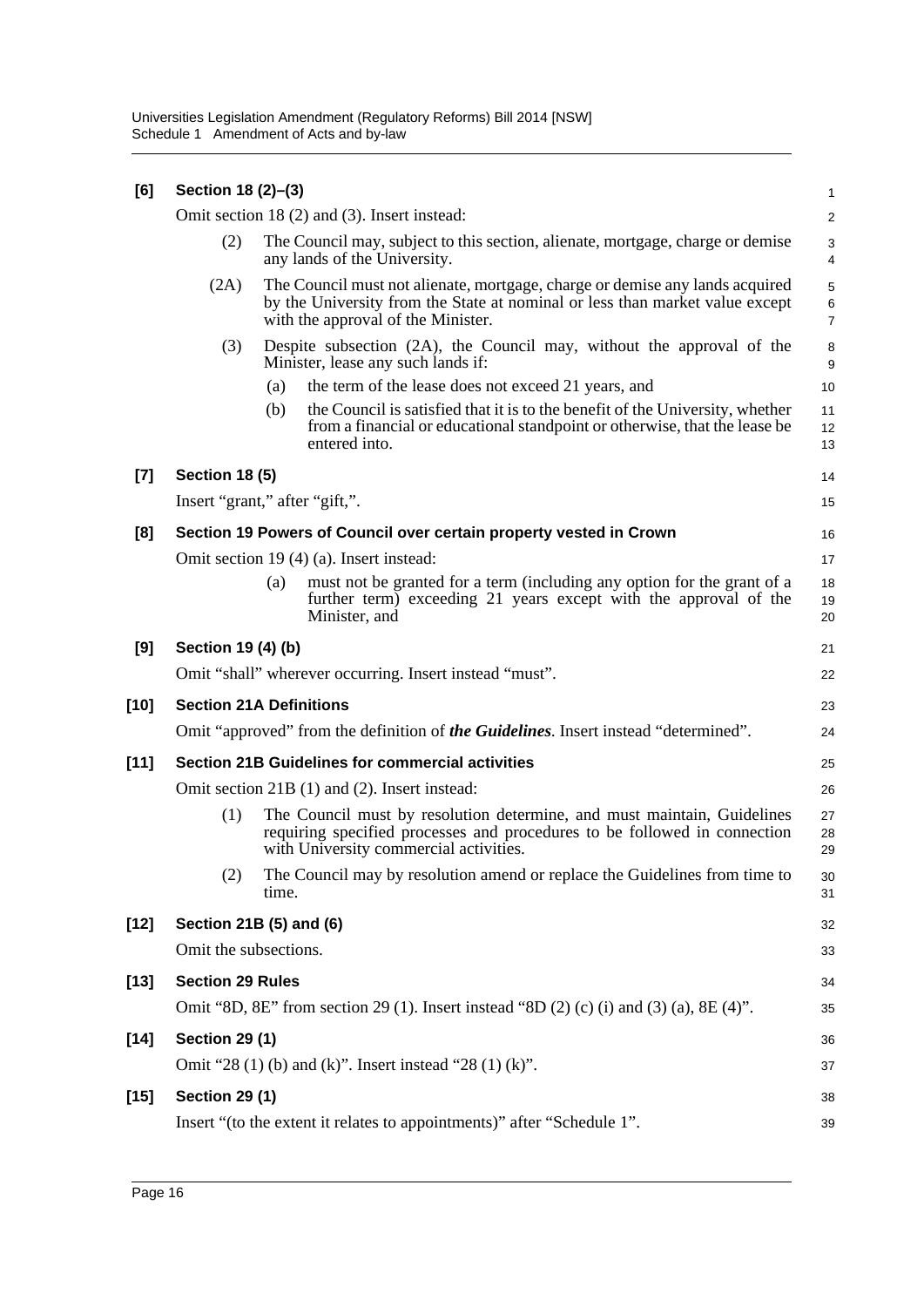| $[16]$ | Section 29 (1A)-(1C)<br>$\mathbf{1}$                                                                                                                     |                |                                                                                                                                                                                                                                                                                                                     |                                        |  |  |  |
|--------|----------------------------------------------------------------------------------------------------------------------------------------------------------|----------------|---------------------------------------------------------------------------------------------------------------------------------------------------------------------------------------------------------------------------------------------------------------------------------------------------------------------|----------------------------------------|--|--|--|
|        |                                                                                                                                                          |                | Insert after section $29(1)$ :                                                                                                                                                                                                                                                                                      | $\overline{\mathbf{c}}$                |  |  |  |
|        |                                                                                                                                                          | (1A)           | Despite subsection (1), only the Council may be empowered to make rules for<br>or with respect to which by-laws may be made concerning matters referred to<br>in sections $8D(3)$ (b), $8E(2)$ (a) and $28(1)$ (b) and clause 3 of Schedule 1 (to<br>the extent it relates to elections) ( <i>election rules</i> ). | 3<br>$\overline{\mathbf{4}}$<br>5<br>6 |  |  |  |
|        |                                                                                                                                                          | (1B)           | Election rules must be consistent with sound and democratic electoral<br>practices, procedures and methods of voting.                                                                                                                                                                                               | $\overline{7}$<br>8                    |  |  |  |
|        |                                                                                                                                                          | (1C)           | The Council must ensure that any election rule it makes is made readily<br>available to the public by whatever means the Council considers appropriate<br>as soon as practicable after it is made.                                                                                                                  | 9<br>10<br>11                          |  |  |  |
| [17]   |                                                                                                                                                          |                | <b>Schedule 2 Investment</b>                                                                                                                                                                                                                                                                                        | 12                                     |  |  |  |
|        |                                                                                                                                                          | Omit clause 2. |                                                                                                                                                                                                                                                                                                                     | 13                                     |  |  |  |
| $[18]$ |                                                                                                                                                          |                | Schedule 2, clause 2A                                                                                                                                                                                                                                                                                               | 14                                     |  |  |  |
|        |                                                                                                                                                          |                | Omit the clause. Insert instead:                                                                                                                                                                                                                                                                                    | 15                                     |  |  |  |
|        | 2A                                                                                                                                                       |                | <b>Funds managers</b>                                                                                                                                                                                                                                                                                               | 16                                     |  |  |  |
|        |                                                                                                                                                          | (1)            | The Council may engage a funds manager to act in relation to the management<br>of the funds belonging to or vested in the University.                                                                                                                                                                               | 17<br>18                               |  |  |  |
|        |                                                                                                                                                          | (2)            | Such a funds manager may on behalf of the Council invest funds of the<br>University in any investment in which the funds manager is authorised to<br>invest its own funds or other funds.                                                                                                                           | 19<br>20<br>21                         |  |  |  |
| [19]   |                                                                                                                                                          |                | <b>Schedule 3 Savings and transitional provisions</b>                                                                                                                                                                                                                                                               | 22                                     |  |  |  |
|        |                                                                                                                                                          |                | Omit clause 1A (1). Insert instead:                                                                                                                                                                                                                                                                                 | 23                                     |  |  |  |
|        |                                                                                                                                                          | (1)            | The regulations may contain provisions of a savings or transitional nature<br>consequent on the enactment of this Act or any Act that amends this Act.                                                                                                                                                              | 24<br>25                               |  |  |  |
| [20]   | Schedule 3, Part 6<br>26                                                                                                                                 |                |                                                                                                                                                                                                                                                                                                                     |                                        |  |  |  |
|        | <b>Insert after Part 5:</b><br>27                                                                                                                        |                |                                                                                                                                                                                                                                                                                                                     |                                        |  |  |  |
|        | Part 6<br>Provisions consequent on enactment of<br><b>Universities Legislation Amendment (Regulatory</b><br>Reforms) Act 2014<br><b>Definition</b><br>22 |                |                                                                                                                                                                                                                                                                                                                     |                                        |  |  |  |
|        |                                                                                                                                                          |                |                                                                                                                                                                                                                                                                                                                     | 31                                     |  |  |  |
|        |                                                                                                                                                          |                | In this Part:                                                                                                                                                                                                                                                                                                       | 32                                     |  |  |  |
|        |                                                                                                                                                          |                | <b>amending Act</b> means the Universities Legislation Amendment (Regulatory<br>Reforms) Act 2014.                                                                                                                                                                                                                  | 33<br>34                               |  |  |  |
|        | 23                                                                                                                                                       |                | <b>Academic Senate</b>                                                                                                                                                                                                                                                                                              | 35                                     |  |  |  |
|        |                                                                                                                                                          |                | The amendment made to section 15 by the amending Act does not affect the<br>continuity or legal status of the Academic Senate.                                                                                                                                                                                      | 36<br>37                               |  |  |  |
|        | 24                                                                                                                                                       |                | <b>Guidelines for commercial activities</b>                                                                                                                                                                                                                                                                         | 38                                     |  |  |  |
|        |                                                                                                                                                          |                | The Guidelines approved for the time being under section 21B, as in force<br>immediately before the amendments made to that section by the amending                                                                                                                                                                 | 39<br>40                               |  |  |  |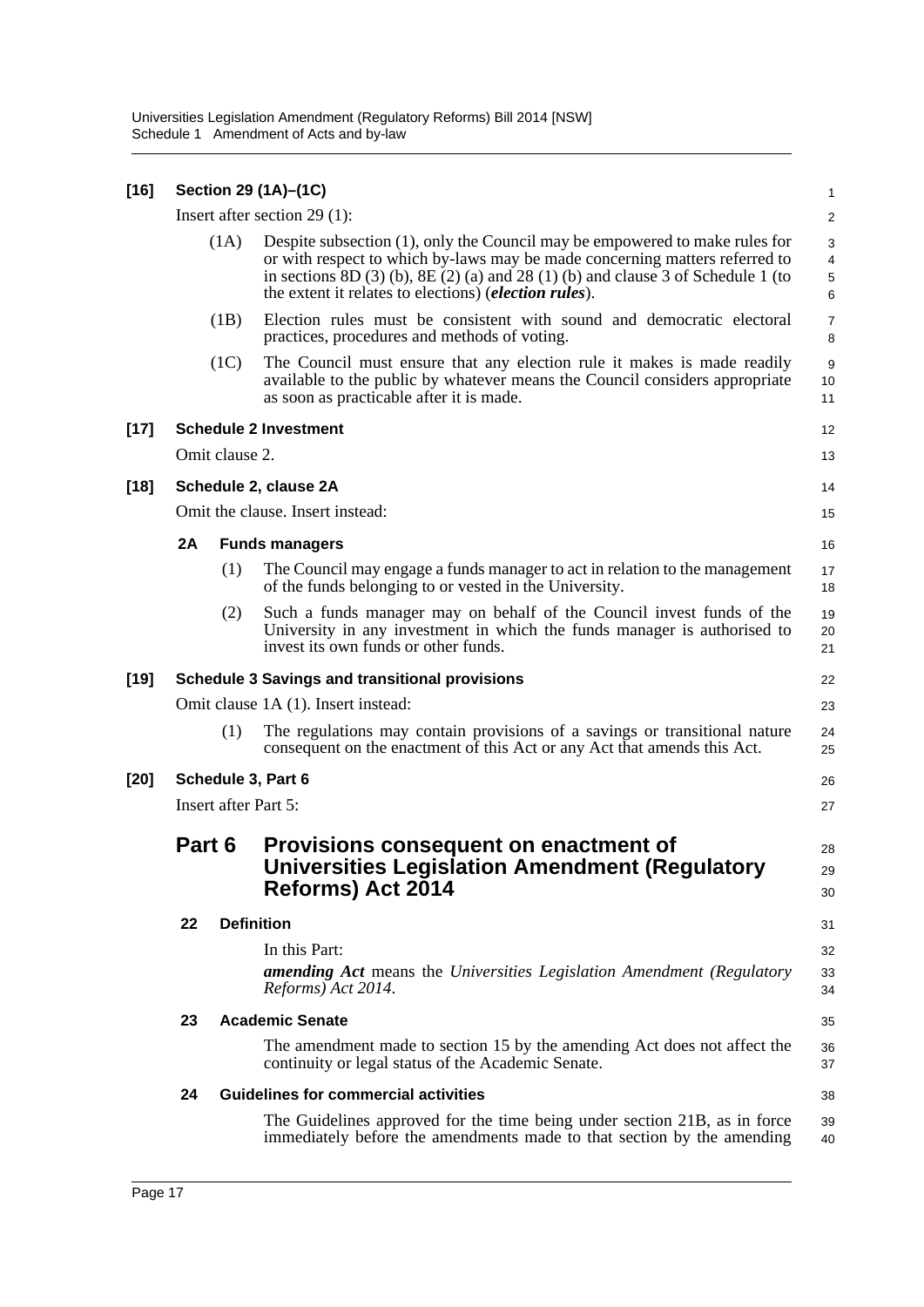|       |                                          |                    | Act, continue to have effect as if they were Guidelines determined by the<br>Council under that section as amended.                                                                                                           | $\mathbf{1}$<br>$\overline{\mathbf{c}}$ |  |  |
|-------|------------------------------------------|--------------------|-------------------------------------------------------------------------------------------------------------------------------------------------------------------------------------------------------------------------------|-----------------------------------------|--|--|
|       | 25                                       |                    | <b>Existing investments</b>                                                                                                                                                                                                   | 3                                       |  |  |
|       |                                          |                    | An amendment made to this Act by the amending Act does not affect the<br>appointment of a funds manager or the validity of any investment made by or<br>on behalf of the University before the commencement of the amendment. | $\overline{\mathbf{4}}$<br>5<br>6       |  |  |
|       | 26                                       |                    | <b>Previously acquired land</b>                                                                                                                                                                                               | $\overline{7}$                          |  |  |
|       |                                          |                    | Section 18 $(2)$ – $(3)$ , as inserted by the amending Act, extend to land acquired<br>from the State before the insertion of those subsections.                                                                              | 8<br>9                                  |  |  |
| 1.7   |                                          |                    | University of Sydney Act 1989 No 124                                                                                                                                                                                          | 10                                      |  |  |
| $[1]$ |                                          |                    | Section 6 Object and functions of University                                                                                                                                                                                  | 11                                      |  |  |
|       |                                          |                    | Insert after section $6(3)(a)$ :                                                                                                                                                                                              | 12                                      |  |  |
|       |                                          | $\left( a1\right)$ | without limiting paragraph (a), the University may generate revenue for<br>the purpose of funding the promotion of its object and the carrying out<br>of its principal functions,                                             | 13<br>14<br>15                          |  |  |
| [2]   |                                          |                    | <b>Section 16 Functions of Senate</b>                                                                                                                                                                                         | 16                                      |  |  |
|       |                                          |                    | Omit section 16 (1) (d). Insert instead:                                                                                                                                                                                      | 17                                      |  |  |
|       |                                          | (d)                | borrow money,                                                                                                                                                                                                                 | 18                                      |  |  |
| [3]   |                                          |                    | Section 18 Powers of Senate relating to property                                                                                                                                                                              | 19                                      |  |  |
|       | Omit section 18 (1) (a). Insert instead: |                    |                                                                                                                                                                                                                               |                                         |  |  |
|       |                                          | (a)                | may acquire (whether by purchase, gift, grant, bequest, devise or<br>otherwise) any property for the purposes of this Act and may agree to<br>carry out the conditions of any such acquisition, and                           | 21<br>22<br>23                          |  |  |
| [4]   | Section 18 (2)-(3)                       |                    |                                                                                                                                                                                                                               | 24                                      |  |  |
|       |                                          |                    | Omit section 18 (2) and (3). Insert instead:                                                                                                                                                                                  | 25                                      |  |  |
|       | (2)                                      |                    | The Senate may, subject to this section, alienate, mortgage, charge or demise<br>any lands of the University.                                                                                                                 | 26<br>27                                |  |  |
|       | (2A)                                     |                    | The Senate must not alienate, mortgage, charge or demise any lands acquired<br>by the University from the State at nominal or less than market value except<br>with the approval of the Minister.                             | 28<br>29<br>30                          |  |  |
|       | (3)                                      |                    | Despite subsection (2A), the Senate may, without the approval of the Minister,<br>lease any such lands if:                                                                                                                    | 31<br>32                                |  |  |
|       |                                          | (a)                | the term of the lease does not exceed 21 years, and                                                                                                                                                                           | 33                                      |  |  |
|       |                                          | (b)                | the Senate is satisfied that it is to the benefit of the University, whether<br>from a financial or educational standpoint or otherwise, that the lease be<br>entered into.                                                   | 34<br>35<br>36                          |  |  |
| [5]   | <b>Section 18 (5)</b>                    |                    |                                                                                                                                                                                                                               | 37                                      |  |  |
|       | Insert "grant," after "gift,".           |                    |                                                                                                                                                                                                                               | 38                                      |  |  |
|       |                                          |                    |                                                                                                                                                                                                                               |                                         |  |  |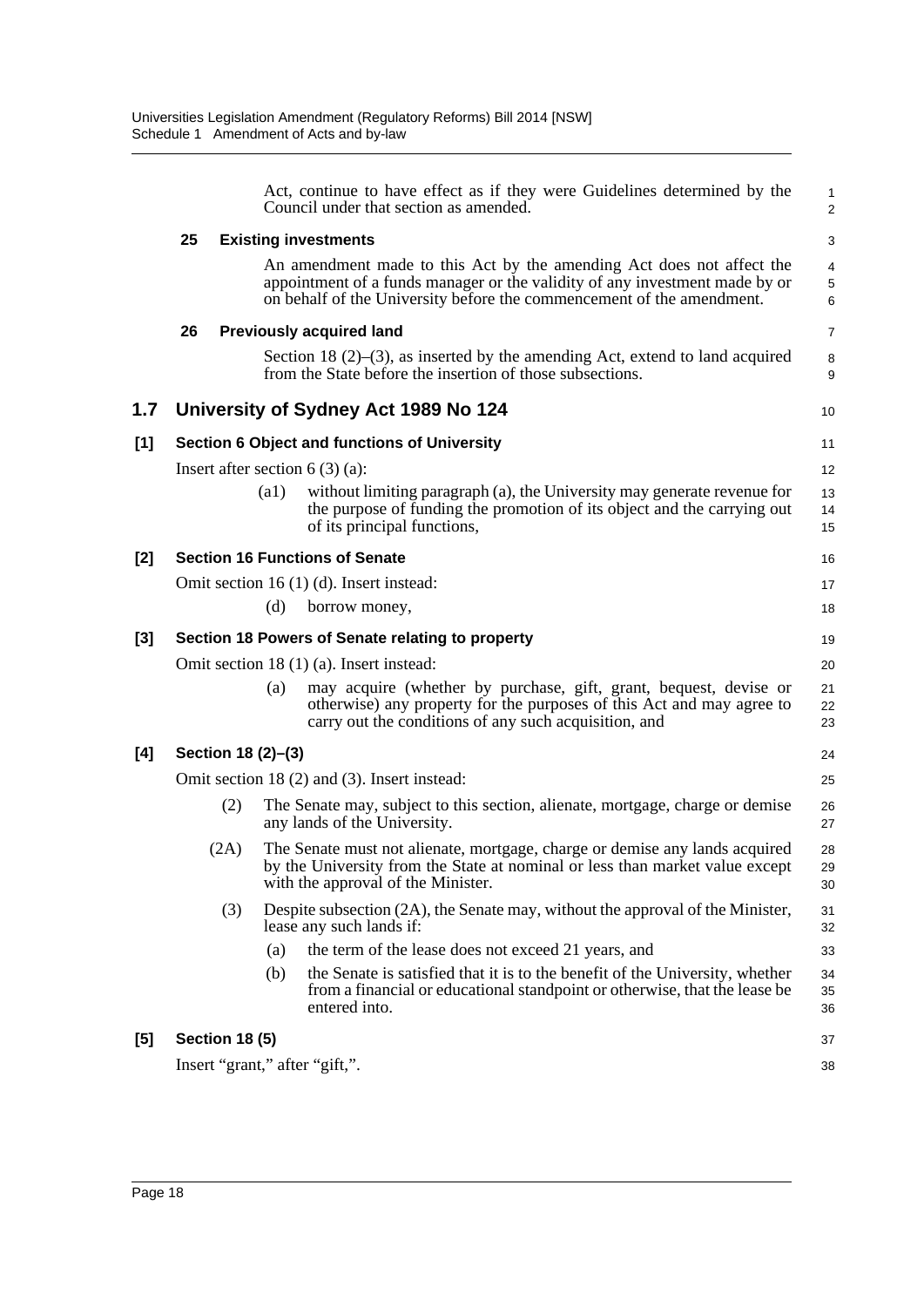| [6]    | Section 19 Powers of Senate over certain property vested in Crown<br>1 |       |                                                                                                                                                                                                                                                                                                                                                              |                                             |  |  |
|--------|------------------------------------------------------------------------|-------|--------------------------------------------------------------------------------------------------------------------------------------------------------------------------------------------------------------------------------------------------------------------------------------------------------------------------------------------------------------|---------------------------------------------|--|--|
|        |                                                                        |       | Omit section 19 (4) (a). Insert instead:                                                                                                                                                                                                                                                                                                                     | $\overline{2}$                              |  |  |
|        |                                                                        | (a)   | must not be granted for a term (including any option for the grant of a<br>further term) exceeding 21 years except with the approval of the<br>Minister, and                                                                                                                                                                                                 | $\mathsf 3$<br>$\overline{\mathbf{4}}$<br>5 |  |  |
| $[7]$  | <b>Section 26A Definitions</b>                                         |       |                                                                                                                                                                                                                                                                                                                                                              | 6                                           |  |  |
|        |                                                                        |       | Omit "approved" from the definition of the Guidelines. Insert instead "determined".                                                                                                                                                                                                                                                                          | $\overline{7}$                              |  |  |
| [8]    |                                                                        |       | <b>Section 26B Guidelines for commercial activities</b>                                                                                                                                                                                                                                                                                                      | 8                                           |  |  |
|        |                                                                        |       | Omit section 26B (1) and (2). Insert instead:                                                                                                                                                                                                                                                                                                                | 9                                           |  |  |
|        | (1)                                                                    |       | The Senate must by resolution determine, and must maintain, Guidelines<br>requiring specified processes and procedures to be followed in connection<br>with University commercial activities.                                                                                                                                                                | 10<br>11<br>12                              |  |  |
|        | (2)                                                                    | time. | The Senate may by resolution amend or replace the Guidelines from time to                                                                                                                                                                                                                                                                                    | 13<br>14                                    |  |  |
| [9]    | Section 26B (5) and (6)                                                |       |                                                                                                                                                                                                                                                                                                                                                              | 15                                          |  |  |
|        | Omit the subsections.                                                  |       |                                                                                                                                                                                                                                                                                                                                                              | 16                                          |  |  |
| $[10]$ | <b>Section 37 Rules</b>                                                |       |                                                                                                                                                                                                                                                                                                                                                              | 17                                          |  |  |
|        |                                                                        |       | Omit "9 (1) (d)–(h), (6) and (8)" from section 37 (1).                                                                                                                                                                                                                                                                                                       | 18                                          |  |  |
|        |                                                                        |       | Insert instead "9 (1) (d) (ii), (e) (ii), (f) (ii), (g) (ii) and (h) (ii), (6) and (8)".                                                                                                                                                                                                                                                                     | 19                                          |  |  |
| $[11]$ | <b>Section 37 (1)</b>                                                  |       |                                                                                                                                                                                                                                                                                                                                                              | 20                                          |  |  |
|        |                                                                        |       | Omit "36 (1) (b) and (k)". Insert instead "36 (1) (k)".                                                                                                                                                                                                                                                                                                      | 21                                          |  |  |
|        |                                                                        |       |                                                                                                                                                                                                                                                                                                                                                              |                                             |  |  |
| $[12]$ | <b>Section 37 (1)</b>                                                  |       |                                                                                                                                                                                                                                                                                                                                                              | 22                                          |  |  |
|        |                                                                        |       | Omit "clauses 1 (1) (c) and (d) and 3 of Schedule 1".                                                                                                                                                                                                                                                                                                        | 23                                          |  |  |
|        |                                                                        |       | Insert instead "clause $1(1)(c)$ and (d) of Schedule 1 and clause 3 of that Schedule (to the<br>extent it relates to appointments)".                                                                                                                                                                                                                         | 24<br>25                                    |  |  |
| $[13]$ | Section 37 (1A)-(1C)                                                   |       |                                                                                                                                                                                                                                                                                                                                                              | 26                                          |  |  |
|        | Insert after section $37(1)$ :                                         |       |                                                                                                                                                                                                                                                                                                                                                              | 27                                          |  |  |
|        |                                                                        |       | (1A) Despite subsection (1), only the Senate may be empowered to make rules for<br>or with respect to which by-laws may be made concerning matters referred to<br>in sections 9 (1) (d) (iii), (e) (iii), (f) (iii), (g) (iii) and (h) (iii) and 36 (1) (b)<br>and clause 3 of Schedule 1 (to the extent it relates to elections) ( <i>election rules</i> ). | 28<br>29<br>30<br>31                        |  |  |
|        | (1B)                                                                   |       | Election rules must be consistent with sound and democratic electoral<br>practices, procedures and methods of voting.                                                                                                                                                                                                                                        | 32<br>33                                    |  |  |
|        | (1C)                                                                   |       | The Senate must ensure that any election rule it makes is made readily<br>available to the public by whatever means the Senate considers appropriate as<br>soon as practicable after it is made.                                                                                                                                                             | 34<br>35<br>36                              |  |  |
| $[14]$ | <b>Schedule 2 Investment</b>                                           |       |                                                                                                                                                                                                                                                                                                                                                              | 37                                          |  |  |
|        | Omit clause 2.                                                         |       |                                                                                                                                                                                                                                                                                                                                                              | 38                                          |  |  |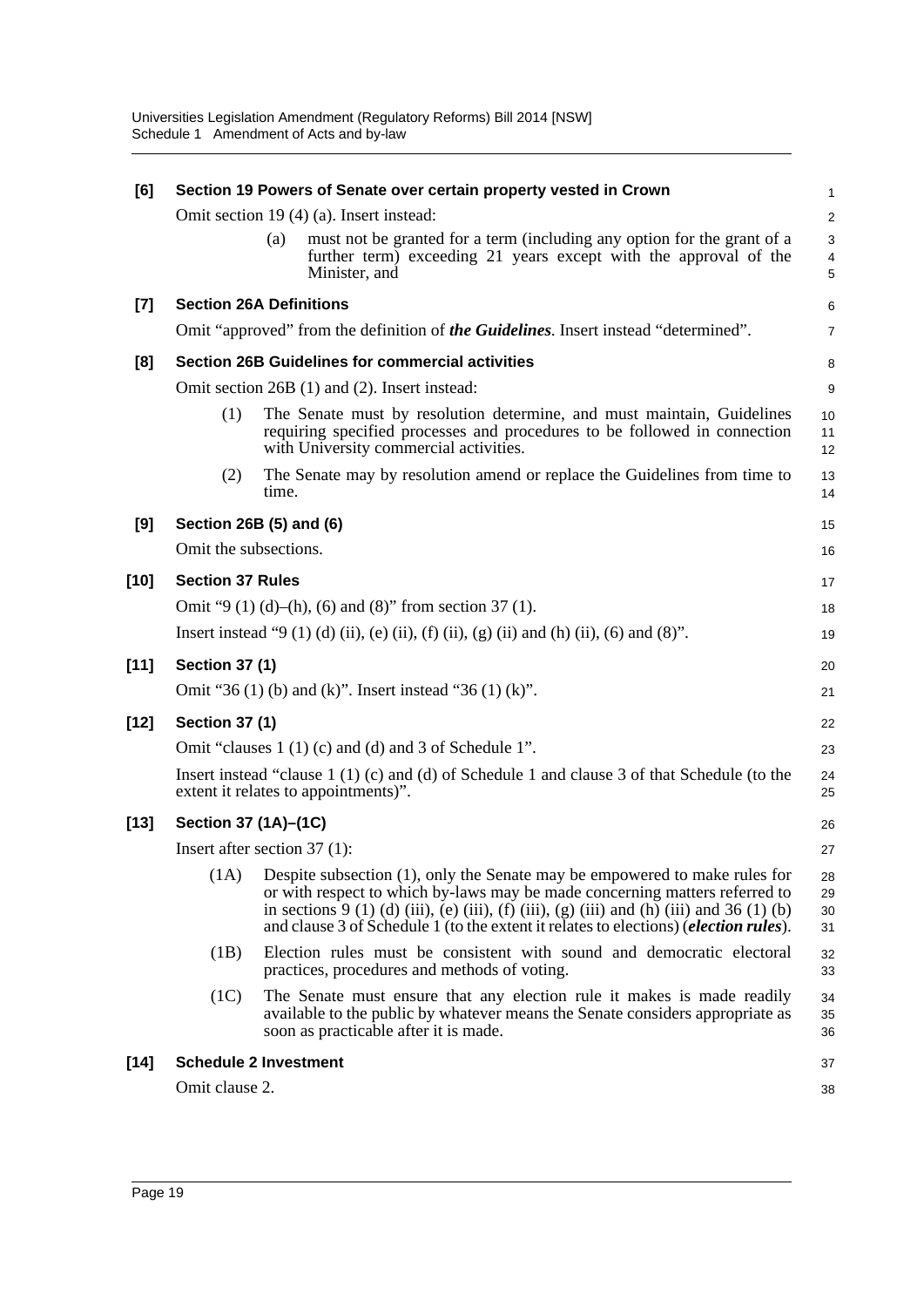Universities Legislation Amendment (Regulatory Reforms) Bill 2014 [NSW] Schedule 1 Amendment of Acts and by-law

| $[15]$ | Schedule 2, clause 2A     |     |                                                                                                                                                                                                                                                                                                                                  |                            |  |  |  |
|--------|---------------------------|-----|----------------------------------------------------------------------------------------------------------------------------------------------------------------------------------------------------------------------------------------------------------------------------------------------------------------------------------|----------------------------|--|--|--|
|        |                           |     | Omit the clause. Insert instead:                                                                                                                                                                                                                                                                                                 | $\overline{a}$             |  |  |  |
|        | 2A                        |     | <b>Funds managers</b>                                                                                                                                                                                                                                                                                                            | 3                          |  |  |  |
|        |                           | (1) | The Senate may engage a funds manager to act in relation to the management<br>of the funds belonging to or vested in the University.                                                                                                                                                                                             | 4<br>5                     |  |  |  |
|        |                           | (2) | Such a funds manager may on behalf of the Senate invest funds of the<br>University in any investment in which the funds manager is authorised to<br>invest its own funds or other funds.                                                                                                                                         | 6<br>7<br>8                |  |  |  |
| $[16]$ |                           |     | <b>Schedule 3 Savings and transitional provisions</b>                                                                                                                                                                                                                                                                            | 9                          |  |  |  |
|        |                           |     | Omit clause 1A (1). Insert instead:                                                                                                                                                                                                                                                                                              | 10                         |  |  |  |
|        |                           | (1) | The regulations may contain provisions of a savings or transitional nature<br>consequent on the enactment of this Act or any Act that amends this Act.                                                                                                                                                                           | 11<br>12                   |  |  |  |
| $[17]$ | Schedule 3, clauses 15-17 |     |                                                                                                                                                                                                                                                                                                                                  |                            |  |  |  |
|        | Insert after clause 14:   |     |                                                                                                                                                                                                                                                                                                                                  |                            |  |  |  |
|        | 15                        |     | <b>Guidelines for commercial activities</b>                                                                                                                                                                                                                                                                                      | 15                         |  |  |  |
|        |                           |     | The Guidelines approved for the time being under section 26B, as in force<br>immediately before the amendments made to that section by the Universities<br>Legislation Amendment (Regulatory Reforms) Act 2014, continue to have<br>effect as if they were Guidelines determined by the Senate under that section<br>as amended. | 16<br>17<br>18<br>19<br>20 |  |  |  |
|        | 16                        |     | <b>Existing investments</b>                                                                                                                                                                                                                                                                                                      |                            |  |  |  |
|        |                           |     | An amendment made to this Act by the Universities Legislation Amendment<br>(Regulatory Reforms) Act 2014 does not affect the appointment of a funds<br>manager or the validity of any investment made by or on behalf of the<br>University before the commencement of the amendment.                                             | 22<br>23<br>24<br>25       |  |  |  |
|        | 17                        |     | <b>Previously acquired land</b>                                                                                                                                                                                                                                                                                                  | 26                         |  |  |  |
|        |                           |     | Section 18 $(2)$ – $(3)$ , as inserted by the Universities Legislation Amendment<br>(Regulatory Reforms) Act 2014, extend to land acquired from the State before<br>the insertion of those subsections.                                                                                                                          | 27<br>28<br>29             |  |  |  |
| 1.8    |                           |     | University of Technology, Sydney, Act 1989 No 69                                                                                                                                                                                                                                                                                 | 30                         |  |  |  |
| [1]    |                           |     | Section 6 Object and functions of University                                                                                                                                                                                                                                                                                     | 31                         |  |  |  |
|        |                           |     | Insert after section $6(3)(a)$ :                                                                                                                                                                                                                                                                                                 | 32                         |  |  |  |
|        |                           |     | without limiting paragraph (a), the University may generate revenue for<br>$\left( a1\right)$<br>the purpose of funding the promotion of its object and the carrying out<br>of its principal functions,                                                                                                                          | 33<br>34<br>35             |  |  |  |
| [2]    |                           |     | <b>Section 16 Functions of Council</b>                                                                                                                                                                                                                                                                                           | 36                         |  |  |  |
|        |                           |     | Omit section 16 (1) (d). Insert instead:                                                                                                                                                                                                                                                                                         | 37                         |  |  |  |
|        |                           |     | (d)<br>borrow money,                                                                                                                                                                                                                                                                                                             | 38                         |  |  |  |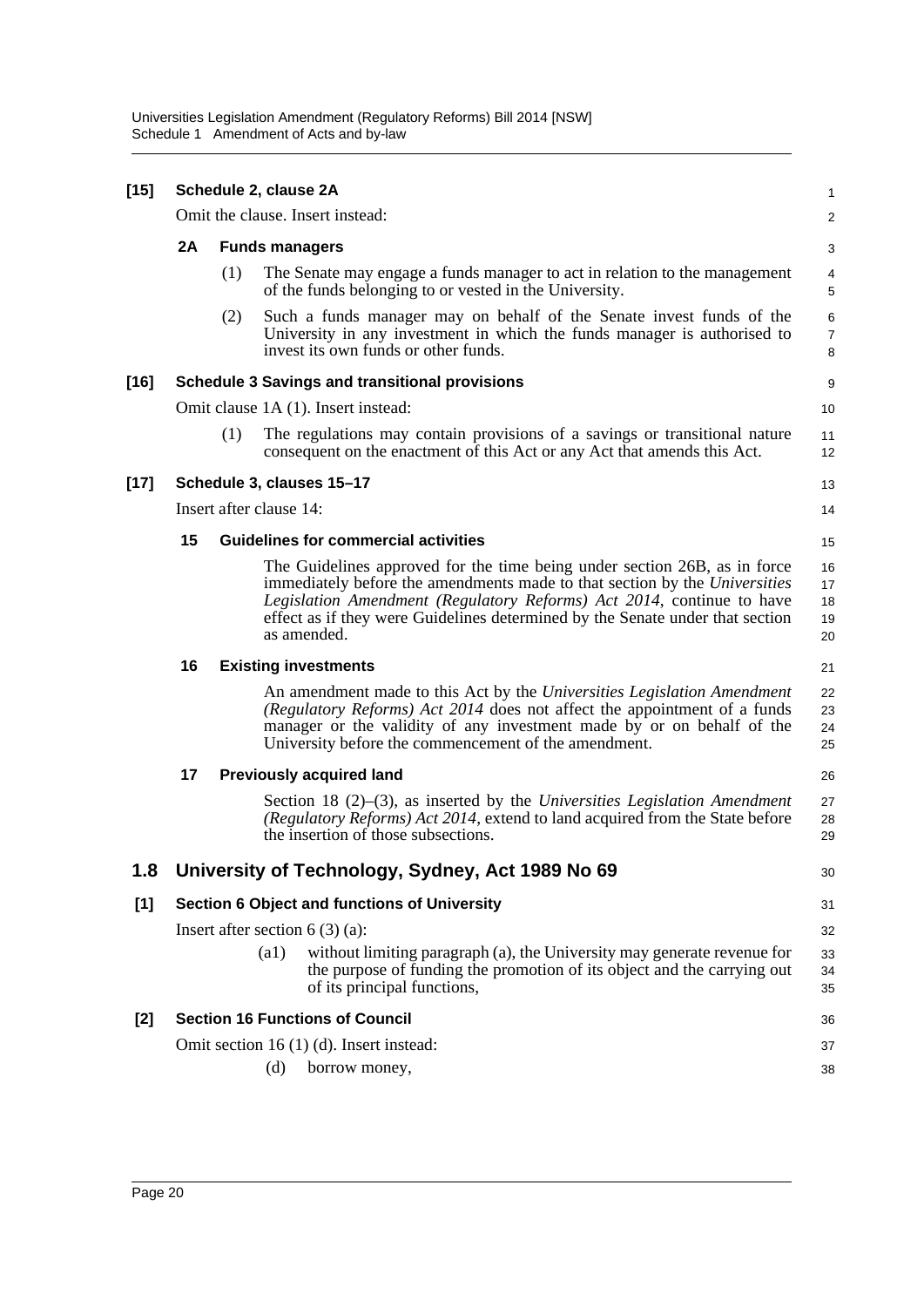| $[3]$  | Section 18 Powers of Council relating to property<br>1 |       |                                                                                                                                                                                                     |                         |  |  |
|--------|--------------------------------------------------------|-------|-----------------------------------------------------------------------------------------------------------------------------------------------------------------------------------------------------|-------------------------|--|--|
|        |                                                        |       | Omit section 18 (1) (a). Insert instead:                                                                                                                                                            | $\overline{\mathbf{c}}$ |  |  |
|        |                                                        | (a)   | may acquire (whether by purchase, gift, grant, bequest, devise or<br>otherwise) any property for the purposes of this Act and may agree to<br>carry out the conditions of any such acquisition, and | 3<br>4<br>5             |  |  |
| [4]    | Section 18 (2)-(3)                                     |       |                                                                                                                                                                                                     | 6                       |  |  |
|        |                                                        |       | Omit section 18 (2) and (3). Insert instead:                                                                                                                                                        | 7                       |  |  |
|        | (2)                                                    |       | The Council may, subject to this section, alienate, mortgage, charge or demise<br>any lands of the University.                                                                                      | 8<br>9                  |  |  |
|        | (2A)                                                   |       | The Council must not alienate, mortgage, charge or demise any lands acquired<br>by the University from the State at nominal or less than market value except<br>with the approval of the Minister.  | 10<br>11<br>12          |  |  |
|        | (3)                                                    |       | Despite subsection (2A), the Council may, without the approval of the<br>Minister, lease any such lands if:                                                                                         | 13<br>14                |  |  |
|        |                                                        | (a)   | the term of the lease does not exceed 21 years, and                                                                                                                                                 | 15                      |  |  |
|        |                                                        | (b)   | the Council is satisfied that it is to the benefit of the University, whether<br>from a financial or educational standpoint or otherwise, that the lease be<br>entered into.                        | 16<br>17<br>18          |  |  |
| [5]    | <b>Section 18 (5)</b>                                  |       |                                                                                                                                                                                                     | 19                      |  |  |
|        | Insert "grant," after "gift,".                         |       |                                                                                                                                                                                                     |                         |  |  |
| [6]    |                                                        |       | Section 19 Powers of Council over certain property vested in Crown                                                                                                                                  | 21                      |  |  |
|        |                                                        |       | Omit section 19 (4) (a). Insert instead:                                                                                                                                                            | 22                      |  |  |
|        |                                                        | (a)   | must not be granted for a term (including any option for the grant of a<br>further term) exceeding 21 years except with the approval of the<br>Minister, and                                        | 23<br>24<br>25          |  |  |
| $[7]$  | Section 19 (4) (b)                                     |       |                                                                                                                                                                                                     | 26                      |  |  |
|        |                                                        |       | Omit "shall" wherever occurring. Insert instead "must".                                                                                                                                             | 27                      |  |  |
| [8]    | <b>Section 21A Definitions</b>                         |       |                                                                                                                                                                                                     | 28                      |  |  |
|        |                                                        |       | Omit "approved" from the definition of the Guidelines. Insert instead "determined".                                                                                                                 | 29                      |  |  |
| [9]    |                                                        |       | <b>Section 21B Guidelines for commercial activities</b>                                                                                                                                             | 30                      |  |  |
|        |                                                        |       | Omit section 21B (1) and (2). Insert instead:                                                                                                                                                       | 31                      |  |  |
|        | (1)                                                    |       | The Council must by resolution determine, and must maintain, Guidelines<br>requiring specified processes and procedures to be followed in connection<br>with University commercial activities.      | 32<br>33<br>34          |  |  |
|        | (2)                                                    | time. | The Council may by resolution amend or replace the Guidelines from time to                                                                                                                          | 35<br>36                |  |  |
| [10]   | Section 21B (5) and (6)                                |       |                                                                                                                                                                                                     | 37                      |  |  |
|        | Omit the subsections.                                  |       |                                                                                                                                                                                                     | 38                      |  |  |
| $[11]$ | <b>Section 29 Rules</b>                                |       |                                                                                                                                                                                                     | 39                      |  |  |
|        |                                                        |       | Omit "8D, 8E" from section 29 (1). Insert instead "8D (2) (c) (i) and (3) (a), 8E (4)".                                                                                                             | 40                      |  |  |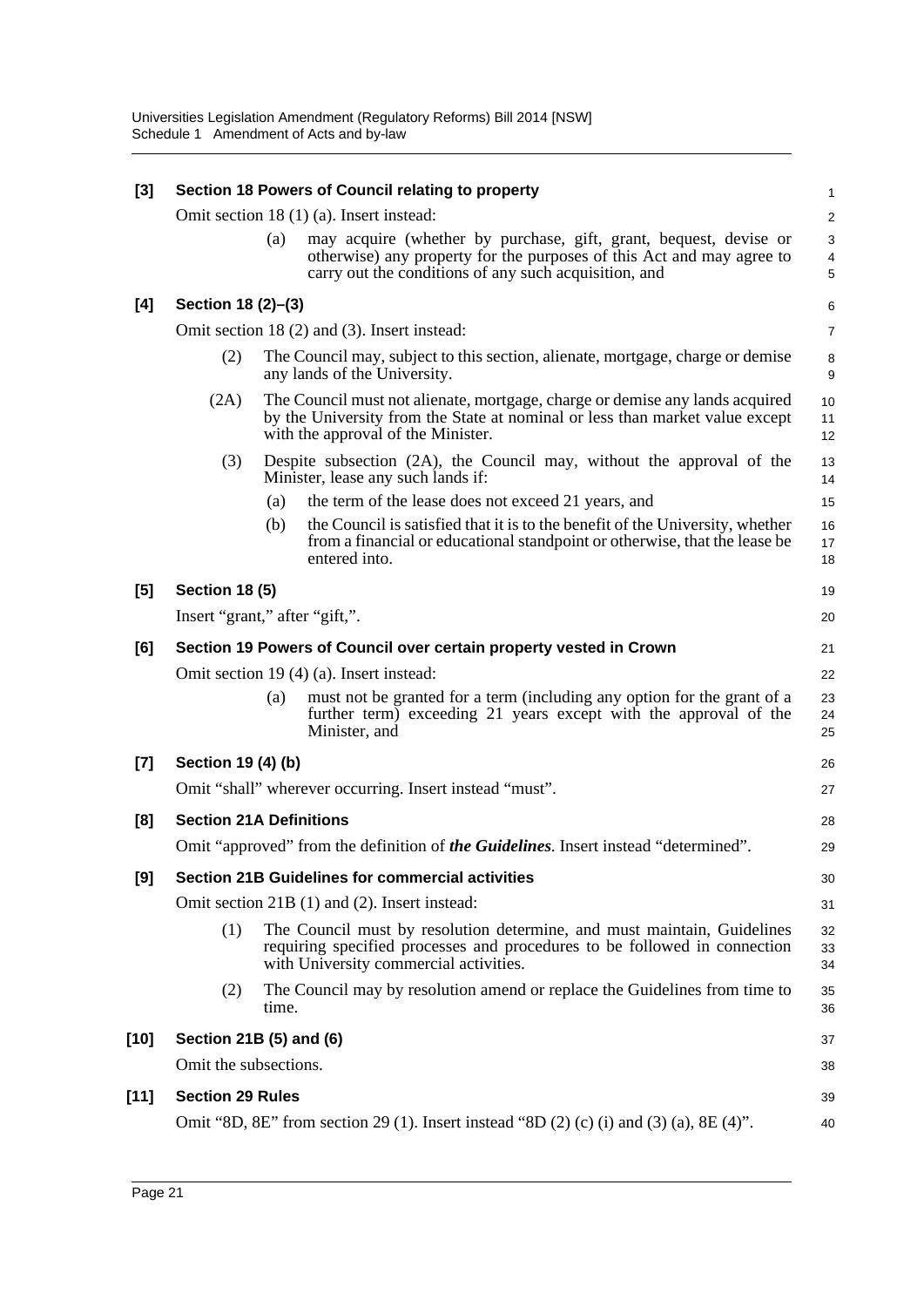| $[12]$ | <b>Section 29 (1)</b>                     |                                                                                                                                                                                                                                                                                                                        | 1                                                  |  |  |  |  |
|--------|-------------------------------------------|------------------------------------------------------------------------------------------------------------------------------------------------------------------------------------------------------------------------------------------------------------------------------------------------------------------------|----------------------------------------------------|--|--|--|--|
|        |                                           | Omit "28 $(1)$ (b) and (k) and clauses 1 $(1)$ (c) and (d) and".                                                                                                                                                                                                                                                       | $\overline{c}$                                     |  |  |  |  |
|        | Insert instead "28 $(1)$ (k) and clause". |                                                                                                                                                                                                                                                                                                                        |                                                    |  |  |  |  |
| $[13]$ | <b>Section 29 (1)</b>                     |                                                                                                                                                                                                                                                                                                                        |                                                    |  |  |  |  |
|        |                                           | Insert "(to the extent it relates to appointments)" after "Schedule 1".                                                                                                                                                                                                                                                | 5                                                  |  |  |  |  |
| $[14]$ |                                           | Section 29 (1A)-(1C)                                                                                                                                                                                                                                                                                                   | 6                                                  |  |  |  |  |
|        | Insert after section $29(1)$ :            |                                                                                                                                                                                                                                                                                                                        |                                                    |  |  |  |  |
|        | (1A)                                      | Despite subsection (1), only the Council may be empowered to make rules for<br>or with respect to which by-laws may be made concerning matters referred to<br>in sections 8D $(3)$ (b), 8E $(2)$ (a) and 28 $(1)$ (b) and clause 3 of Schedule 1 (to<br>the extent it relates to elections) ( <i>election rules</i> ). | 8<br>9<br>10<br>11                                 |  |  |  |  |
|        | (1B)                                      | Election rules must be consistent with sound and democratic electoral<br>practices, procedures and methods of voting.                                                                                                                                                                                                  | 12<br>13                                           |  |  |  |  |
|        | (1C)                                      | The Council must ensure that any election rule it makes is made readily<br>available to the public by whatever means the Council considers appropriate<br>as soon as practicable after it is made.                                                                                                                     |                                                    |  |  |  |  |
| $[15]$ |                                           | <b>Schedule 2 Investment</b>                                                                                                                                                                                                                                                                                           | 17                                                 |  |  |  |  |
|        | Omit clause 2.                            |                                                                                                                                                                                                                                                                                                                        | 18                                                 |  |  |  |  |
| $[16]$ | Schedule 2, clause 2A                     |                                                                                                                                                                                                                                                                                                                        |                                                    |  |  |  |  |
|        | Omit the clause. Insert instead:          |                                                                                                                                                                                                                                                                                                                        |                                                    |  |  |  |  |
|        | 2A                                        | <b>Funds managers</b>                                                                                                                                                                                                                                                                                                  |                                                    |  |  |  |  |
|        | (1)                                       | The Council may engage a funds manager to act in relation to the management<br>of the funds belonging to or vested in the University.                                                                                                                                                                                  | 22<br>23                                           |  |  |  |  |
|        | (2)                                       | Such a funds manager may on behalf of the Council invest funds of the<br>University in any investment in which the funds manager is authorised to<br>invest its own funds or other funds.                                                                                                                              | 24<br>25<br>26                                     |  |  |  |  |
| $[17]$ |                                           | <b>Schedule 3 Savings and transitional provisions</b>                                                                                                                                                                                                                                                                  | 27                                                 |  |  |  |  |
|        |                                           | Omit clause 1A (1). Insert instead:                                                                                                                                                                                                                                                                                    | 28                                                 |  |  |  |  |
|        | (1)                                       | The regulations may contain provisions of a savings or transitional nature<br>consequent on the enactment of this Act or any Act that amends this Act.                                                                                                                                                                 | 29<br>30                                           |  |  |  |  |
| $[18]$ | Schedule 3, Part 6                        |                                                                                                                                                                                                                                                                                                                        | 31                                                 |  |  |  |  |
|        | Insert after Part 5:                      |                                                                                                                                                                                                                                                                                                                        | 32                                                 |  |  |  |  |
|        | Part 6                                    | Provisions consequent on enactment of<br><b>Universities Legislation Amendment (Regulatory</b><br><b>Reforms) Act 2014</b>                                                                                                                                                                                             | 33<br>34<br>35                                     |  |  |  |  |
|        | 22                                        | <b>Definition</b>                                                                                                                                                                                                                                                                                                      | 36                                                 |  |  |  |  |
|        |                                           | In this Part:<br><b>amending Act</b> means the Universities Legislation Amendment (Regulatory<br>Reforms) Act 2014.                                                                                                                                                                                                    | 14<br>15<br>16<br>19<br>20<br>21<br>37<br>38<br>39 |  |  |  |  |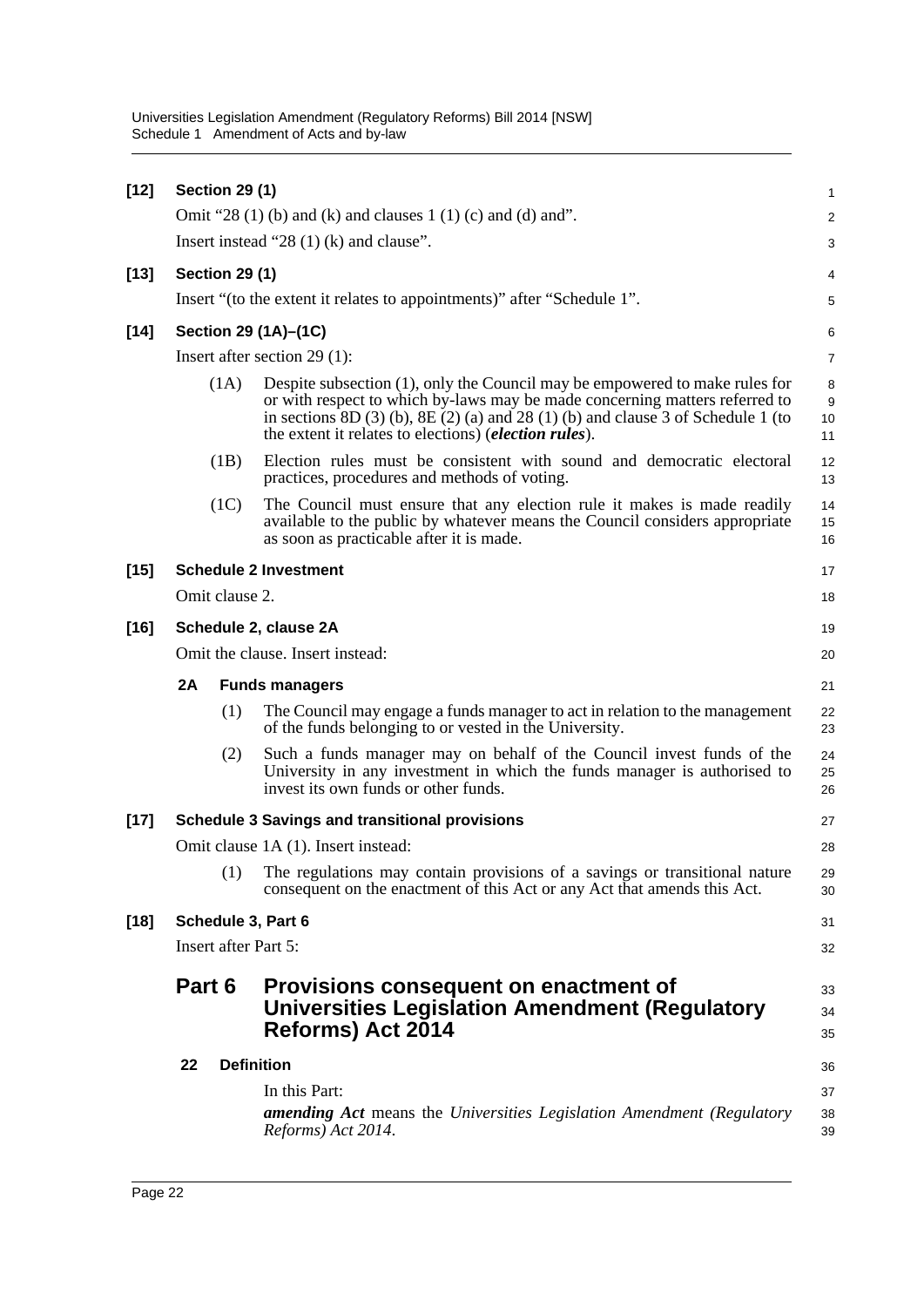|       | 23                                             |                       |      | <b>Guidelines for commercial activities</b>                                                                                                                                                                                                                                | 1                                      |  |  |
|-------|------------------------------------------------|-----------------------|------|----------------------------------------------------------------------------------------------------------------------------------------------------------------------------------------------------------------------------------------------------------------------------|----------------------------------------|--|--|
|       |                                                |                       |      | The Guidelines approved for the time being under section 21B, as in force<br>immediately before the amendments made to that section by the amending<br>Act, continue to have effect as if they were Guidelines determined by the<br>Council under that section as amended. | $\overline{\mathbf{c}}$<br>3<br>4<br>5 |  |  |
|       | 24                                             |                       |      | <b>Existing investments</b>                                                                                                                                                                                                                                                | 6                                      |  |  |
|       |                                                |                       |      | An amendment made to this Act by the amending Act does not affect the<br>appointment of a funds manager or the validity of any investment made by or<br>on behalf of the University before the commencement of the amendment.                                              | 7<br>8<br>9                            |  |  |
|       | 25                                             |                       |      | <b>Previously acquired land</b>                                                                                                                                                                                                                                            | 10                                     |  |  |
|       |                                                |                       |      | Section 18 $(2)$ – $(3)$ , as inserted by the amending Act, extend to land acquired<br>from the State before the insertion of those subsections.                                                                                                                           | 11<br>12                               |  |  |
| 1.9   |                                                |                       |      | University of Western Sydney Act 1997 No 116                                                                                                                                                                                                                               | 13                                     |  |  |
| [1]   |                                                |                       |      | <b>Section 8 Object and functions of University</b>                                                                                                                                                                                                                        | 14                                     |  |  |
|       |                                                |                       |      | Insert after section $8(3)(a)$ :                                                                                                                                                                                                                                           | 15                                     |  |  |
|       |                                                |                       | (a1) | without limiting paragraph (a), the University may generate revenue for<br>the purpose of funding the promotion of its object and the carrying out<br>of its principal functions,                                                                                          | 16<br>17<br>18                         |  |  |
| [2]   |                                                |                       |      | <b>Section 22 Functions of Board</b>                                                                                                                                                                                                                                       | 19                                     |  |  |
|       | Omit section 22 (1) (e). Insert instead:<br>20 |                       |      |                                                                                                                                                                                                                                                                            |                                        |  |  |
|       |                                                |                       | (e)  | borrow money,                                                                                                                                                                                                                                                              | 21                                     |  |  |
| $[3]$ |                                                |                       |      | Section 24 Powers of Board relating to property                                                                                                                                                                                                                            | 22                                     |  |  |
|       |                                                |                       |      | Omit section 24 (1) (a). Insert instead:                                                                                                                                                                                                                                   | 23                                     |  |  |
|       |                                                |                       | (a)  | may acquire (whether by purchase, gift, grant, bequest, devise or<br>otherwise) any property for the purposes of this Act and may agree to<br>carry out the conditions of any such acquisition, and                                                                        | 24<br>25<br>26                         |  |  |
| [4]   |                                                | Section 24 (2)–(3)    |      |                                                                                                                                                                                                                                                                            | 27                                     |  |  |
|       |                                                |                       |      | Omit section 24 (2) and (3). Insert instead:                                                                                                                                                                                                                               | 28                                     |  |  |
|       |                                                | (2)                   |      | The Board may, subject to this section, alienate, mortgage, charge or demise<br>any lands of the University.                                                                                                                                                               | 29<br>30                               |  |  |
|       |                                                | (2A)                  |      | The Board must not alienate, mortgage, charge or demise any lands acquired<br>by the University from the State at nominal or less than market value except<br>with the approval of the Minister.                                                                           | 31<br>32<br>33                         |  |  |
|       |                                                | (3)                   |      | Despite subsection (2A), the Board may, without the approval of the Minister,<br>lease any such lands if:                                                                                                                                                                  | 34<br>35                               |  |  |
|       |                                                |                       | (a)  | the term of the lease does not exceed 21 years, and                                                                                                                                                                                                                        | 36                                     |  |  |
|       |                                                |                       | (b)  | the Board is satisfied that it is to the benefit of the University, whether<br>from a financial or educational standpoint or otherwise, that the lease be<br>entered into.                                                                                                 | 37<br>38<br>39                         |  |  |
| [5]   |                                                | <b>Section 24 (5)</b> |      |                                                                                                                                                                                                                                                                            | 40                                     |  |  |
|       |                                                |                       |      | Insert "grant," after "gift,".                                                                                                                                                                                                                                             | 41                                     |  |  |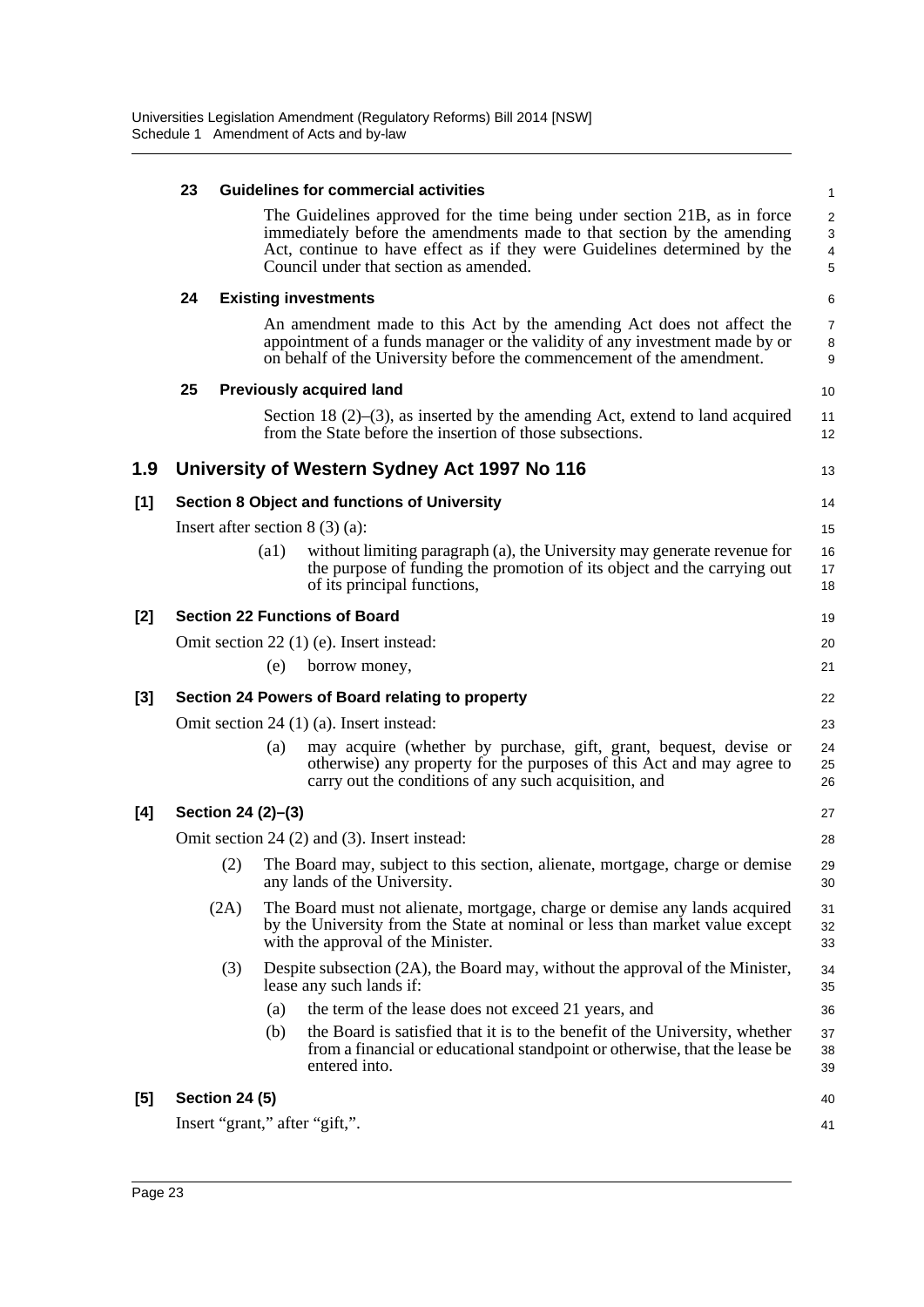| [6]    | Section 26 Powers of Board over certain property vested in Crown |       |                                                                                                                                                                                                                                                                                                                                                                |                                   |  |  |
|--------|------------------------------------------------------------------|-------|----------------------------------------------------------------------------------------------------------------------------------------------------------------------------------------------------------------------------------------------------------------------------------------------------------------------------------------------------------------|-----------------------------------|--|--|
|        |                                                                  |       | Omit section 26 (4) (a). Insert instead:                                                                                                                                                                                                                                                                                                                       | $\overline{\mathbf{c}}$           |  |  |
|        |                                                                  | (a)   | must not be granted for a term (including any option for the grant of a<br>further term) exceeding 21 years except with the approval of the<br>Minister, and                                                                                                                                                                                                   | 3<br>$\overline{\mathbf{4}}$<br>5 |  |  |
| [7]    | <b>Section 32A Definitions</b>                                   |       |                                                                                                                                                                                                                                                                                                                                                                | 6                                 |  |  |
|        |                                                                  |       | Omit "approved" from the definition of the Guidelines. Insert instead "determined".                                                                                                                                                                                                                                                                            | $\overline{7}$                    |  |  |
| [8]    |                                                                  |       | <b>Section 32B Guidelines for commercial activities</b>                                                                                                                                                                                                                                                                                                        | 8                                 |  |  |
|        |                                                                  |       | Omit section 32B (1) and (2). Insert instead:                                                                                                                                                                                                                                                                                                                  | 9                                 |  |  |
|        | (1)                                                              |       | The Board must by resolution determine, and must maintain, Guidelines<br>requiring specified processes and procedures to be followed in connection<br>with University commercial activities.                                                                                                                                                                   | 10<br>11<br>12                    |  |  |
|        | (2)                                                              | time. | The Board may by resolution amend or replace the Guidelines from time to                                                                                                                                                                                                                                                                                       | 13<br>14                          |  |  |
| [9]    | Section 32B (5) and (6)                                          |       |                                                                                                                                                                                                                                                                                                                                                                | 15                                |  |  |
|        | Omit the subsections.                                            |       |                                                                                                                                                                                                                                                                                                                                                                | 16                                |  |  |
| $[10]$ | <b>Section 41 Rules</b>                                          |       |                                                                                                                                                                                                                                                                                                                                                                | 17                                |  |  |
|        |                                                                  |       | Omit "12 (1) (c)–(h) and (8)" from section 41 (1).                                                                                                                                                                                                                                                                                                             | 18                                |  |  |
|        |                                                                  |       | Insert instead "12 (1) (c), (d) (ii), (e) (ii), (f) (ii), (g) (ii) and (h) (ii) and (8)".                                                                                                                                                                                                                                                                      | 19                                |  |  |
| $[11]$ | <b>Section 41 (1)</b>                                            |       |                                                                                                                                                                                                                                                                                                                                                                | 20                                |  |  |
|        |                                                                  |       | Omit "40 (1) (b)". Insert instead "40 (1) (ja)".                                                                                                                                                                                                                                                                                                               | 21                                |  |  |
| $[12]$ | <b>Section 41 (1)</b>                                            |       |                                                                                                                                                                                                                                                                                                                                                                | 22                                |  |  |
|        |                                                                  |       | Omit "clauses 1 (1) (c) and (d) and 3 of Schedule 1".                                                                                                                                                                                                                                                                                                          | 23                                |  |  |
|        |                                                                  |       | Insert instead "clause $1(1)(c)$ and (d) of Schedule 1 and clause 3 of that Schedule (to the<br>extent it relates to appointments)".                                                                                                                                                                                                                           | 24<br>25                          |  |  |
| $[13]$ | Section 41 (1A)–(1C)                                             |       |                                                                                                                                                                                                                                                                                                                                                                | 26                                |  |  |
|        | Insert after section 41 $(1)$ :                                  |       |                                                                                                                                                                                                                                                                                                                                                                | 27                                |  |  |
|        |                                                                  |       | $(1A)$ Despite subsection (1), only the Board may be empowered to make rules for<br>or with respect to which by-laws may be made concerning matters referred to<br>in sections 12 (1) (d) (iii), (e) (iii), (f) (iii), (g) (iii) and (h) (iii) and 40 (1) (b)<br>and clause 3 of Schedule 1 (to the extent it relates to elections) ( <i>election rules</i> ). | 28<br>29<br>30<br>31              |  |  |
|        | (1B)                                                             |       | Election rules must be consistent with sound and democratic electoral<br>practices, procedures and methods of voting.                                                                                                                                                                                                                                          | 32<br>33                          |  |  |
|        | (1C)                                                             |       | The Board must ensure that any election rule it makes is made readily<br>available to the public by whatever means the Board considers appropriate as<br>soon as practicable after it is made.                                                                                                                                                                 | 34<br>35<br>36                    |  |  |
| $[14]$ | <b>Schedule 2 Investment</b>                                     |       |                                                                                                                                                                                                                                                                                                                                                                | 37                                |  |  |
|        | Omit clause 2.                                                   |       |                                                                                                                                                                                                                                                                                                                                                                | 38                                |  |  |
|        |                                                                  |       |                                                                                                                                                                                                                                                                                                                                                                |                                   |  |  |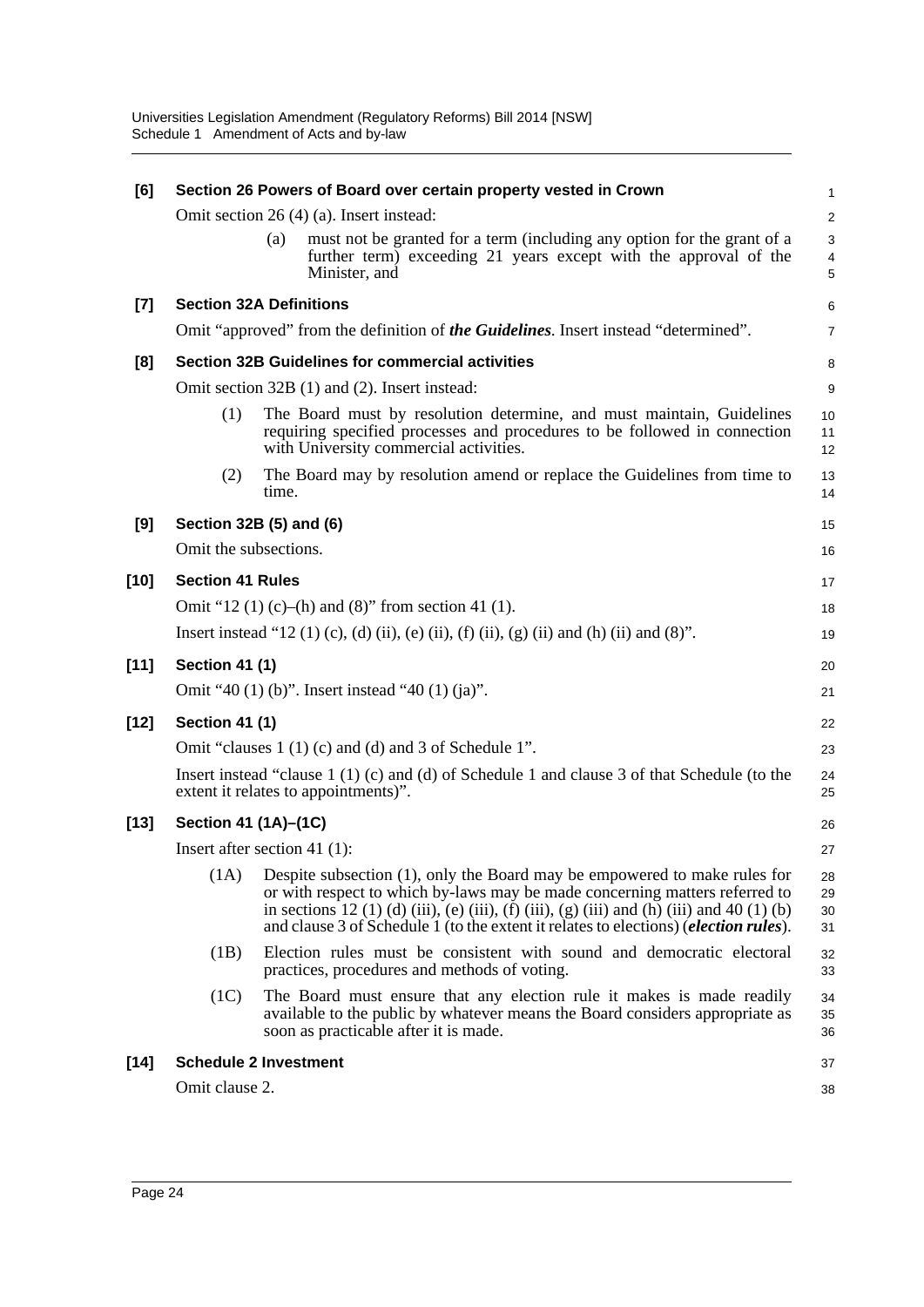Universities Legislation Amendment (Regulatory Reforms) Bill 2014 [NSW] Schedule 1 Amendment of Acts and by-law

| $[15]$ | Schedule 2, clause 2A                        |                                                       |                                                                                                                                                                                                                                                                          |                          |  |  |  |
|--------|----------------------------------------------|-------------------------------------------------------|--------------------------------------------------------------------------------------------------------------------------------------------------------------------------------------------------------------------------------------------------------------------------|--------------------------|--|--|--|
|        | Omit the clause. Insert instead:             |                                                       |                                                                                                                                                                                                                                                                          |                          |  |  |  |
|        | 2A                                           | <b>Funds managers</b>                                 |                                                                                                                                                                                                                                                                          |                          |  |  |  |
|        |                                              | (1)                                                   | The Board may engage a funds manager to act in relation to the management<br>of the funds belonging to or vested in the University.                                                                                                                                      | 4<br>5                   |  |  |  |
|        |                                              | (2)                                                   | Such a funds manager may on behalf of the Board invest funds of the<br>University in any investment in which the funds manager is authorised to<br>invest its own funds or other funds.                                                                                  | 6<br>$\overline{7}$<br>8 |  |  |  |
| $[16]$ |                                              | Schedule 4 Savings, transitional and other provisions |                                                                                                                                                                                                                                                                          |                          |  |  |  |
|        | Omit clause 1 (1). Insert instead:           |                                                       |                                                                                                                                                                                                                                                                          | 10                       |  |  |  |
|        |                                              | (1)                                                   | The regulations may contain provisions of a savings or transitional nature<br>consequent on the enactment of this Act or any Act that amends this Act.                                                                                                                   | 11<br>12                 |  |  |  |
| $[17]$ |                                              | Schedule 4, Part 6                                    |                                                                                                                                                                                                                                                                          |                          |  |  |  |
|        |                                              |                                                       | Insert after Part 5:                                                                                                                                                                                                                                                     | 14                       |  |  |  |
|        | Part 6                                       |                                                       | Provisions consequent on enactment of<br><b>Universities Legislation Amendment (Regulatory</b><br><b>Reforms) Act 2014</b>                                                                                                                                               | 15<br>16<br>17           |  |  |  |
|        | 32                                           |                                                       | <b>Definition</b>                                                                                                                                                                                                                                                        | 18                       |  |  |  |
|        |                                              |                                                       | In this Part:<br><b>amending Act</b> means the Universities Legislation Amendment (Regulatory<br>Reforms) Act 2014.                                                                                                                                                      | 19<br>20<br>21           |  |  |  |
|        | 33                                           | <b>Guidelines for commercial activities</b>           |                                                                                                                                                                                                                                                                          |                          |  |  |  |
|        |                                              |                                                       | The Guidelines approved for the time being under section 32B, as in force<br>immediately before the amendments made to that section by the amending<br>Act, continue to have effect as if they were Guidelines determined by the<br>Board under that section as amended. | 23<br>24<br>25<br>26     |  |  |  |
|        | 34                                           |                                                       | <b>Existing investments</b>                                                                                                                                                                                                                                              | 27                       |  |  |  |
|        |                                              |                                                       | An amendment made to this Act by the amending Act does not affect the<br>appointment of a funds manager or the validity of any investment made by or<br>on behalf of the University before the commencement of the amendment.                                            | 28<br>29<br>30           |  |  |  |
|        | 35                                           |                                                       | <b>Previously acquired land</b>                                                                                                                                                                                                                                          | 31                       |  |  |  |
|        |                                              |                                                       | Section 24 $(2)$ – $(3)$ , as inserted by the amending Act, extend to land acquired<br>from the State before the insertion of those subsections.                                                                                                                         | 32<br>33                 |  |  |  |
|        |                                              |                                                       | 1.10 University of Wollongong Act 1989 No 127                                                                                                                                                                                                                            | 34                       |  |  |  |
| [1]    | <b>Section 4 Establishment of University</b> |                                                       |                                                                                                                                                                                                                                                                          |                          |  |  |  |
|        | Omit section 4 (b).                          |                                                       |                                                                                                                                                                                                                                                                          |                          |  |  |  |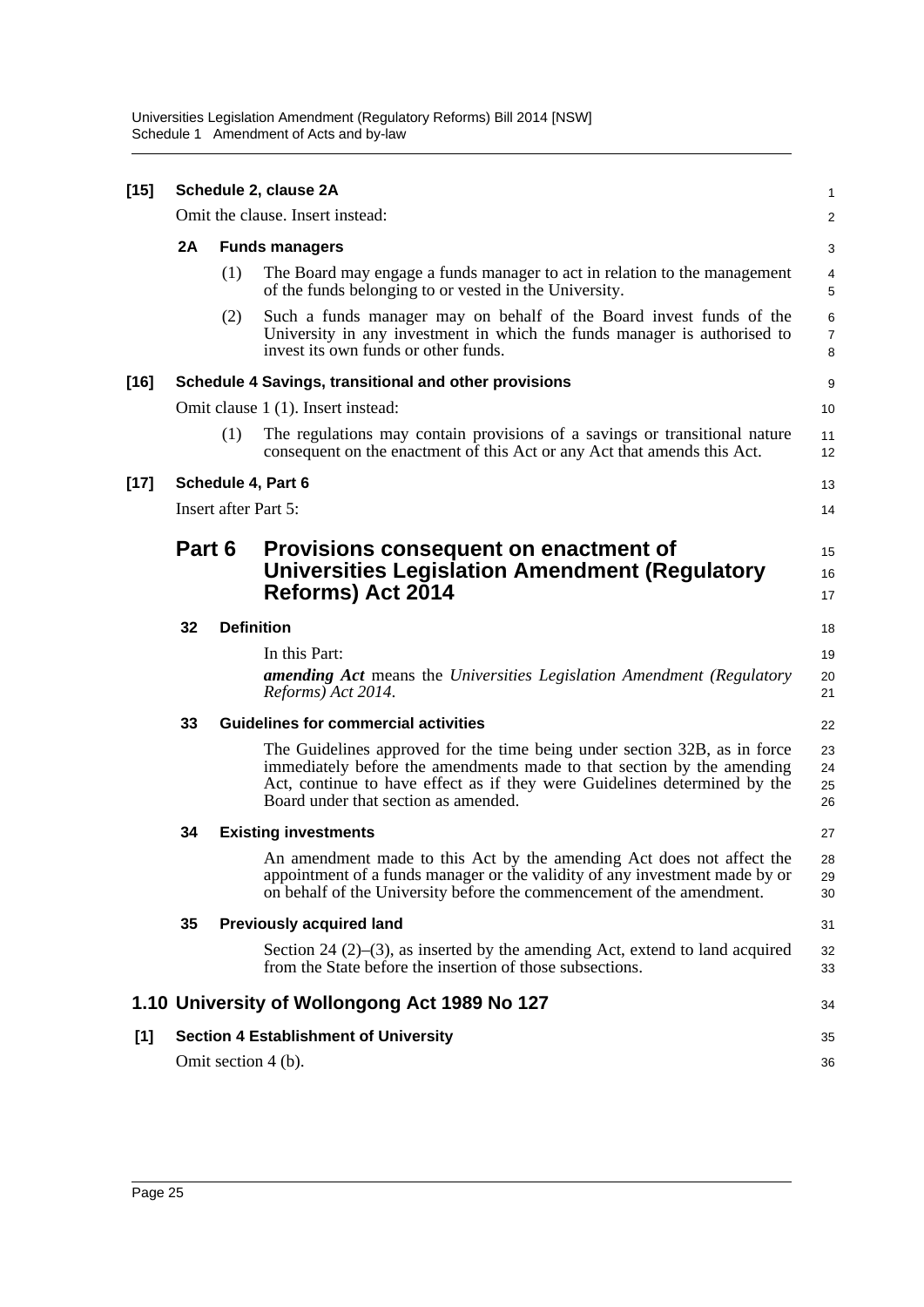| [2]   | Section 6 Object and functions of University                       |                                                                                                                                                                                                    |                                                                                                                                                                                                                                                                                                                                                                     |                            |  |  |  |  |
|-------|--------------------------------------------------------------------|----------------------------------------------------------------------------------------------------------------------------------------------------------------------------------------------------|---------------------------------------------------------------------------------------------------------------------------------------------------------------------------------------------------------------------------------------------------------------------------------------------------------------------------------------------------------------------|----------------------------|--|--|--|--|
|       | Insert after section $6(3)(a)$ :                                   |                                                                                                                                                                                                    |                                                                                                                                                                                                                                                                                                                                                                     |                            |  |  |  |  |
|       |                                                                    | $\left( a1\right)$                                                                                                                                                                                 | without limiting paragraph (a), the University may generate revenue for                                                                                                                                                                                                                                                                                             | 3                          |  |  |  |  |
|       |                                                                    |                                                                                                                                                                                                    | the purpose of funding the promotion of its object and the carrying out<br>of its principal functions,                                                                                                                                                                                                                                                              | 4<br>5                     |  |  |  |  |
| [3]   | <b>Section 14 Convocation</b>                                      |                                                                                                                                                                                                    |                                                                                                                                                                                                                                                                                                                                                                     | 6                          |  |  |  |  |
|       | Omit the section.                                                  |                                                                                                                                                                                                    |                                                                                                                                                                                                                                                                                                                                                                     | 7                          |  |  |  |  |
| [4]   | <b>Section 16 Functions of Council</b>                             |                                                                                                                                                                                                    |                                                                                                                                                                                                                                                                                                                                                                     |                            |  |  |  |  |
|       |                                                                    |                                                                                                                                                                                                    | Omit section 16 (1) (d). Insert instead:                                                                                                                                                                                                                                                                                                                            | 9                          |  |  |  |  |
|       |                                                                    | (d)                                                                                                                                                                                                | borrow money,                                                                                                                                                                                                                                                                                                                                                       | 10                         |  |  |  |  |
| [5]   | <b>Section 17 Delegation by Council</b>                            |                                                                                                                                                                                                    |                                                                                                                                                                                                                                                                                                                                                                     |                            |  |  |  |  |
|       |                                                                    |                                                                                                                                                                                                    | Insert at the end of the section:                                                                                                                                                                                                                                                                                                                                   | 12                         |  |  |  |  |
|       | (2)                                                                |                                                                                                                                                                                                    | If a function of the Council is delegated to the Vice-Chancellor in accordance<br>with subsection (1) and the instrument of delegation authorises the<br>sub-delegation of the function, the Vice-Chancellor may (subject to any<br>condition to which the delegation is subject) sub-delegate the function to any<br>person or body referred to in subsection (1). | 13<br>14<br>15<br>16<br>17 |  |  |  |  |
| [6]   |                                                                    |                                                                                                                                                                                                    | Section 18 Powers of Council relating to property                                                                                                                                                                                                                                                                                                                   | 18                         |  |  |  |  |
|       |                                                                    |                                                                                                                                                                                                    | Omit section 18 (1) (a). Insert instead:                                                                                                                                                                                                                                                                                                                            | 19                         |  |  |  |  |
|       |                                                                    | (a)                                                                                                                                                                                                | may acquire (whether by purchase, gift, grant, bequest, devise or<br>otherwise) any property for the purposes of this Act and may agree to<br>carry out the conditions of any such acquisition, and                                                                                                                                                                 | 20<br>21<br>22             |  |  |  |  |
| $[7]$ | Section 18 (2)-(3)                                                 |                                                                                                                                                                                                    |                                                                                                                                                                                                                                                                                                                                                                     |                            |  |  |  |  |
|       |                                                                    |                                                                                                                                                                                                    | Omit section 18 (2) and (3). Insert instead:                                                                                                                                                                                                                                                                                                                        | 24                         |  |  |  |  |
|       | (2)                                                                | The Council may, subject to this section, alienate, mortgage, charge or demise<br>any lands of the University.                                                                                     |                                                                                                                                                                                                                                                                                                                                                                     |                            |  |  |  |  |
|       | (2A)                                                               | The Council must not alienate, mortgage, charge or demise any lands acquired<br>by the University from the State at nominal or less than market value except<br>with the approval of the Minister. |                                                                                                                                                                                                                                                                                                                                                                     |                            |  |  |  |  |
|       | (3)                                                                |                                                                                                                                                                                                    | Despite subsection (2A), the Council may, without the approval of the<br>Minister, lease any such lands if:                                                                                                                                                                                                                                                         | 30<br>31                   |  |  |  |  |
|       |                                                                    | (a)                                                                                                                                                                                                | the term of the lease does not exceed 21 years, and                                                                                                                                                                                                                                                                                                                 | 32                         |  |  |  |  |
|       |                                                                    | (b)                                                                                                                                                                                                | the Council is satisfied that it is to the benefit of the University, whether<br>from a financial or educational standpoint or otherwise, that the lease be<br>entered into.                                                                                                                                                                                        | 33<br>34<br>35             |  |  |  |  |
| [8]   | <b>Section 18 (5)</b>                                              |                                                                                                                                                                                                    |                                                                                                                                                                                                                                                                                                                                                                     | 36                         |  |  |  |  |
|       | Insert "grant," after "gift,".                                     |                                                                                                                                                                                                    |                                                                                                                                                                                                                                                                                                                                                                     |                            |  |  |  |  |
| [9]   | Section 19 Powers of Council over certain property vested in Crown |                                                                                                                                                                                                    |                                                                                                                                                                                                                                                                                                                                                                     |                            |  |  |  |  |
|       | Omit section 19 (4) (a). Insert instead:                           |                                                                                                                                                                                                    |                                                                                                                                                                                                                                                                                                                                                                     |                            |  |  |  |  |
|       |                                                                    | (a)                                                                                                                                                                                                | must not be granted for a term (including any option for the grant of a<br>further term) exceeding 21 years except with the approval of the<br>Minister, and                                                                                                                                                                                                        | 40<br>41<br>42             |  |  |  |  |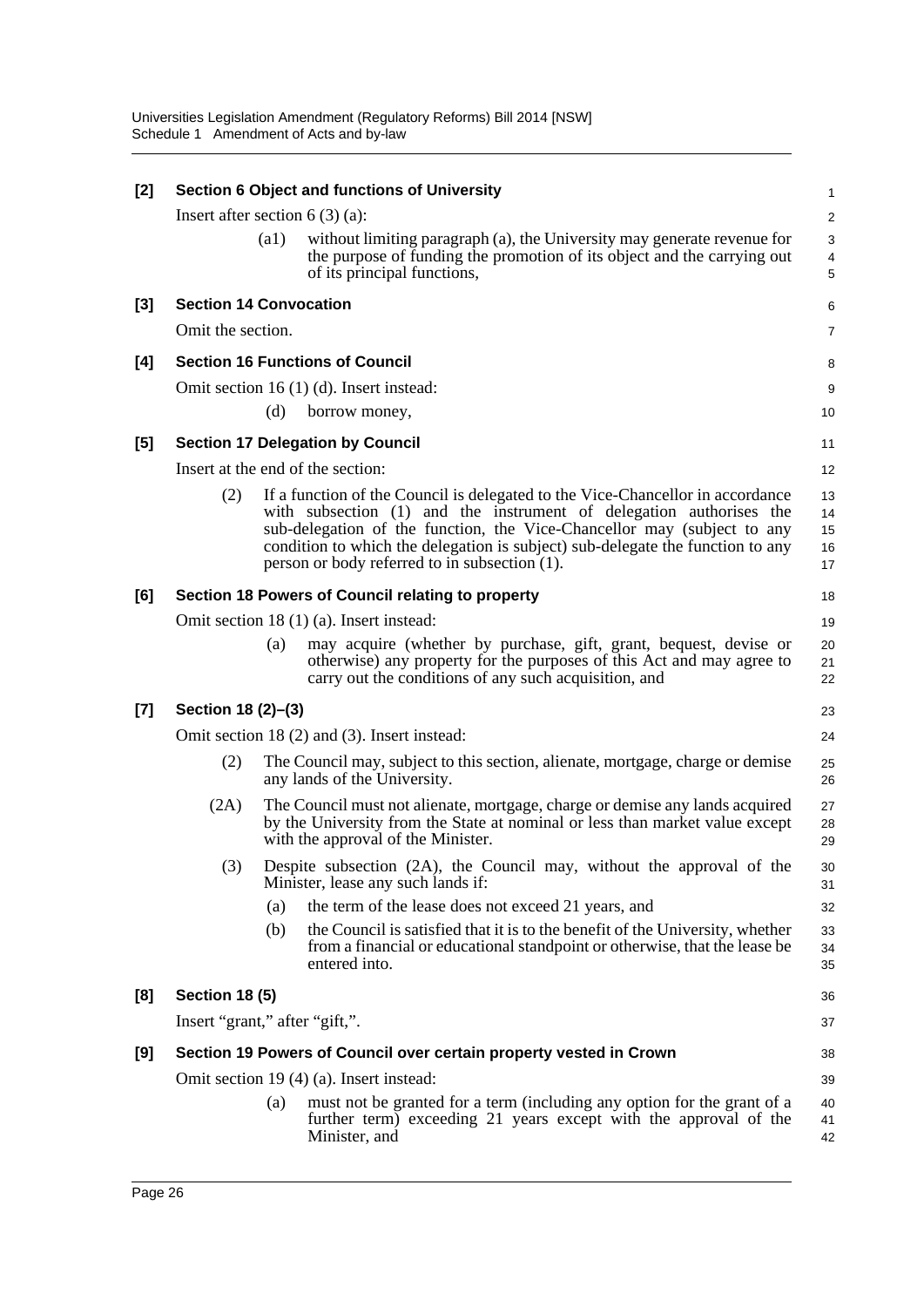Universities Legislation Amendment (Regulatory Reforms) Bill 2014 [NSW] Schedule 1 Amendment of Acts and by-law

| $[10]$ | <b>Section 21A Definitions</b>                                                          |                                    |                                                                                                                                                                                                                                                                                                                     |                          |  |  |  |
|--------|-----------------------------------------------------------------------------------------|------------------------------------|---------------------------------------------------------------------------------------------------------------------------------------------------------------------------------------------------------------------------------------------------------------------------------------------------------------------|--------------------------|--|--|--|
|        |                                                                                         |                                    | Omit "approved" from the definition of the Guidelines. Insert instead "determined".                                                                                                                                                                                                                                 | $\overline{c}$           |  |  |  |
| $[11]$ | <b>Section 21B Guidelines for commercial activities</b>                                 |                                    |                                                                                                                                                                                                                                                                                                                     |                          |  |  |  |
|        | Omit section 21B (1) and (2). Insert instead:                                           |                                    |                                                                                                                                                                                                                                                                                                                     |                          |  |  |  |
|        |                                                                                         | (1)                                | The Council must by resolution determine, and must maintain, Guidelines<br>requiring specified processes and procedures to be followed in connection<br>with University commercial activities.                                                                                                                      | 5<br>6<br>$\overline{7}$ |  |  |  |
|        |                                                                                         | (2)                                | The Council may by resolution amend or replace the Guidelines from time to<br>time.                                                                                                                                                                                                                                 | 8<br>9                   |  |  |  |
| $[12]$ |                                                                                         | Section 21B (5) and (6)            |                                                                                                                                                                                                                                                                                                                     |                          |  |  |  |
|        | Omit the subsections.                                                                   |                                    |                                                                                                                                                                                                                                                                                                                     |                          |  |  |  |
| $[13]$ |                                                                                         |                                    | Section 25 Exemption from membership of body corporate                                                                                                                                                                                                                                                              | 12                       |  |  |  |
|        |                                                                                         | Omit "or of Convocation, or both". |                                                                                                                                                                                                                                                                                                                     |                          |  |  |  |
| $[14]$ |                                                                                         |                                    | <b>Section 29 Rules</b>                                                                                                                                                                                                                                                                                             | 14                       |  |  |  |
|        | Omit "8D, 8E" from section 29 (1). Insert instead "8D (2) (c) (i) and (3) (a), 8E (4)". |                                    |                                                                                                                                                                                                                                                                                                                     |                          |  |  |  |
| $[15]$ |                                                                                         | <b>Section 29 (1)</b>              |                                                                                                                                                                                                                                                                                                                     | 16                       |  |  |  |
|        |                                                                                         |                                    | Omit "14 (1), 16 (1) (d) and (e), 23 and 28 (1) (b) and (k)".                                                                                                                                                                                                                                                       | 17                       |  |  |  |
|        |                                                                                         |                                    | Insert instead "16 (1) (d) and (e), 23 and 28 (1) (k)".                                                                                                                                                                                                                                                             | 18                       |  |  |  |
| $[16]$ |                                                                                         | <b>Section 29 (1)</b>              |                                                                                                                                                                                                                                                                                                                     | 19                       |  |  |  |
|        | Insert "(to the extent it relates to appointments)" after "Schedule 1".                 |                                    |                                                                                                                                                                                                                                                                                                                     |                          |  |  |  |
| $[17]$ | Section 29 (1A)-(1C)                                                                    |                                    |                                                                                                                                                                                                                                                                                                                     |                          |  |  |  |
|        |                                                                                         |                                    | Insert after section $29(1)$ :                                                                                                                                                                                                                                                                                      | 22                       |  |  |  |
|        |                                                                                         | (1A)                               | Despite subsection (1), only the Council may be empowered to make rules for<br>or with respect to which by-laws may be made concerning matters referred to<br>in sections $8D(3)$ (b), $8E(2)$ (a) and $28(1)$ (b) and clause 3 of Schedule 1 (to<br>the extent it relates to elections) ( <i>election rules</i> ). | 23<br>24<br>25<br>26     |  |  |  |
|        |                                                                                         | (1B)                               | Election rules must be consistent with sound and democratic electoral<br>practices, procedures and methods of voting.                                                                                                                                                                                               | 27<br>28                 |  |  |  |
|        |                                                                                         | (1C)                               | The Council must ensure that any election rule it makes is made readily<br>available to the public by whatever means the Council considers appropriate<br>as soon as practicable after it is made.                                                                                                                  | 29<br>30<br>31           |  |  |  |
| $[18]$ |                                                                                         | <b>Schedule 2 Investment</b>       |                                                                                                                                                                                                                                                                                                                     |                          |  |  |  |
|        | Omit clause 2.                                                                          |                                    |                                                                                                                                                                                                                                                                                                                     |                          |  |  |  |
| $[19]$ | Schedule 2, clause 2A                                                                   |                                    |                                                                                                                                                                                                                                                                                                                     |                          |  |  |  |
|        | Omit the clause. Insert instead:                                                        |                                    |                                                                                                                                                                                                                                                                                                                     |                          |  |  |  |
|        | 2A                                                                                      |                                    | <b>Funds managers</b>                                                                                                                                                                                                                                                                                               |                          |  |  |  |
|        |                                                                                         | (1)                                | The Council may engage a funds manager to act in relation to the management<br>of the funds belonging to or vested in the University.                                                                                                                                                                               | 37<br>38                 |  |  |  |